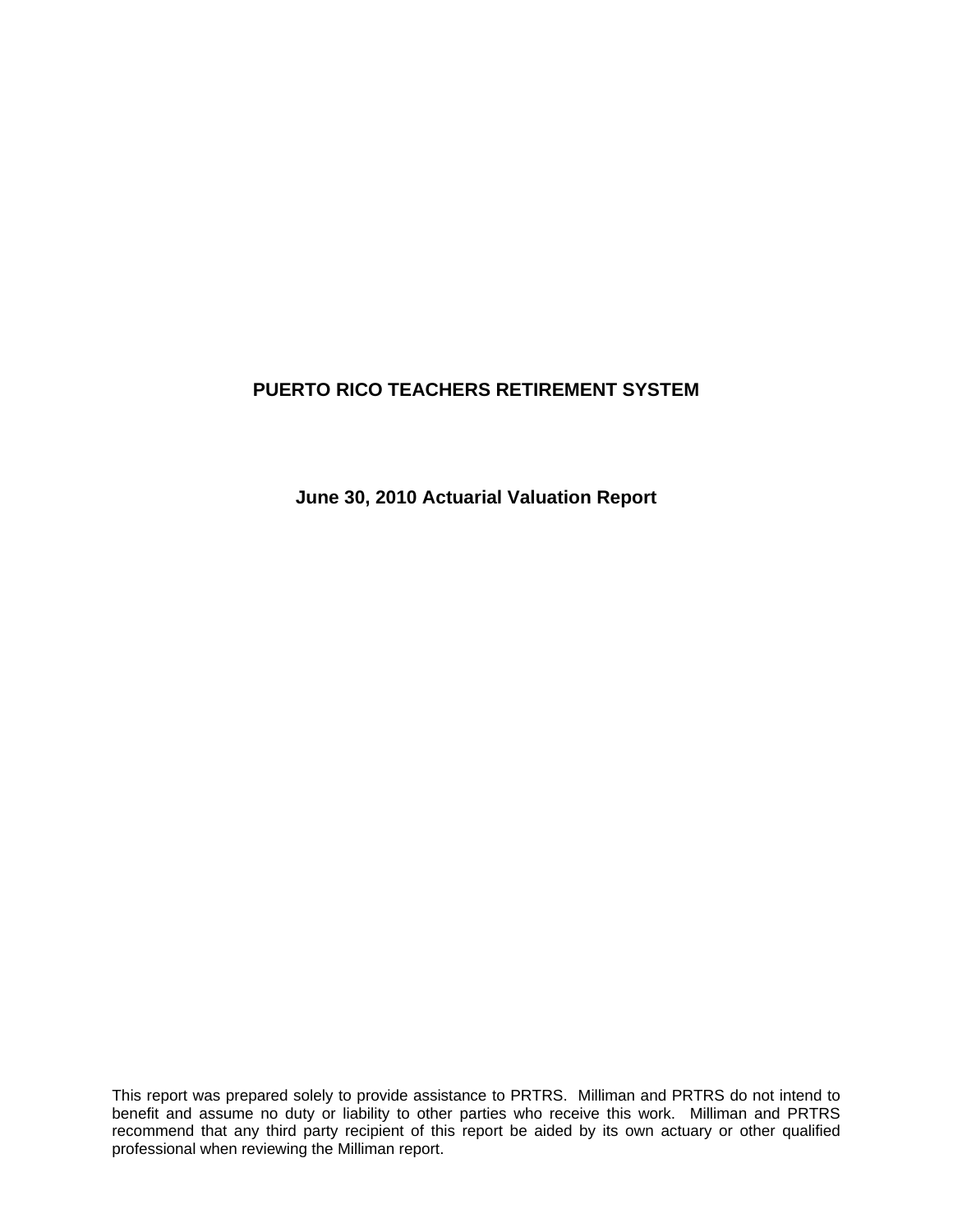

**1550 Liberty Ridge Drive Suite 200 Wayne, PA 19087-5572**  Tel **+1 610 687.5644** 

Fax **+1 610.687.4236 www.milliman.com** 

March 8, 2011

Mr. Héctor M. Mayol-Kaufmann Executive Director Puerto Rico Teachers Retirement System Capital Center Building #235 Arterial Hostos Ave. North Tower, 8<sup>th</sup> Floor Hato Rey, PR 00919

Dear Mr. Mayol-Kaufmann:

This report presents the results of the actuarial valuation of the Puerto Rico Teachers Retirement System (PRTRS) as of June 30, 2010. Section I contains highlights of the valuation including a general discussion and comments on the various schedules included in the report. The subsequent Sections contain schedules summarizing the underlying calculations, asset information, participant data, plan benefits and actuarial assumptions and methods.

#### Purpose

The main purposes of this report are:

- to provide the Annual Required Contribution and Annual Pension Cost for the Fiscal Year ending June 30, 2010 based on relevant Statements of the Government Accounting Standards Board (GASB);
- to review the experience under the plan since the previous valuation;
- to present information pertaining to the operation of the plan for inclusion in financial statements; and
- to assess the relative funded position of the plan.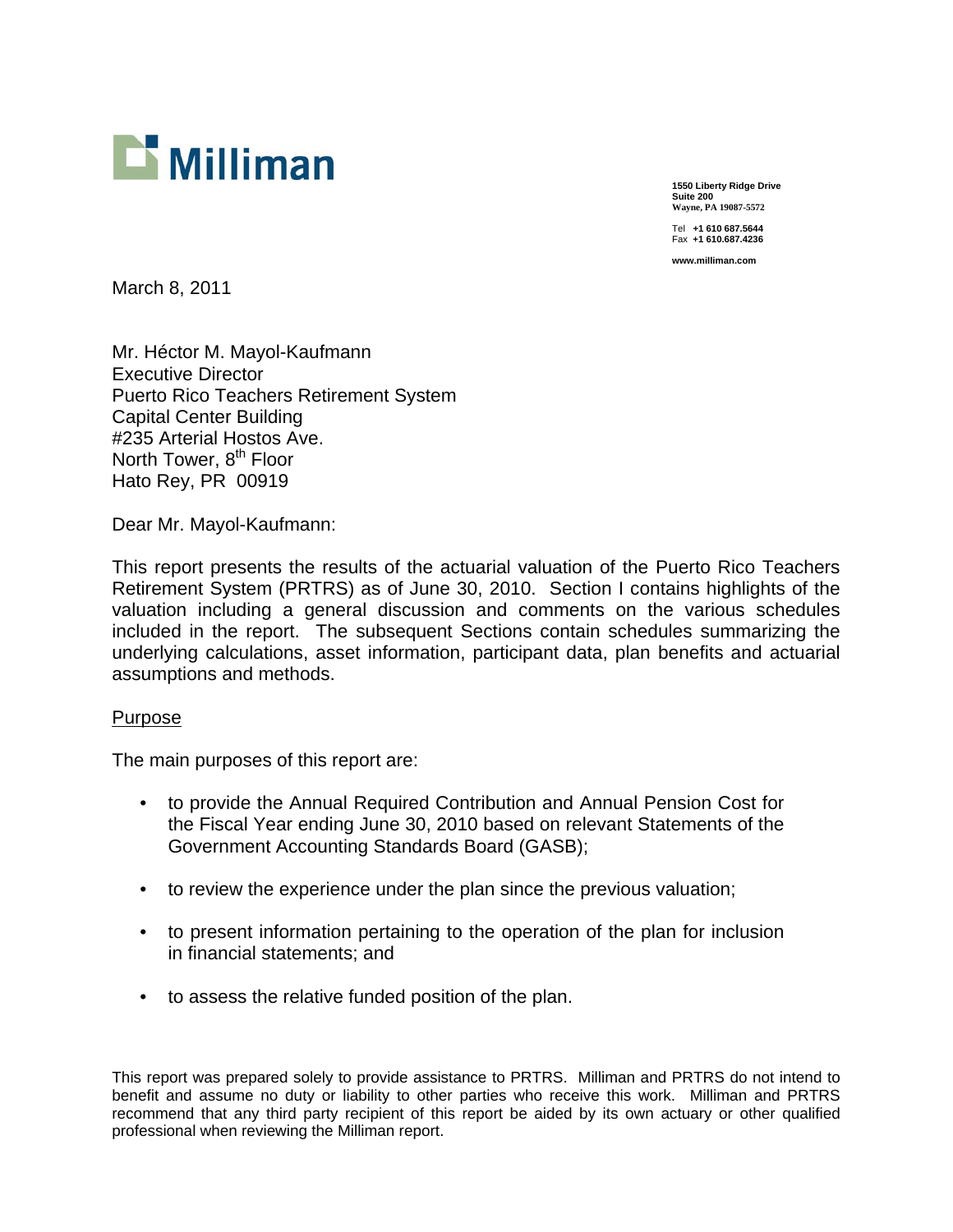Mr. Héctor M. Mayol-Kaufmann March 8, 2011 Page 2

The use of this report for purposes other than those stated above may not be appropriate and should be reviewed with Milliman.

The report was prepared solely to provide assistance to the Commonwealth of Puerto Rico Teachers Retirement System for a specific and limited purpose. It is a complex, technical analysis that assumes a high level of knowledge concerning PRTRS's operations, and uses PRTRS's data, which Milliman has not audited. Milliman and PRTRS do not intend to benefit and assume no duty or liability to other parties who receive this report. Milliman and PRTRS recommend that any third party recipient of this report be aided by its own actuary or other qualified professional when reviewing the Milliman report.

#### Data Reliance

In performing this analysis, we relied on the census data, asset information, and other information provided by the System. We have not audited or verified the census data, asset information, or other information. To the extent that any of these are inaccurate or incomplete, the results of this valuation may likewise be inaccurate or incomplete.

We did not audit the data used in our analysis, but did review it for reasonableness and consistency and have not found material defects in the data. It is possible that material defects in the data would be uncovered by a detailed, systematic review and comparison of the data to search for data values that are questionable or for relationships that are materially inconsistent. Such a review was beyond the scope of our assignment.

#### Future Measurements

Future actuarial measurements may differ significantly from the current measurements presented in this report due to factors such as the following:

- Plan experience differing from the actuarial assumptions;
- Future changes in the actuarial assumptions;
- Increases or decreases expected as part of the natural operation of the methodology used for these measurements (such as potential additional contribution requirements due to changes in the plan's funded status); and,
- Changes in the plan provisions or accounting standards.

Due to the limited scope of our assignment, we did not perform an analysis of the potential range of such measurements.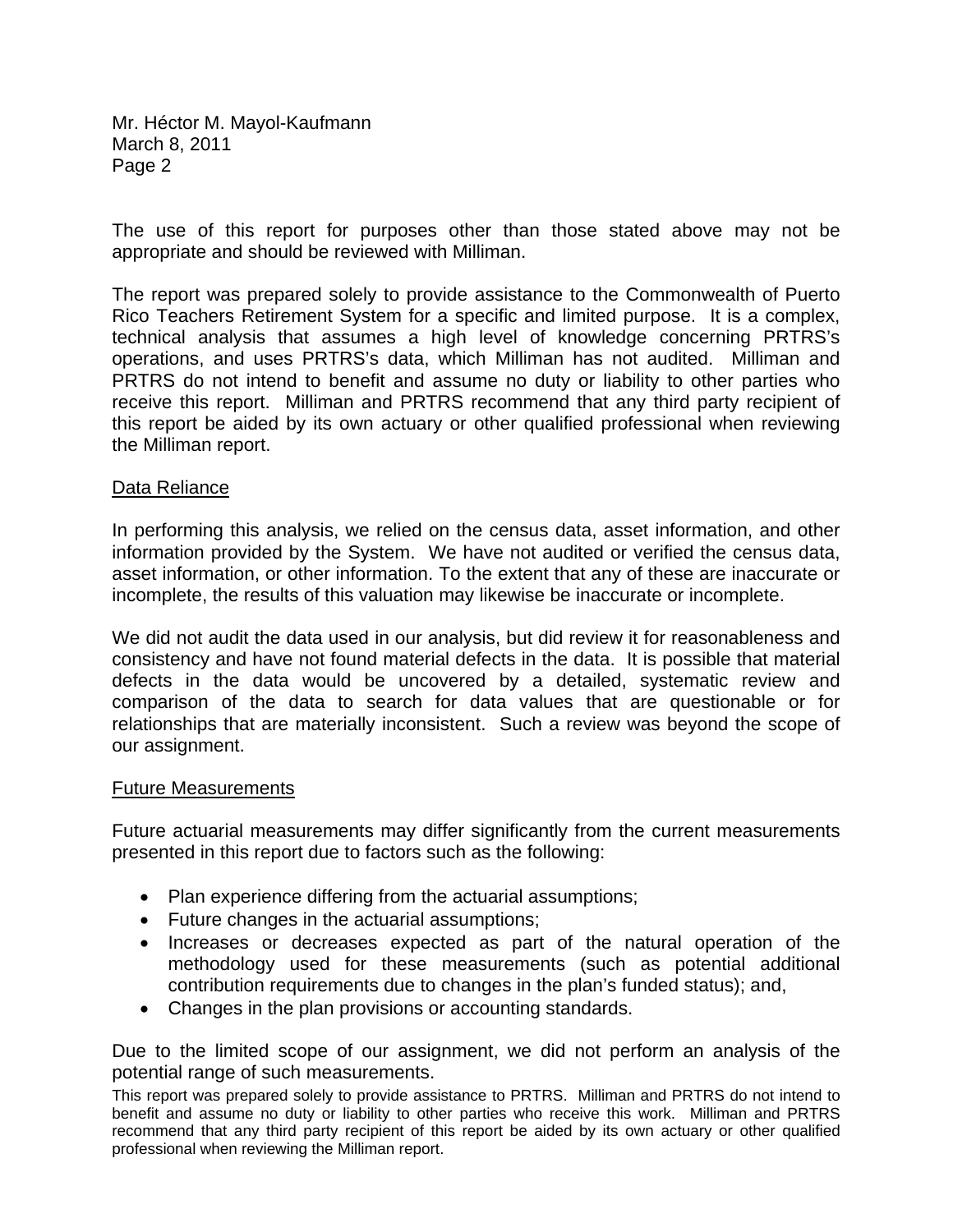Mr. Héctor M. Mayol-Kaufmann March 8, 2011 Page 3

### **Certification**

We hereby certify that, to the best of our knowledge, this report is complete and accurate and all costs and liabilities were determined in conformance with generally accepted actuarial principles and practices which are consistent with the Actuarial Standards of Practice promulgated by the Actuarial Standards Board and the applicable Guides to Professional Conduct, amplifying Opinions, and supporting recommendations of the American Academy of Actuaries and are based on actuarial assumptions and methods adopted by the System. All of the actuarial assumptions were developed by Milliman in consultation with PRTRS. After considering PRTRS' input, we agreed with PRTRS on an 8% investment return assumption. We believe that this investment return assumption, which was used in prior valuations, is reasonable for the purpose of these measurements because it falls within our estimate, which reflects the System's investment policy, of the  $25<sup>th</sup>$  to  $75<sup>th</sup>$  percentile range of the long term expected rate of investment return.

Actuarial computations presented in this report are for purposes of fulfilling financial accounting requirements under the GASB Statements 25, 27, and 45. The calculations in the enclosed report have been made on a basis consistent with our understanding of the plan provisions described in Section VI of this report, and of the applicable GASB Statements. Determinations for purposes other than meeting these requirements may be significantly different from the results contained in this report. Accordingly, additional determinations may be needed for other purposes.

#### Qualifications

We are members of the Society of Actuaries and meet the qualification standards of the American Academy of Actuaries to render this actuarial opinion.

Respectfully submitted,

MILLIMAN, INC.

GDB:KAW:mlm\PRT01-10

g:\corr11\prt\PRTRS\_Val\_June302010.doc

By Glenn D. Bowen, F.S.A. Katherine A. Warren, F.S.A. Member American Academy of Actuaries Member American Academy of Actuaries

Ratheringh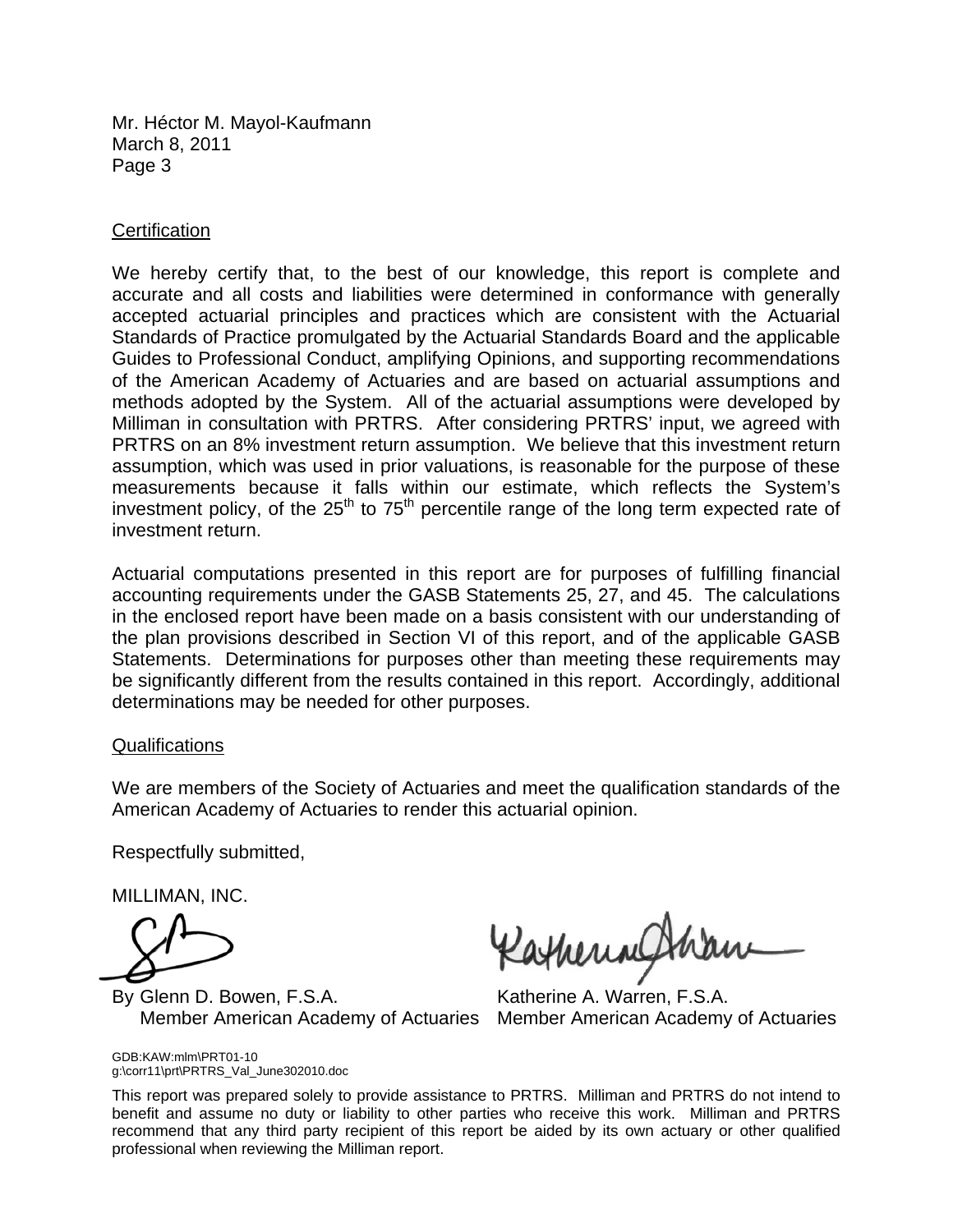# **TABLE OF CONTENTS**

| <b>SECTION I</b>                               | - SUMMARY                                                                                                                                                                                                                                                            | 1                          |
|------------------------------------------------|----------------------------------------------------------------------------------------------------------------------------------------------------------------------------------------------------------------------------------------------------------------------|----------------------------|
|                                                | Subsection A - Summary of Principal Results<br>Subsection B - General Discussion<br>Subsection C - Discussion of Supporting Exhibits                                                                                                                                 | 1<br>$\overline{4}$<br>10  |
| <b>SECTION II</b>                              | - SYSTEM ASSETS                                                                                                                                                                                                                                                      | 16                         |
|                                                | Subsection A - Market Value of Assets<br>Subsection B - Reconciliation of Market Value of Assets<br>Subsection C - Development of Actuarial Value of Assets<br>Subsection D - Estimated Annual Rate of Return<br>Subsection E - Estimated Historical Rates of Return | 16<br>17<br>17<br>18<br>18 |
| <b>SECTION III</b><br>$\overline{\phantom{a}}$ | <b>MANAGEMENT INFORMATION</b>                                                                                                                                                                                                                                        | 19                         |
|                                                | Subsection A - Allocation of Assets for Basic System Benefits<br>Subsection B - Projected Cash Flows for Basic System Benefits                                                                                                                                       | 19<br>20                   |
|                                                | SECTION IV - BASIC SYSTEM BENEFITS INFORMATION                                                                                                                                                                                                                       | 21                         |
| Subsection D -                                 | Subsection A - Development of Present Value of Benefits<br>Subsection B - Development of Actuarial Accrued Liability<br>Subsection C - Development of Employer Normal Cost<br>Development of Unfunded Actuarial Accrued Liability and                                | 21<br>22<br>23             |
|                                                | <b>Amortization Payment</b><br>Subsection E - Development of Annual Required Contribution                                                                                                                                                                            | 24<br>24                   |
|                                                | SECTION V - GASB 25 AND 27 ACCOUNTING INFORMATION                                                                                                                                                                                                                    | 25                         |
| Subsection B -                                 | Subsection A - Benefit Obligations<br>Development of Unfunded Actuarial Accrued Liability and                                                                                                                                                                        | 25                         |
|                                                | <b>Amortization Payment</b><br>Subsection C - Development of Annual Required Contribution<br>Subsection D - Development of Net Pension Obligation<br>Subsection E - Development of Annual Pension Cost                                                               | 26<br>26<br>27<br>27       |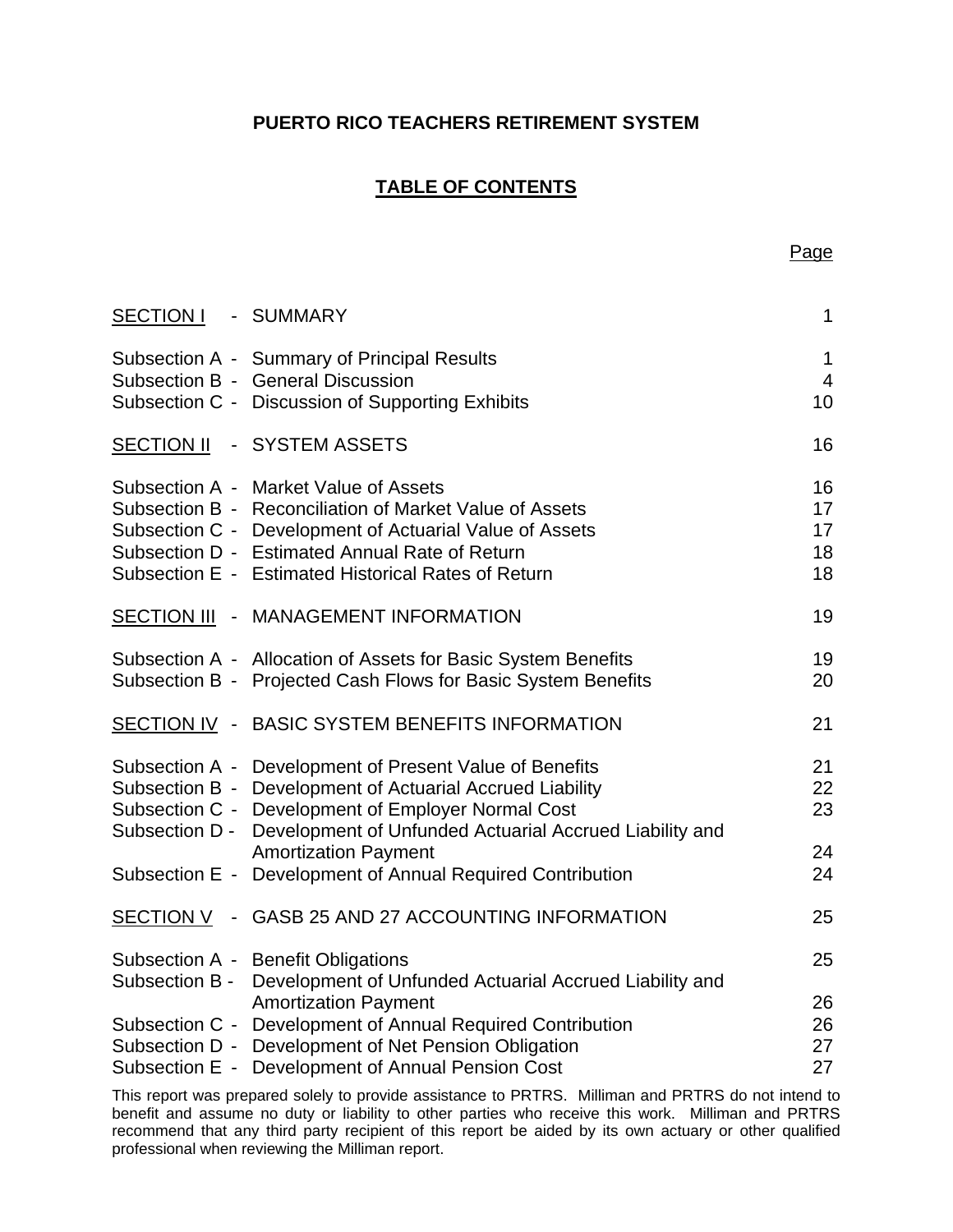# **TABLE OF CONTENTS**

| Subsection F - Schedule of Employer Contributions<br>Subsection G - Schedule of Funding Progress<br>Subsection H - Additional Information | 28<br>29<br>30 |
|-------------------------------------------------------------------------------------------------------------------------------------------|----------------|
| SECTION VI - GASB 45 ACCOUNTING INFORMATION                                                                                               | 31             |
| Subsection A - Benefit Obligations<br>Subsection B - Development of Unfunded Actuarial Accrued Liability and                              | 31             |
| <b>Amortization Payment</b>                                                                                                               | 32             |
| Subsection C - Development of Annual Required Contribution                                                                                | 32             |
| Subsection D - Development of Net OPEB Obligation                                                                                         | 33             |
| Subsection E - Development of Annual OPEB Cost                                                                                            | 33             |
| Subsection F - Schedule of Employer Contributions                                                                                         | 34             |
| Subsection G - Schedule of Funding Progress                                                                                               | 35             |
| Subsection H - Additional Information                                                                                                     | 36             |
| <b>SECTION VII - CENSUS DATA</b>                                                                                                          | 37             |
| Subsection A - Reconciliation with Prior Valuation                                                                                        | 37             |
| Subsection B - Summary of Active Members                                                                                                  | 38             |
| Subsection C - Summary of Terminated Vested Members                                                                                       | 41             |
| Subsection D - Summary of Retirees                                                                                                        | 42             |
| Subsection E - Summary of Disabled Members                                                                                                | 43             |
| Subsection F - Summary of Beneficiaries                                                                                                   | 44             |
| SECTION VIII - SUMMARY OF PRINCIPAL PLAN PROVISIONS                                                                                       | 45             |
| SECTION IX - ACTUARIAL ASSUMPTIONS                                                                                                        | 53             |
| SECTION X - ACTUARIAL METHODS                                                                                                             | 59             |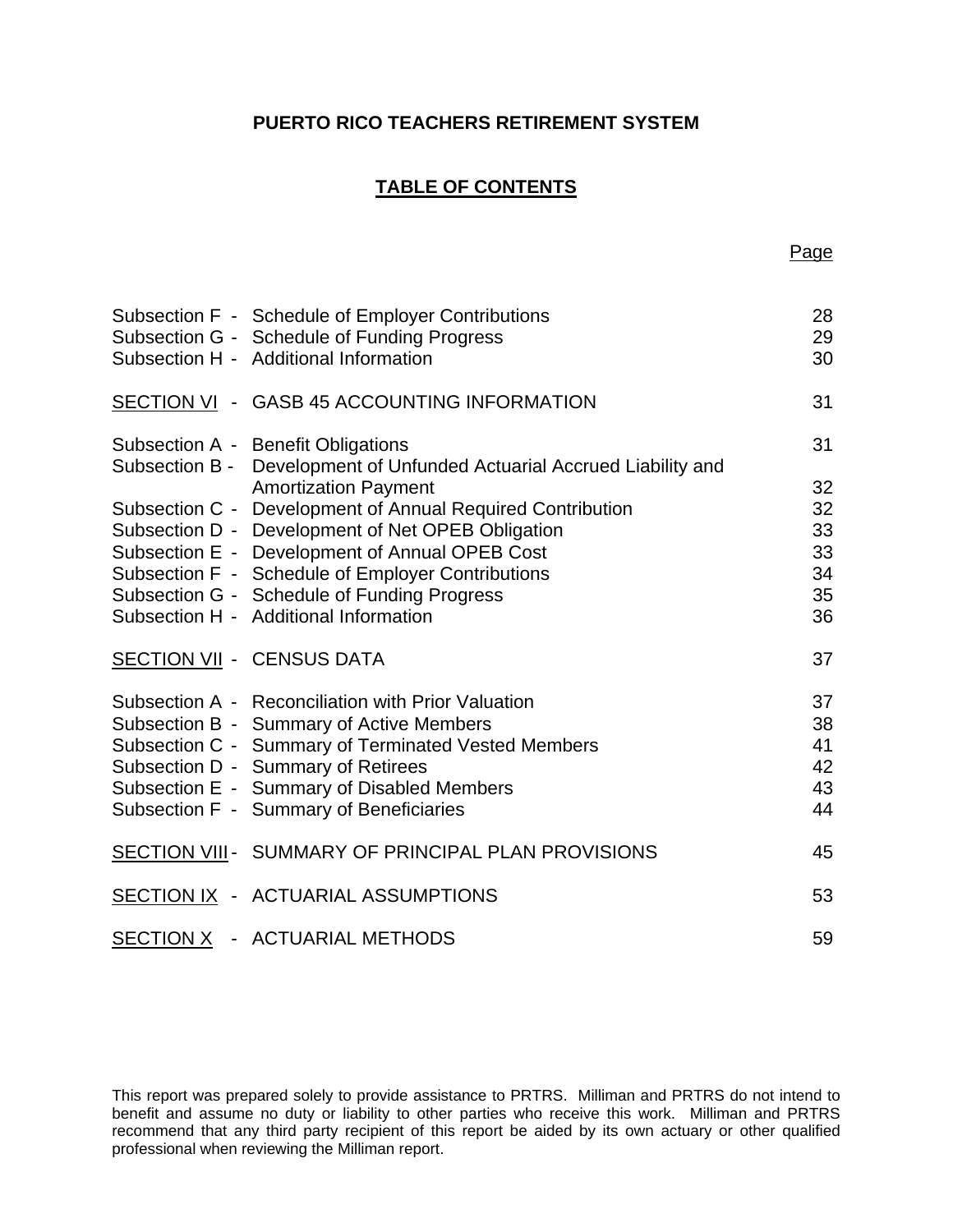### **SECTION I – SUMMARY**

### **A. Summary of Principal Results of June 30, 2010 Actuarial Valuation** *(\$ amounts in thousands)*

|                                                                                                                | <b>Basic System Pension</b><br><b>Benefits only</b> | <b>System Administered</b><br><b>Pension Benefits only</b> | GASB 25 & 27 Accounting<br>(Basic System and<br><b>System Administered</b><br>Pension Benefits) | GASB 45 Accounting<br>(Other Postemployment<br>Benefits) |
|----------------------------------------------------------------------------------------------------------------|-----------------------------------------------------|------------------------------------------------------------|-------------------------------------------------------------------------------------------------|----------------------------------------------------------|
| Present Value of Benefits <sup>1</sup>                                                                         | \$10,431,236                                        | \$546,825                                                  | \$10,978,061                                                                                    | \$817,898                                                |
| <b>Actuarial Accrued Liability</b><br><b>Actuarial Value of Assets</b><br>Unfunded Actuarial Accrued Liability | 8,754,875<br>2,221,977<br>6,532,898                 | 524,901<br>524,901                                         | 9,279,776<br>2,221,977<br>7,057,799                                                             | 694,230<br>$\overline{\Omega}$<br>694,230                |
| <b>Employer Normal Cost</b>                                                                                    | 77,880                                              | 2,887                                                      | 80,767                                                                                          | 12,028                                                   |
| as a percent of payroll                                                                                        | 5.68%                                               | 0.21%                                                      | 5.89%                                                                                           | 0.88%                                                    |
| <b>Annual Required Contribution (ARC)</b>                                                                      | 492,009                                             | 36,161                                                     | 528,170                                                                                         | 39,925                                                   |
| as a percent of payroll                                                                                        | 35.90%                                              | 2.64%                                                      | 38.54%                                                                                          | 2.91%                                                    |
| Annual Pension / OPEB Cost                                                                                     | N/A                                                 | N/A                                                        | 550,399                                                                                         | 39,891                                                   |
| as a percent of payroll                                                                                        | N/A                                                 | N/A                                                        | 40.17%                                                                                          | 2.91%                                                    |
| <b>Employer Contributions (estimated)</b>                                                                      | 116,479                                             | 48,976                                                     | 165,455                                                                                         | 32,203                                                   |
| as a percent of payroll                                                                                        | 8.50%                                               | 3.57%                                                      | 12.07%                                                                                          | 2.35%                                                    |
| Portion of ARC not covered (estimated)                                                                         | 375,530                                             | (12, 815)                                                  | 362,715                                                                                         | 7,722                                                    |
| as a percent of payroll                                                                                        | 27.40%                                              | (0.93)%                                                    | 26.47%                                                                                          | 0.56%                                                    |

 $1$  A discussion of the benefits included in the respective Present Value of Benefits begins on page 4 of this section.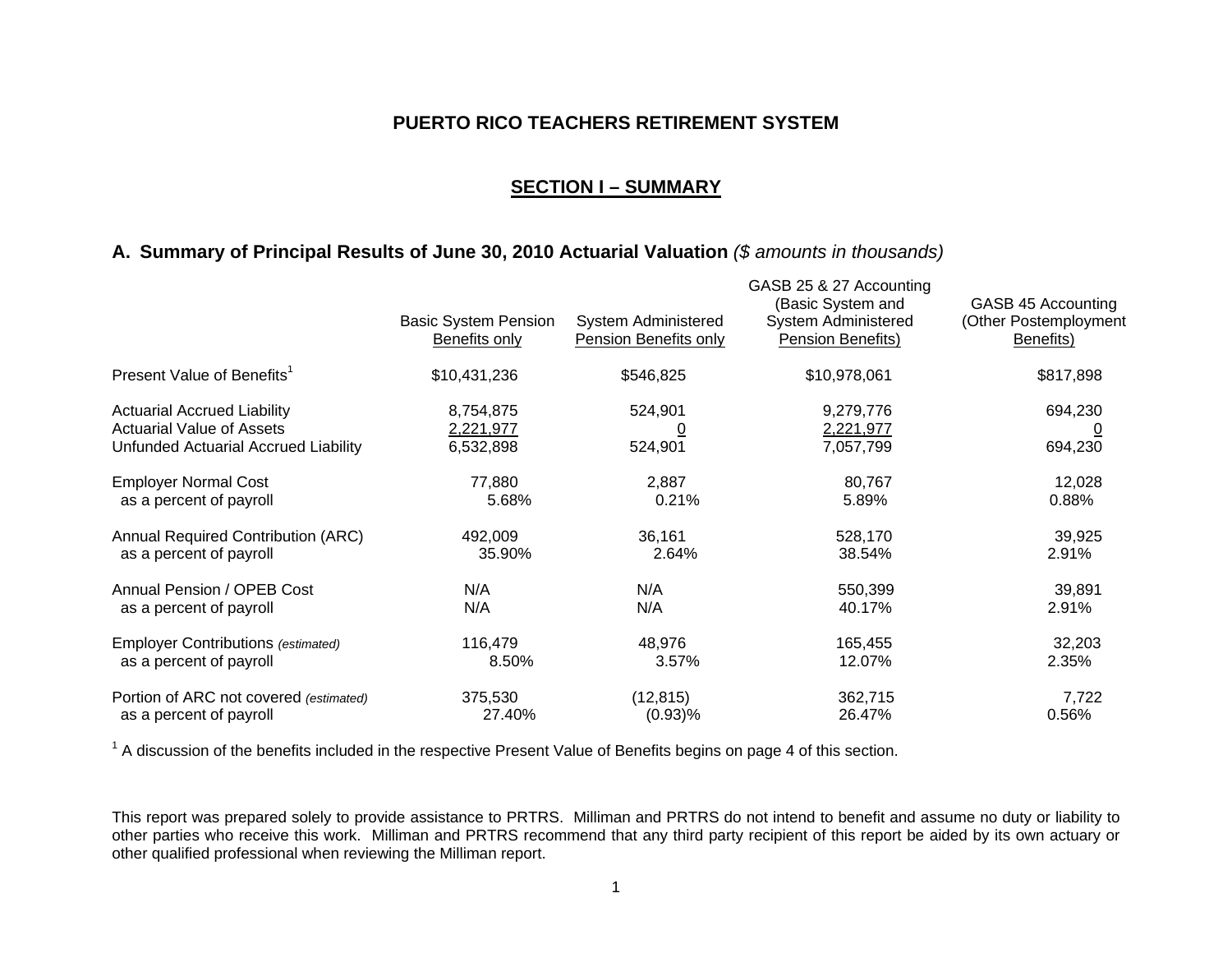# **SECTION I – SUMMARY**

|                                                                                                                       | June 30, 2009<br>Valuation          | June 30, 2010<br>Valuation          |
|-----------------------------------------------------------------------------------------------------------------------|-------------------------------------|-------------------------------------|
| GASB 25 & 27 Accounting (\$ amounts in thousands)                                                                     |                                     |                                     |
| Present Value of Benefits <sup>1</sup>                                                                                | \$10,405,883                        | \$10,978,061                        |
| <b>Actuarial Accrued Liability</b><br><b>Actuarial Value of Assets</b><br><b>Unfunded Actuarial Accrued Liability</b> | 8,721,515<br>2,157,593<br>6,563,922 | 9,279,776<br>2,221,977<br>7,057,799 |
| <b>Employer Normal Cost</b><br>as a percent of payroll                                                                | 69,011<br>4.87%                     | 80,767<br>5.89%                     |
| <b>Annual Required Contribution</b><br>for upcoming fiscal year<br>as a percent of payroll                            | 477,213<br>33.65%                   | 528,170<br>38.54%                   |

# *GASB 45 Accounting (\$ amounts in thousands)*

| Present Value of Benefits <sup>1</sup>                                 | \$889,583 | \$817,898 |
|------------------------------------------------------------------------|-----------|-----------|
| <b>Actuarial Accrued Liability</b><br><b>Actuarial Value of Assets</b> | 750,382   | 694,230   |
| Unfunded Actuarial Accrued Liability                                   | 750,382   | 694,230   |
| <b>Employer Normal Cost</b>                                            | 13,342    | 12,028    |
| as a percent of payroll                                                | 0.94%     | 0.88%     |
| <b>Annual Required Contribution</b>                                    |           |           |
| for upcoming fiscal year                                               | 42,487    | 39,925    |
| as a percent of payroll                                                | 3.00%     | 2.91%     |

 $1$  A discussion of the benefits included in the respective Present Value of Benefits begins on page 4 of this section.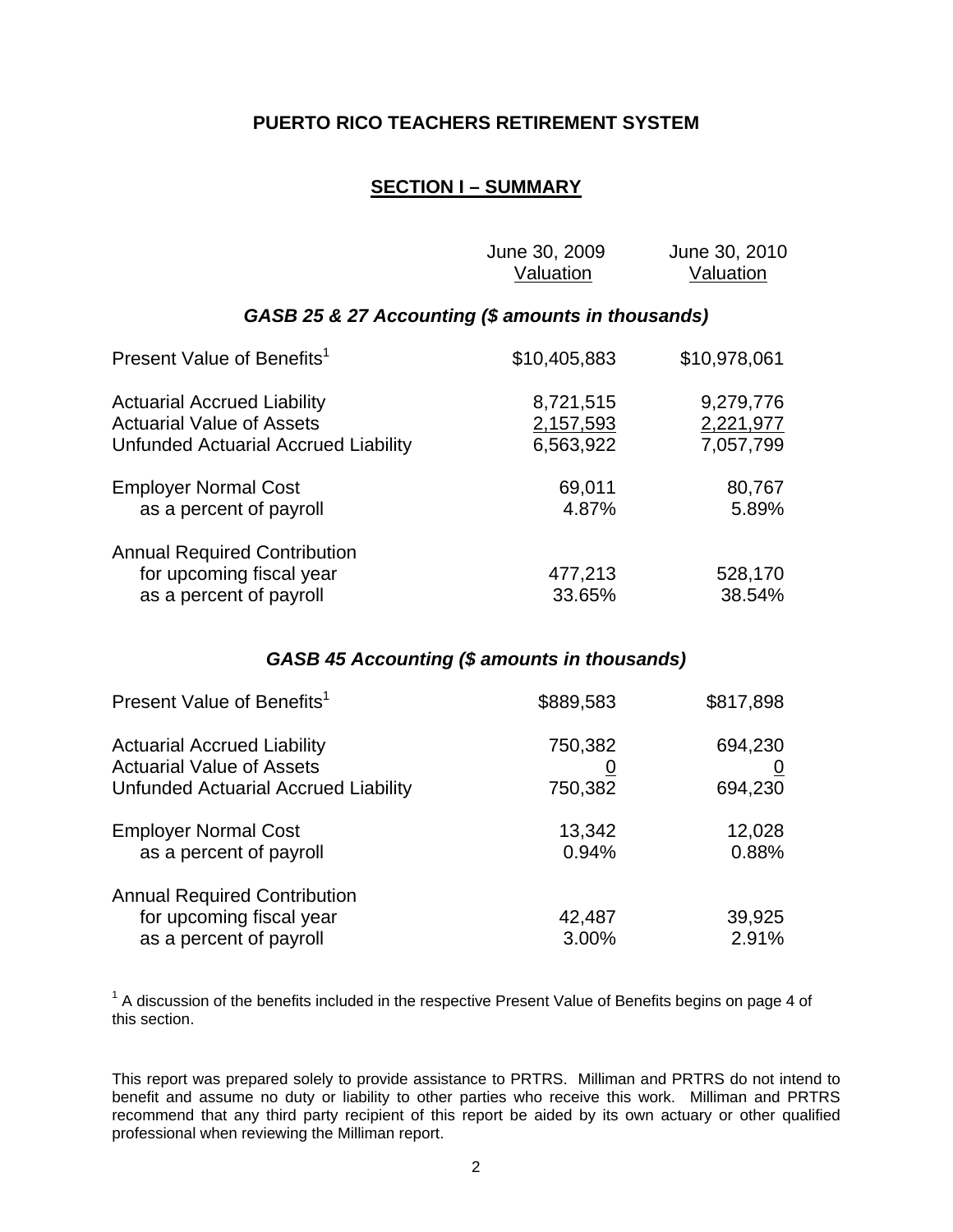### **SECTION I – SUMMARY**

June 30, 2009 June 30, 2010

|                                                                                                                                     | <b>Valuation</b>          | <u>Valuation</u>          |
|-------------------------------------------------------------------------------------------------------------------------------------|---------------------------|---------------------------|
|                                                                                                                                     | <b>Participant Data</b>   |                           |
| <b>Active Members</b><br><b>Number</b><br>Average Salary                                                                            | 46,295<br>\$30,636        | 44,679<br>\$30,671        |
| <b>Total Annual Salary</b>                                                                                                          | \$1,418,304,104           | \$1,370,343,618           |
| <b>Retirees</b><br><b>Number</b><br>Average Monthly Basic System Benefit<br><b>Average Monthly System Administered Benefit</b>      | 27,936<br>\$1,242<br>\$80 | 28,799<br>\$1,283<br>\$76 |
| <b>Disabled Members</b><br><b>Number</b><br>Average Monthly Basic System Benefit<br>Average Monthly System Administered Benefit     | 2,035<br>\$420<br>\$74    | 2,061<br>\$430<br>\$71    |
| <b>Beneficiaries</b><br><b>Number</b><br><b>Average Monthly Basic System Benefit</b><br>Average Monthly System Administered Benefit | 2,578<br>\$351<br>\$23    | 2,744<br>\$368<br>\$20    |
| <b>Terminated Vested Members</b><br><b>Number</b><br><b>Average Monthly Basic System Benefit</b>                                    | 675<br>\$738              | 769<br>\$815              |

Basic System Benefit and System Administered Benefit amounts shown above are for pension benefits, including minimum benefits and COLAs. Special Law "bonus" benefits are not reflected.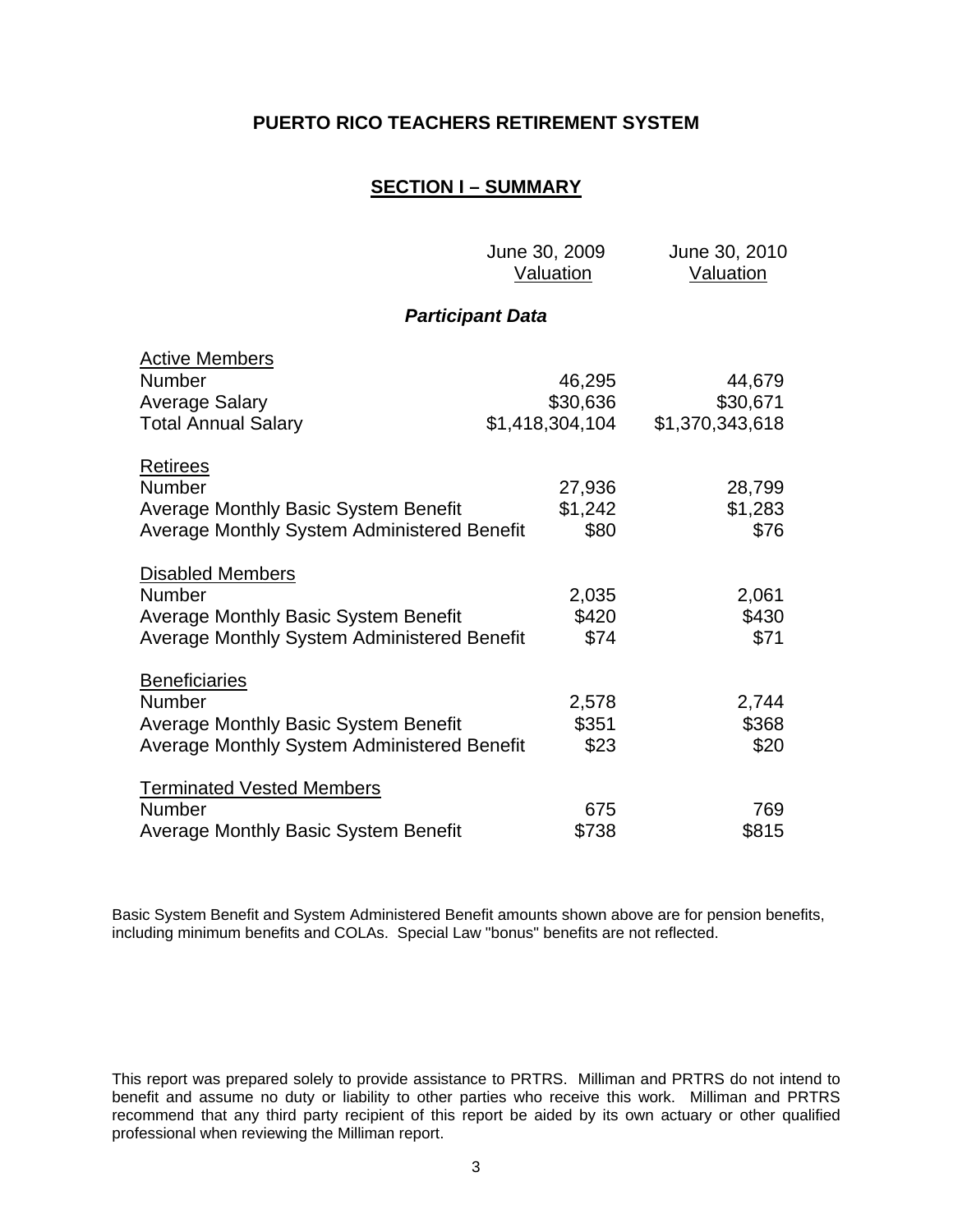# **SECTION I – SUMMARY**

# **B. General Discussion**

## Basic System Benefits

As summarized in Section VIII, the Puerto Rico Teachers Retirement System (PRTRS) provides benefits to members, or their beneficiaries, upon:

- Retirement
- Disability
- Vested withdrawal
- Death
- Nonvested withdrawal (return of contributions)
- Christmas bonus (\$150)

Annuity benefits are subject to a \$300 monthly minimum. The statutory funding requirement for these benefits totals 17.5% of payroll, comprising 9.0% member and 8.5% employer contributions.

These benefits will be referred to as the "Basic System Benefits" throughout this report.

#### System Administered Benefits

Also summarized in Section VIII are benefits granted under a series of special laws that are administered by PRTRS, including:

- Additional minimum pension benefits
- Additional minimum death benefit
- Ad-hoc cost-of-living adjustments (COLAs)
- Medical insurance plan contribution
- Summer bonus
- Medication bonus
- Christmas bonus (\$450)

These benefits are funded on a pay-as-you-go basis from the General Fund of the Commonwealth of Puerto Rico and will be referred to as "System Administered Benefits" throughout this report. These benefits are not an obligation of the PRTRS assets.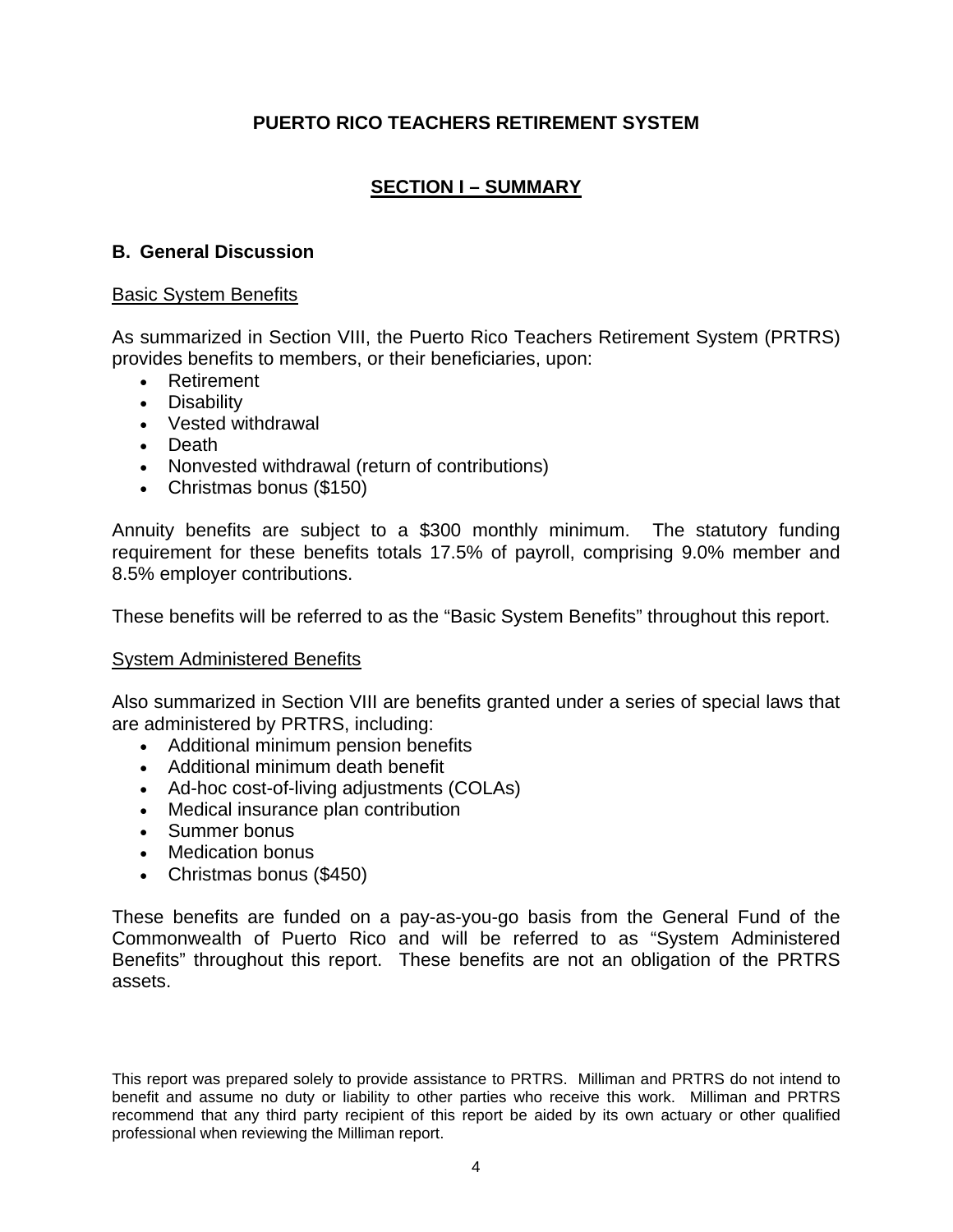# **SECTION I – SUMMARY**

### GASB Accounting Information

Accounting results under Governmental Accounting Standards Board Statement No. 25, "*Financial Reporting for Defined Benefit Pension Plans and Note Disclosures for Defined Contribution Plans*" (GASB 25), Statement No. 27, "*Accounting for Pensions by State and Local Governmental Employers*" (GASB 27), and Governmental Accounting Standards Board Statement No. 45, "*Accounting and Financial Reporting by Employers for Postemployment Benefits Other Than Pensions*" (GASB 45) are presented in two sections in this report as discussed below. In addition, as requested by PRTRS, we have separately determined the Annual Required Contribution based on GASB 25 and 27 rules for just the Basic System Benefits.

#### Basic System Benefits Information

We have performed a June 30, 2010 actuarial valuation of the Basic System Benefits and have prepared accounting results for them based on GASB 25 and 27 rules.

The FY 2010-2011 ARC for the Basic System Benefits only based on GASB 25 and 27 rules would be \$492.0 million, which equals 35.90% of payroll. The ARC represents the portion of the cost of PRTRS' Basic System Benefits that employers should pay in order for PRTRS to be actuarially funded in accordance with GASB's required minimum parameters.; i.e., the ARC has been reduced to reflect the fact that active members contribute 9% of pay to the system. The employer portion of the statutory funding requirement, which is 8.5% of payroll, is less than the ARC by 27.40% of payroll, or \$375.5 million.

As shown in Subsection D of Section IV, PRTRS has Unfunded Actuarial Accrued Liabilities (UAAL) of \$6.5 billion on behalf of Basic System Benefits, which should be amortized over a period not to exceed 30 years in accordance with GASB 25 and 27 rules. Based on the current statutory member and employer funding requirements, the UAAL is expected to grow indefinitely into the future instead of being amortized. Effectively, this means that the statutory member and employer contributions to PRTRS are not adequate to fund PRTRS' Basic System Benefits. Instead, PRTRS is being gradually disfunded.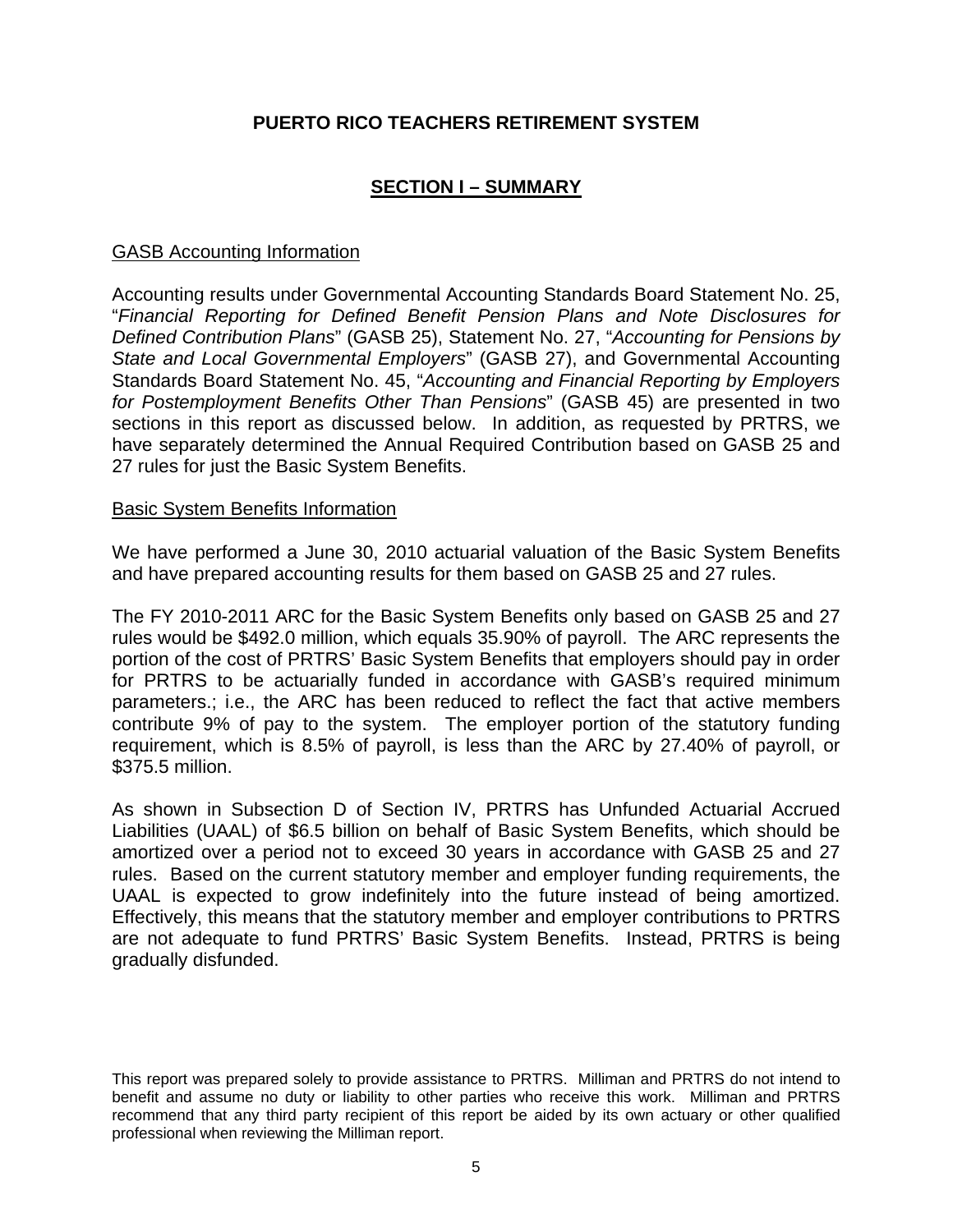# **SECTION I – SUMMARY**

### GASB 25 and 27 Accounting Information

We have performed a June 30, 2010 actuarial valuation of the Basic System Benefits and the System Administered Benefits (excluding the Medical Insurance Plan Contribution) and have prepared accounting results under GASB 25 for the financial statements of the System and under GASB 27 for the Commonwealth of Puerto Rico's financial statements. No future ad-hoc COLAs are anticipated in these results.

The FY 2010-2011 ARC under GASB 25 and 27 is \$528.2 million, which equals 38.54% of payroll. This includes the Basic System Benefits and the System Administered Benefits (excluding the Medical Insurance Plan Contribution). The FY 2010-2011 APC under GASB 27 is \$550.4 million, which equals 40.17% of payroll.

As shown in Subsection B of Section V, the Unfunded Actuarial Accrued Liability on a GASB 25 and 27 basis is \$7.1 billion. Based on the current funding requirements, the UAAL is expected to grow indefinitely into the future. As discussed above, the statutory member and employer contributions to PRTRS are not adequate to fund PRTRS' Basic System Benefits. Instead, PRTRS is being gradually disfunded. The System Administered Benefits are financed on a pay-as-you-go basis from the General Fund of the Commonwealth of Puerto Rico

#### GASB 45 Accounting Information

We have performed a June 30, 2010 actuarial valuation of the Medical Insurance Plan Contribution and have prepared accounting results for the Commonwealth of Puerto Rico's financial statements under GASB 45. (Note that the Medication Bonus has been included in the GASB 25 and 27 results as a Pension Benefit because members can receive the bonus without submitting documentation to substantiate medication expenses.)

The FY 2010-2011 ARC for the Medical Insurance Plan Contribution under GASB 45 is \$39.9 million, which equals 2.91% of payroll. The FY 2010-2011 Annual OPEB Cost under GASB 45 is \$39.9 million, which equals 2.91% of payroll.

There are no member or employer contributions on behalf of the Medical Insurance Plan Contribution. This benefit is financed on a pay-as-you-go basis from the General Fund of the Commonwealth of Puerto Rico. Since this is an Other Postemployment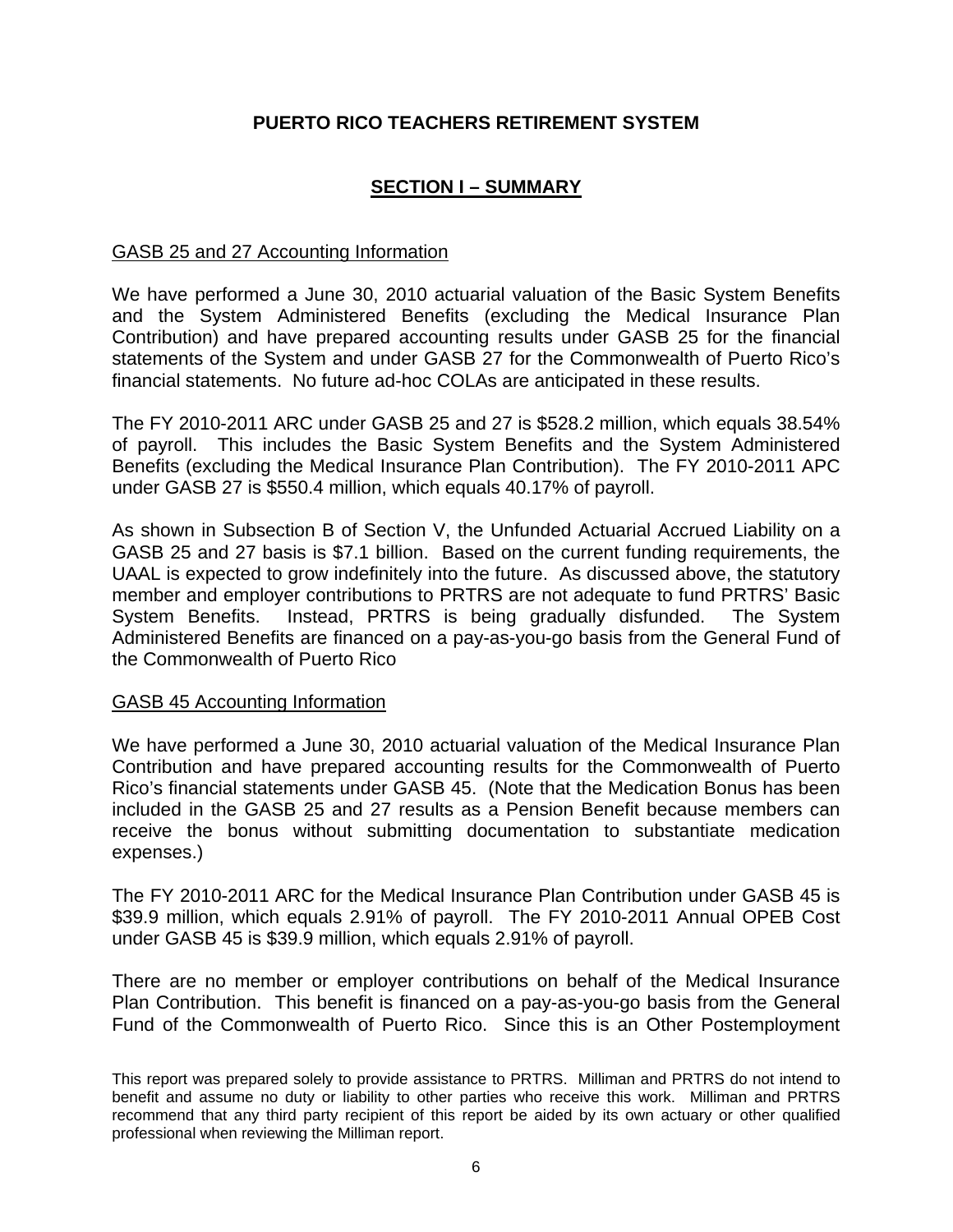# **SECTION I – SUMMARY**

Benefit that is not funded in advance, the ARC for this benefit has been calculated based on an assumed investment return rate of 4.0%, instead of the 8.0% rate used for the Pension Benefits. As shown in Subsection B of Section VI, the Unfunded Actuarial Accrued Liability on a GASB 45 basis for this benefit is \$694 million.

#### Gain/Loss Analysis

Our analysis of System experience from June 30, 2009 to June 30, 2010 resulted in a liability loss of \$40 million for Basic System Benefits (e.g. – the June 30, 2009 liability of \$8.19 billion was expected to increase to \$8.52 billion as of June 30, 2010, and instead increased to \$8.56 billion prior to the assumption change).

Major sources of gains and losses are as follows:

- 1. \$5 million loss on new entrants
- 2. \$10 million loss on roughly 100 "pop-up" retirees who were not in the June 30, 2009 census data
- 3. \$10 million loss on changes among participants in pay status including benefit true-ups for approximately 240 retirees for whom benefits were estimated in the prior valuation and mortality experience
- 4. \$85 million loss on roughly 1,300 active members who retired since the prior valuation
- 5. \$130 million gain due to salary increases less than expected among active members
- 6. \$60 million loss from all other sources, including a correction in credited service reported for active members that resulted in most active members earning 1.2 years of creditable service since the prior valuation (instead of one year)

Further discussion is warranted on Item 4.

For Item 4, possible explanations for liability losses attributable to individual members include purchases of service (which are offset to some extent on the asset side by the member's purchase price), retirement incentives, and data clean-up that occurred during the benefit calculation process when the member retired.

This report was prepared solely to provide assistance to PRTRS. Milliman and PRTRS do not intend to benefit and assume no duty or liability to other parties who receive this work. Milliman and PRTRS recommend that any third party recipient of this report be aided by its own actuary or other qualified professional when reviewing the Milliman report.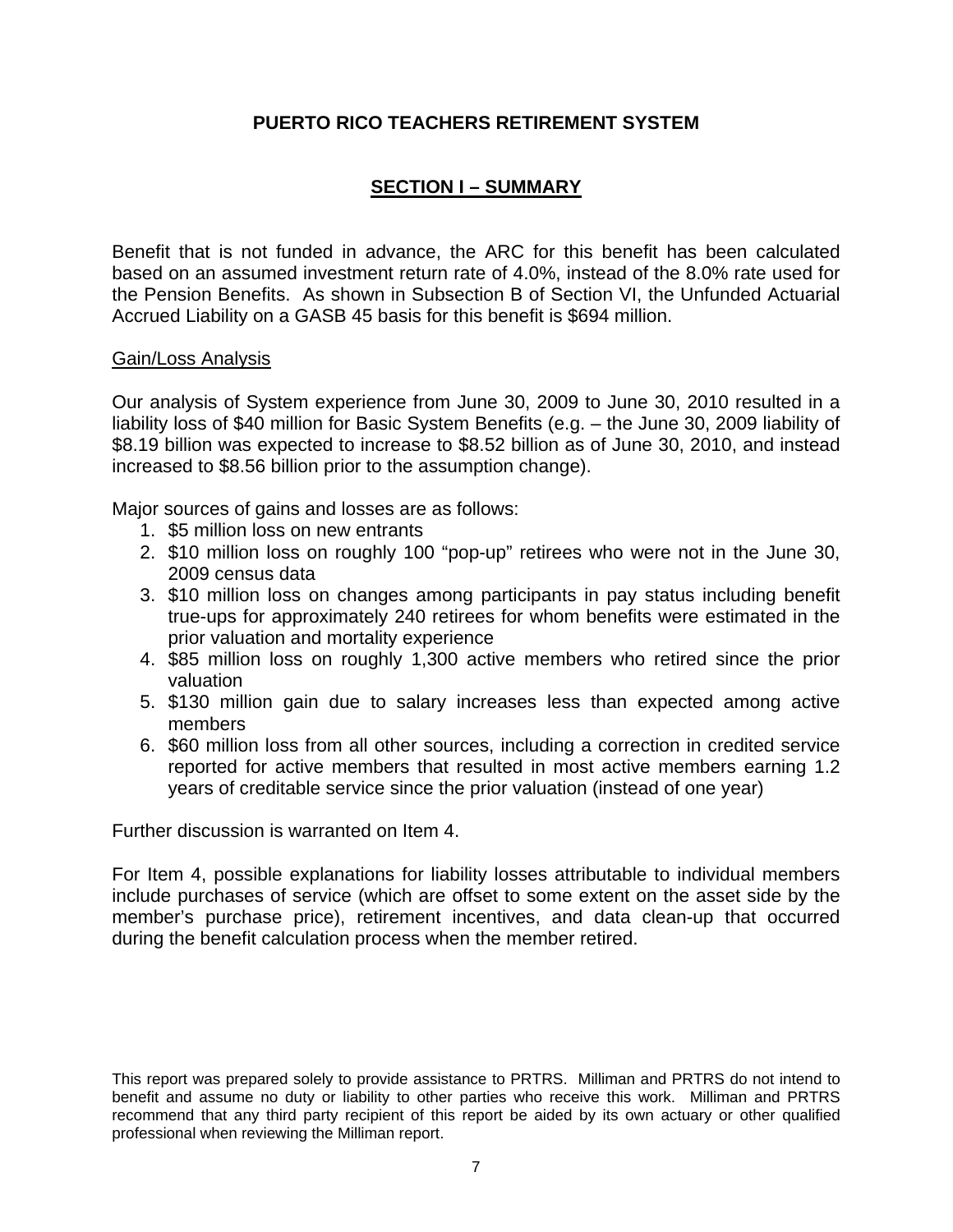# **SECTION I – SUMMARY**

### Changes in Assumptions since Prior Valuation

Because of the liability loss on new retirees that occurred in the prior valuation, we requested that the System collect supplemental information as members retire and provide it to us for our use in this valuation. After reviewing this information, an additional service purchase assumption was implemented with this valuation and assumes that 50% of retiring active members who had not attained 30 years of creditable service will purchase enough years of service upon retirement to attain 30 years of creditable service. The 50% was selected based on input from the System that on an overall basis approximately 85% of retired members are receiving a merit pension (which requires 30 years of creditable service). The 50% assumption assumes this percentage is not expected to change in future years. This change increased the Annual Required Contribution under GASB 25 & 27 by about \$24 million.

#### Solvency Test for Basic System Benefits

Subsection A of Section III determines the solvency percentage for each membership group for the Basic System Benefits. The Actuarial Value of Assets was allocated to each membership group by first allocating based on the accumulated member contributions with interest. The remaining assets were then assigned first to retirees, disabled members, and beneficiaries, second to terminated members with rights to a deferred pension, and then to active members. As shown in Subsection A of Section III, the overall solvency percentage is 25.4%. For retirees, disabled members, and beneficiaries, the solvency percentage is 12.0%. Vested terminated members with rights to deferred pensions and active members have solvency percentages of 50.2% and 40.2%, respectively. The solvency percentage for former members due a refund of accumulated members contributions with interest is always 100.0% under this test.

Note there were insufficient assets to cover all of the benefit obligations attributable to retirees, disabled members, and beneficiaries. Therefore, the assets allocated to vested terminated members with the right to a deferred pension, active members and former members due a refund of their contributions are *solely* attributable to the accumulated value of their own contributions; no employer contributions are available to fund their benefit obligations based on this allocation procedure.

This report was prepared solely to provide assistance to PRTRS. Milliman and PRTRS do not intend to benefit and assume no duty or liability to other parties who receive this work. Milliman and PRTRS recommend that any third party recipient of this report be aided by its own actuary or other qualified professional when reviewing the Milliman report.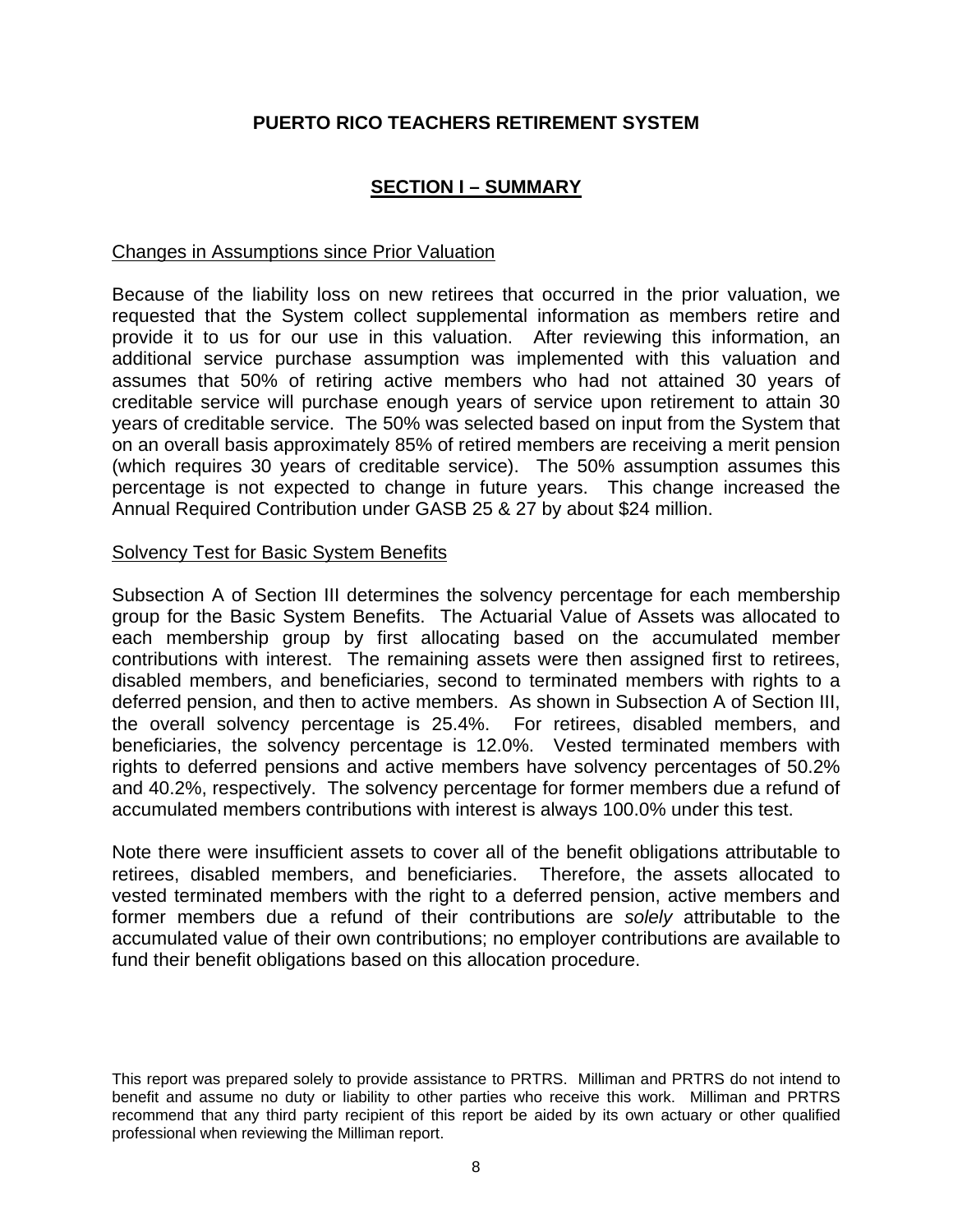# **SECTION I – SUMMARY**

# Cash Flow Projection for Basic System Benefits

PRTRS is a relatively mature retirement system with a significant retiree population. Based on the current statutory funding requirements, the annual benefit payments and administrative expenses paid by the system are significantly larger than the member and employer contributions made to the system. Thus investment income and current assets must be used to cover this negative cash flow. As a result, system assets can be expected to decline since the negative cash flow exceeds investment income. PRTRS' liabilities for the Basic System Benefits will continue to increase significantly over time. Thus the funded status can be expected to decline over time based on the actuarial assumptions used to prepare this actuarial valuation.

The table shown in Subsection B of Section III illustrates the expected negative net cash flows over the next 10 years. Annual payroll growth of 3.5% is assumed, as future members are assumed to replace current members who terminate or retire. (Note, we did not attempt to include in the expected benefit payments any benefit payments attributable to new members in preparing this table. Members who join PRTRS in the future will generate some cash outflow during the next 10 years due to refunds of their contributions, death and disability benefits, and immediate annuities due to service purchases, etc. We expect that these amounts will be relatively modest and they have not been included in the results shown. Doing so would increase the expected negative net cash flow.)

Based on this estimate of future contributions and benefit payments, the PRTRS assets will be exhausted by the 2019-2020 fiscal year, assuming an annual 8% investment return. It is doubtful that assets will be available to meet benefit payments even to that date in light of the significant assets allocated to private equity, plan member loans, accounts receivables, and capital assets.

We recommend that the statutory funding requirements be increased in light of:

- the expected negative net cash flows;
- the forecast exhaustion of plan assets by 2019-2020; and,
- the Annual Required Contribution based on GASB 25 and 27.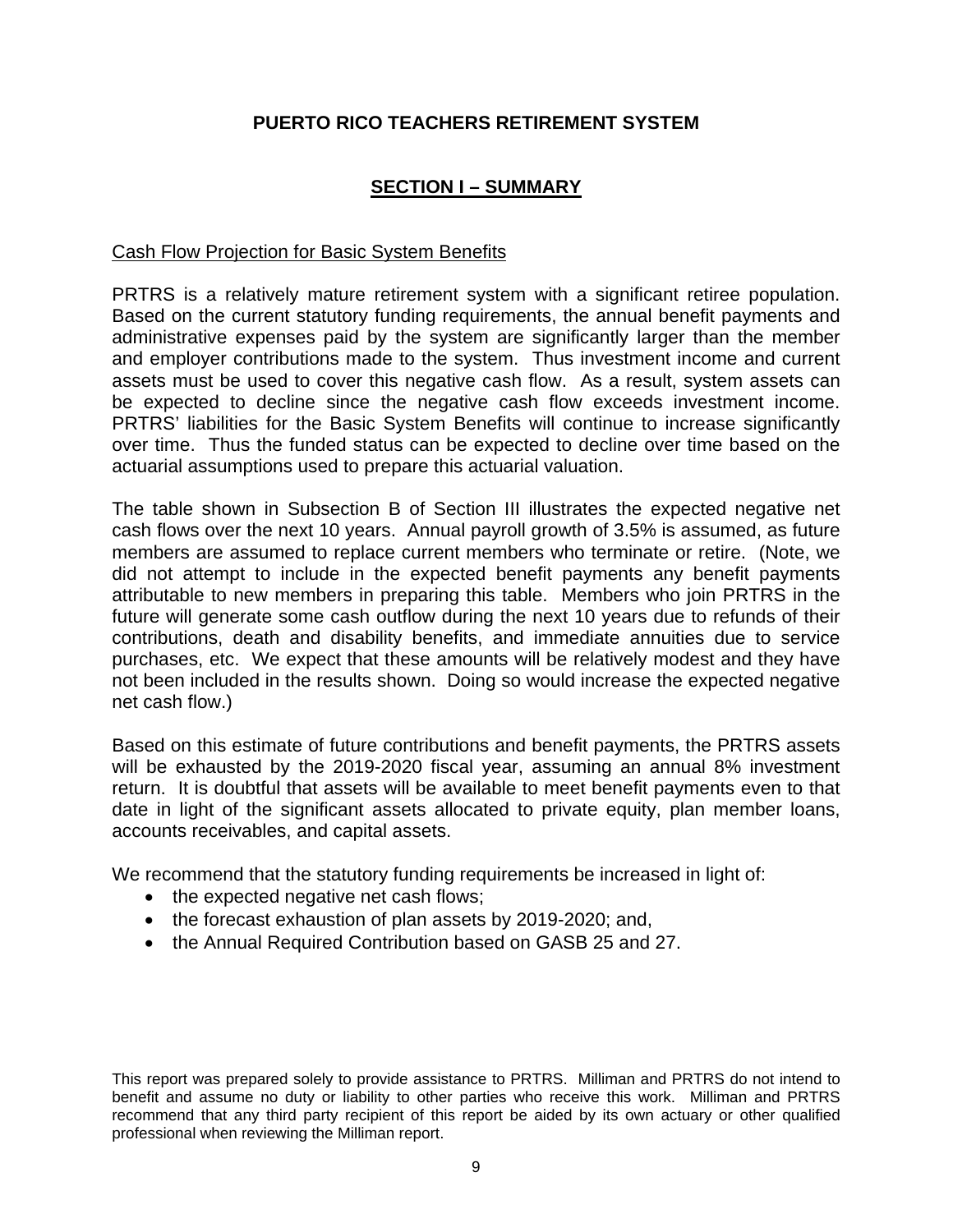# **SECTION I – SUMMARY**

# **C. Discussion of Supporting Exhibits**

#### System Assets

Section II summarizes the plan assets taken into account in the preparation of the GASB 27 Employer Accounting results for PRTRS.

Subsection A summarizes the Market Value of Assets as of June 30, 2010, including the additional amounts due to the contribution receivables, if any.

Subsection B summarizes the reconciliation of the Market Value of Assets from June 30, 2009 to June 30, 2010.

Subsection C summarizes the development of the Actuarial Value of Assets as of June 30, 2010. The Actuarial Value of Assets is equal to the Market Value of Assets.

Subsection D develops an estimated rate of return on plan assets for the previous plan year. The estimated rate of return from June 30, 2009 to June 30, 2010 was 15.89% on the Market Value of Assets.

Subsection E summarizes the historical estimated rate of return on plan assets on a market value basis.

The asset information used for the valuation was taken from financial statements provided by PRTRS as of June 30, 2010.

#### Management Information

Section III presents additional information that has been derived from the valuation process and is illustrative of the expected future decline in funded status that is projected based upon our analysis of the valuation results.

Subsection A shows the allocation of assets to the liability for Basic System Benefits by membership group and determines the solvency percentage for each group. Please see Subsection B of Section I for a description of this determination.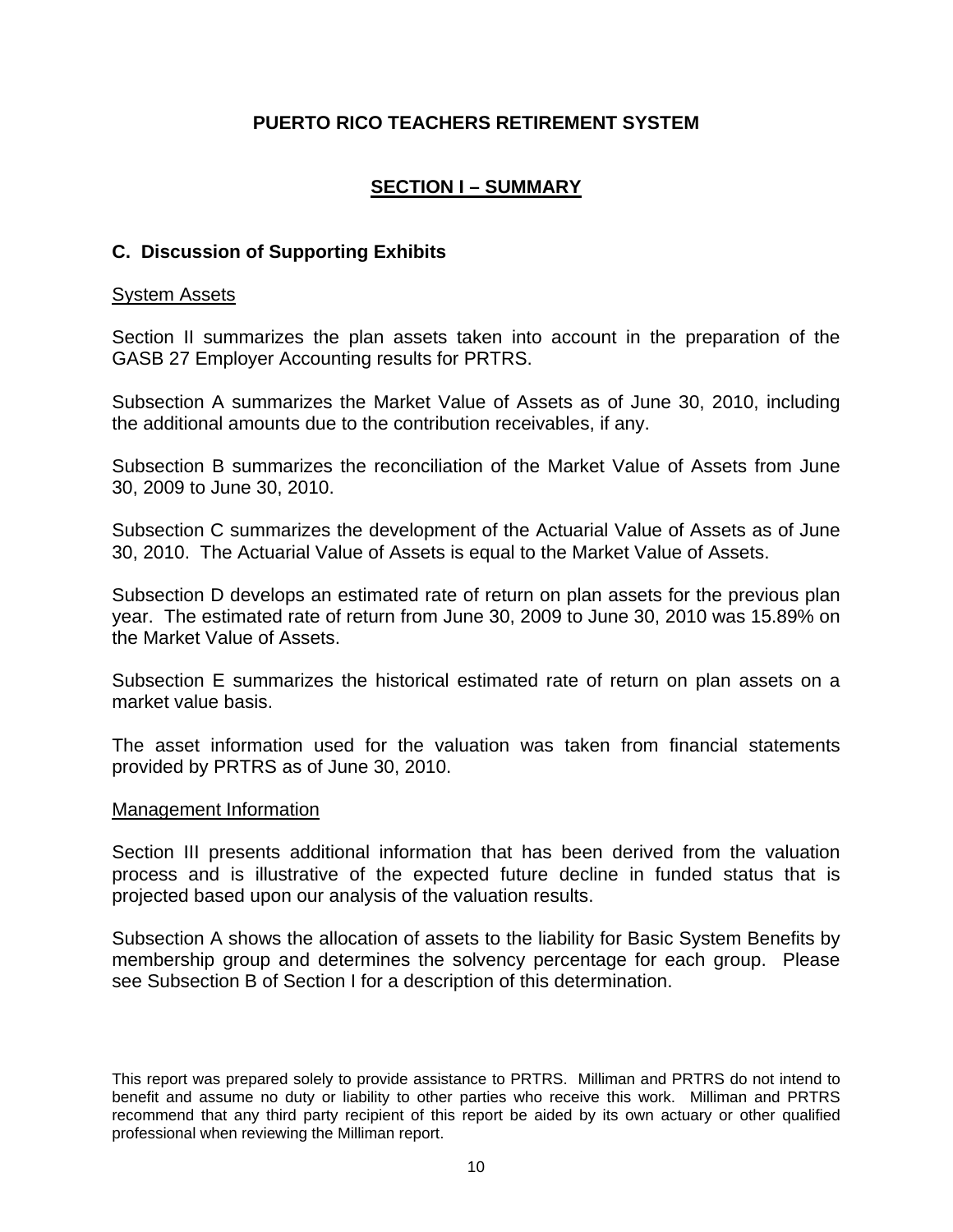# **SECTION I – SUMMARY**

Subsection B shows a projected cash flow for the current fiscal year and the next ten fiscal years for Basic System Benefits. Please see Subsection B of Section I for a description of this projection.

#### Basic System Benefits Information

Section IV summarizes the Actuarial Accrued Liability and the development of the Annual Required Contribution for just the Basic System Benefits under GASB 25 and 27 for the fiscal year ending June 30, 2011 (please see Subsection B of Section I for a description of the benefits included in this valuation).

Subsection A summarizes the development of the Present Value of Benefits as of June 30, 2010.

Subsection B summarizes the development of the Actuarial Accrued Liability as of June 30, 2010.

Subsection C summarizes the development of the Employer Normal Cost. The Employer Normal Cost is the total normal cost under the Entry Age Normal Actuarial Cost Method increased by expected administrative expenses paid from the fund and reduced by expected member contributions.

Subsection D summarizes the development of the amortization payment of the Unfunded Actuarial Accrued liability. The amortization period used to calculate the ARC is a closed 30 years from June 30, 2007 (27 years remain as of June 30, 2010) with annual payments increasing each year by 3.5% to remain as a level percent of payroll.

Subsection E summarizes the development of the Annual Required Contribution (ARC). The ARC is the sum of the employer normal cost and the amortization payments, adjusted to mid-year to reflect that payments are made throughout the year.

This report was prepared solely to provide assistance to PRTRS. Milliman and PRTRS do not intend to benefit and assume no duty or liability to other parties who receive this work. Milliman and PRTRS recommend that any third party recipient of this report be aided by its own actuary or other qualified professional when reviewing the Milliman report.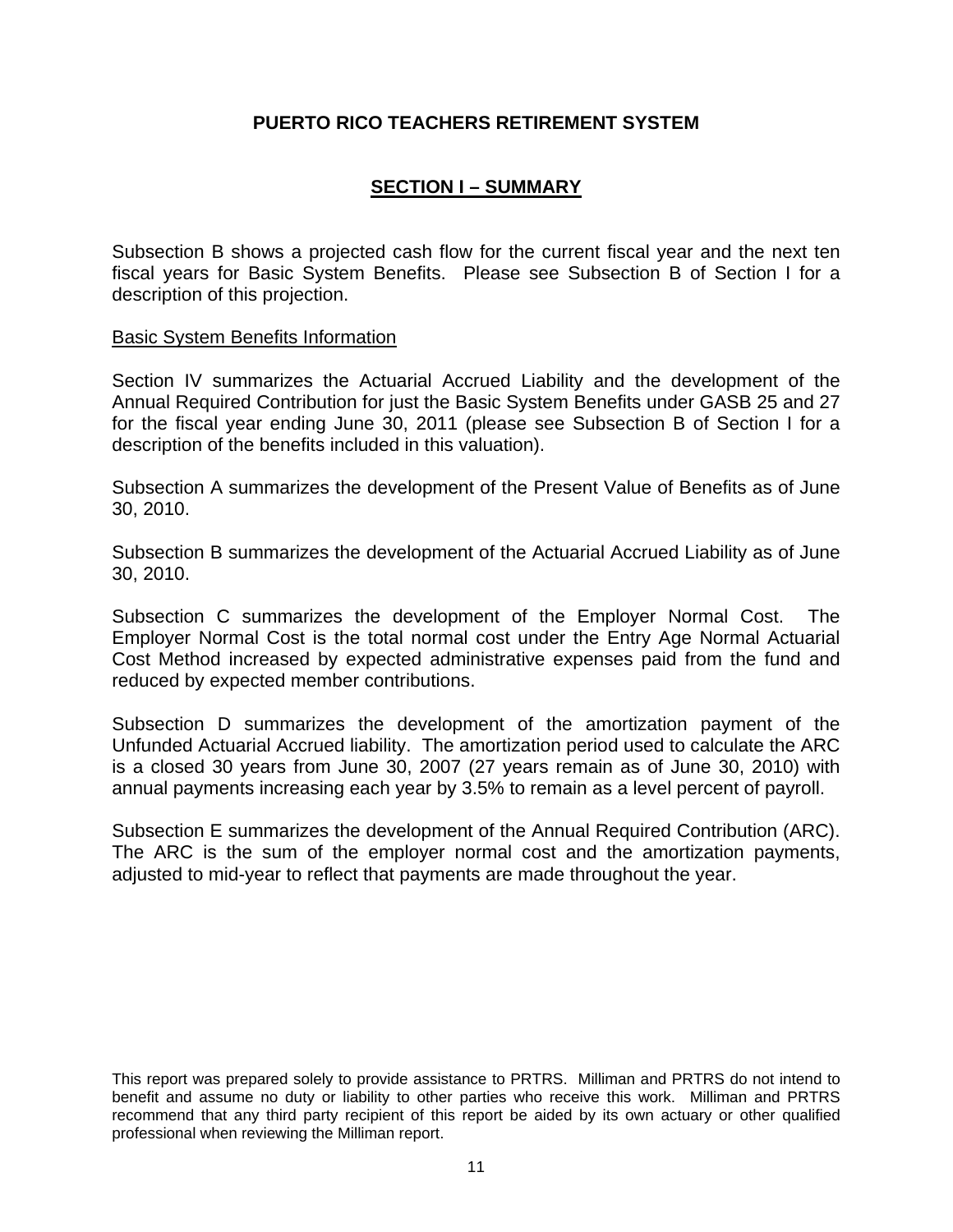# **SECTION I – SUMMARY**

### GASB 25 and 27 Accounting Information

Section V summarizes the Actuarial Accrued Liability and the development of the Annual Required Contribution and Annual Pension Cost under GASB 25 and 27 for the fiscal year ending June 30, 2011 (please see Subsection B of Section I for a description of the benefits included in these valuation results). Results are shown in total for GASB 25 and 27, with the Actuarial Accrued Liability and Employer Normal Cost presented for the underlying Basic System Benefits and for the underlying System Administered Benefits that are included in this valuation.

Subsection A summarizes the development of the Actuarial Accrued Liability as of June 30, 2010 and Employer Normal Cost as of December 31, 2010.

Subsection B summarizes the development of the amortization payment of the Unfunded Actuarial Accrued liability. The amortization period used to calculate the ARC is a closed 30 years from June 30, 2007 (27 years remain as of June 30, 2010) with annual payments increasing each year by 3.5% to remain as a level percent of payroll.

Subsection C summarizes the development of the Annual Required Contribution (ARC). The ARC is the sum of the employer normal cost and the amortization payments, adjusted to mid-year to reflect that payments are made throughout the year.

Subsection D summarizes the development of the Net Pension Obligation (NPO) as of June 30, 2010. The NPO is defined as the cumulative difference between the Annual Pension Cost (APC) and the employer's contribution to the plan, including any pension liability (asset) at transition.

Subsection E summarizes the development of the APC for the fiscal year ending June 30, 2011. The APC is the amount recognized in the employer's financial statements as the cost of the pension plan and is determined in accordance with GASB Statement No. 27. The APC is equal to the ARC plus interest on the NPO, if any, as of June 30, 2010 less an amortization of this NPO.

Subsection F shows a seven-year history of the ARC, APC, and the percentage contributed. This schedule is required by GASB Statements No. 25 and 27. The FY 2010-2011 contribution percentage assumes that employer contributions for Basic System Benefits will remain at the statutory level of 8.5% of payroll and that employer

This report was prepared solely to provide assistance to PRTRS. Milliman and PRTRS do not intend to benefit and assume no duty or liability to other parties who receive this work. Milliman and PRTRS recommend that any third party recipient of this report be aided by its own actuary or other qualified professional when reviewing the Milliman report.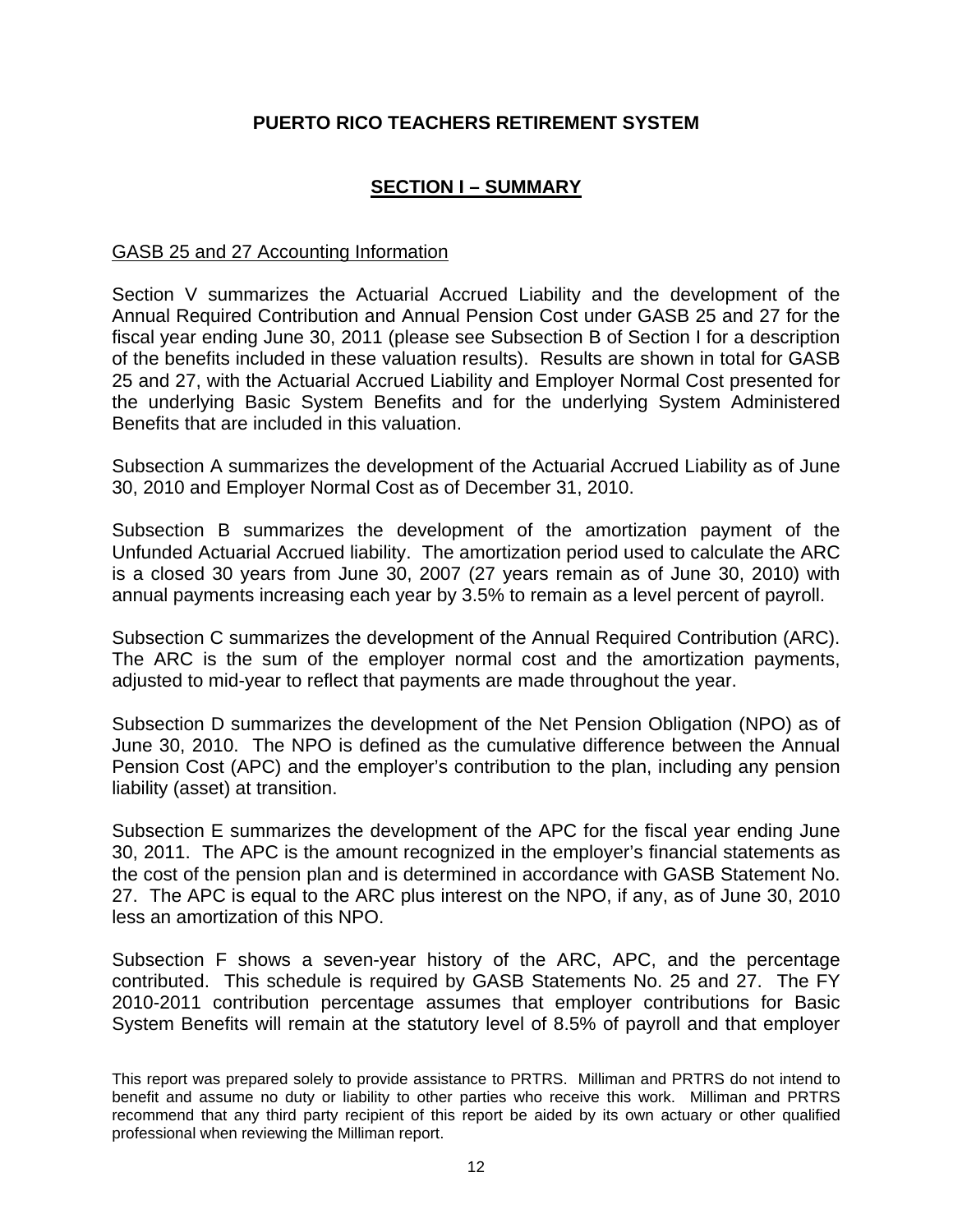# **SECTION I – SUMMARY**

contributions for the applicable System Administered Benefits will be the anticipated pay-as-you-go payments. Based on our understanding of prior valuations, the ARCs and APCs shown for the years ended June 30, 2006 and June 30, 2005 do not include the liability for any System Administered Benefits. Consequently, the ratios of Actual Employer Contributions to ARCs and APCs shown in this exhibit for the fiscal years ending June 30, 2005 to June 30, 2006 could be overestimated. For years prior to June 30, 2007, we have restated the actual employer contribution figures in the seven-year history to exclude the payments from the General Fund of the Commonwealth of Puerto Rico for the System Administered Benefits not included in GASB 25 and 27 (the Medical Insurance Plan Contribution and the Cultural Trip).

Subsection G shows a six-year history of the funding progress of the plan. This schedule is required by GASB Statements No. 25 and 27. Please refer to the paragraph above for the benefits that appear not to be reflected in the Accrued Liability as of June 30, 2004, based on our understanding of prior valuations.

Schedule H summarizes information used to determine the Annual Required Contribution for the fiscal year ending June 30, 2011.

#### GASB 45 Accounting Information

Section VI summarizes the Actuarial Accrued Liability and the development of the Annual Required Contribution for the fiscal year ending June 30, 2011 for the Medical Insurance Plan Contribution.

Subsection A summarizes the development of the Actuarial Accrued Liability as of June 30, 2010 and Employer Normal Cost as of December 31, 2010.

Subsection B summarizes the development of the amortization payment of the Unfunded Actuarial Accrued liability. The amortization period used to calculate the ARC is a closed 30 years from June 30, 2007 (27 years remain as of June 30, 2010) with annual payments increasing each year by 3.5% to remain as a level percent of payroll.

Subsection C summarizes the development of the Annual Required Contribution (ARC). The ARC is the sum of the employer normal cost and the amortization payments, adjusted to mid-year to reflect that payments are made throughout the year.

This report was prepared solely to provide assistance to PRTRS. Milliman and PRTRS do not intend to benefit and assume no duty or liability to other parties who receive this work. Milliman and PRTRS recommend that any third party recipient of this report be aided by its own actuary or other qualified professional when reviewing the Milliman report.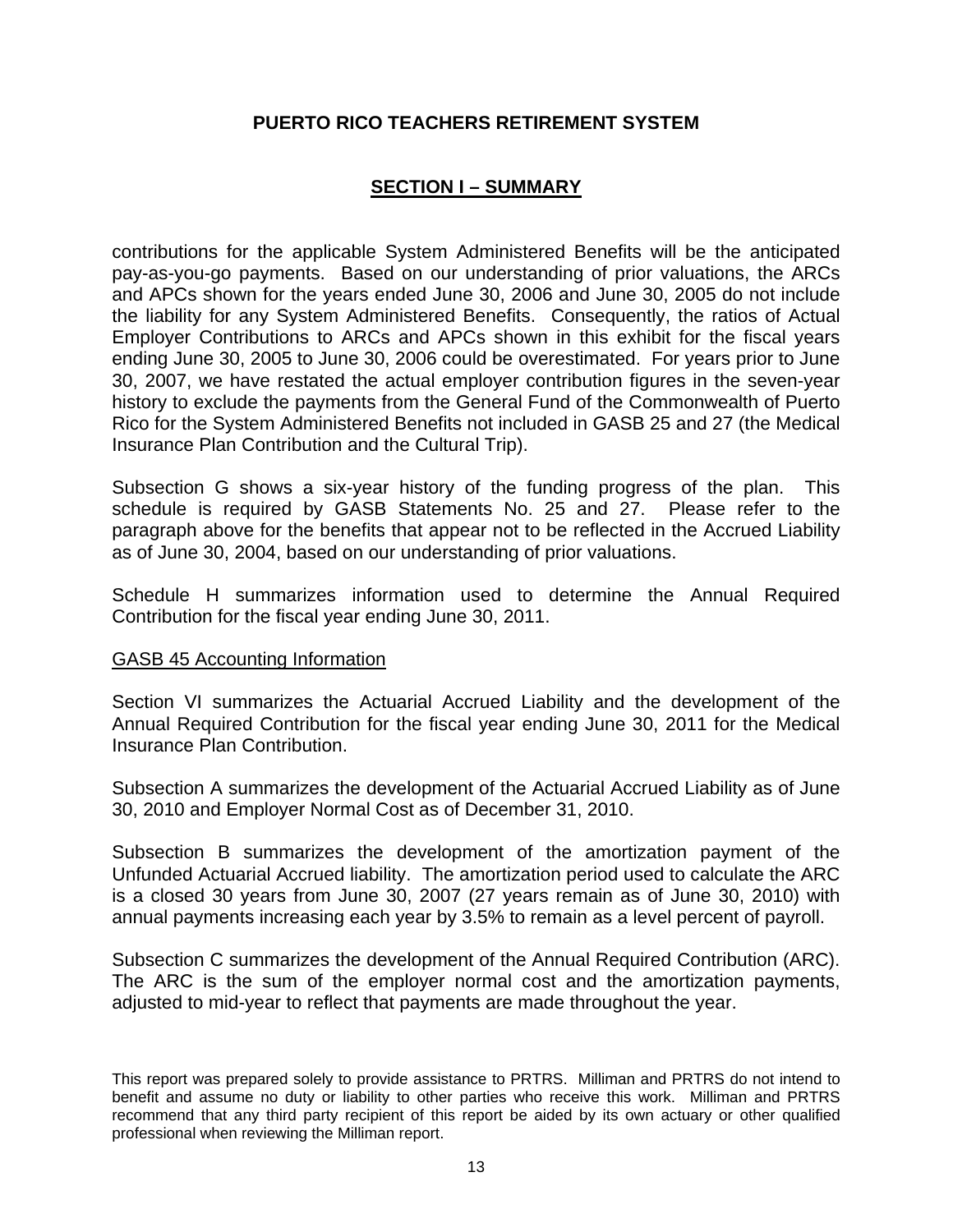# **SECTION I – SUMMARY**

Subsection D summarizes the development of the Net OPEB Obligation (NOO) as of June 30, 2010. The NPO is defined as the cumulative difference between the Annual OPEB Cost (AOC) and the employer's contribution to the plan since the adoption of GASB 45.

Subsection E summarizes the development of the AOC for the fiscal year ending June 30, 2011. The AOC is the amount recognized in the employer's financial statements as the cost of other postemployment benefits and is determined in accordance with GASB Statement No. 45. The AOC is equal to the ARC plus interest on the NOO, if any, as of June 30, 2010 less an amortization of this NOO.

Subsection F shows a four-year history of the ARC, AOC, and the percentage contributed. This schedule is required by GASB Statements No. 45. The FY 2010- 2011 contribution percentage assumes that employer contributions for the Medical Insurance Plan Contribution will be the anticipated pay-as-you-go payments.

Subsection G shows a four-year history of the funding progress of the plan. This schedule is required by GASB Statements No. 45.

Schedule H summarizes information used to determine the Annual Required Contribution for the fiscal year ending June 30, 2011.

#### Census Data

Section VII summarizes the census data provided by the System and utilized in the preparation of the actuarial valuation. Subsection A provides a reconciliation of the current year participant counts from the prior valuation. Subsection B presents a profile of active participants, summarized by gender and age and service groups. Subsections C, D, E, and F show the number and average benefit of the terminated vested participants, retirees, disabled members, and beneficiaries, respectively. Special data adjustments are discussed in Section IX.

#### Summary of Principal Plan Provisions

Section VIII summarizes the principal plan provisions as of the valuation date and denotes any changes from the previous valuation.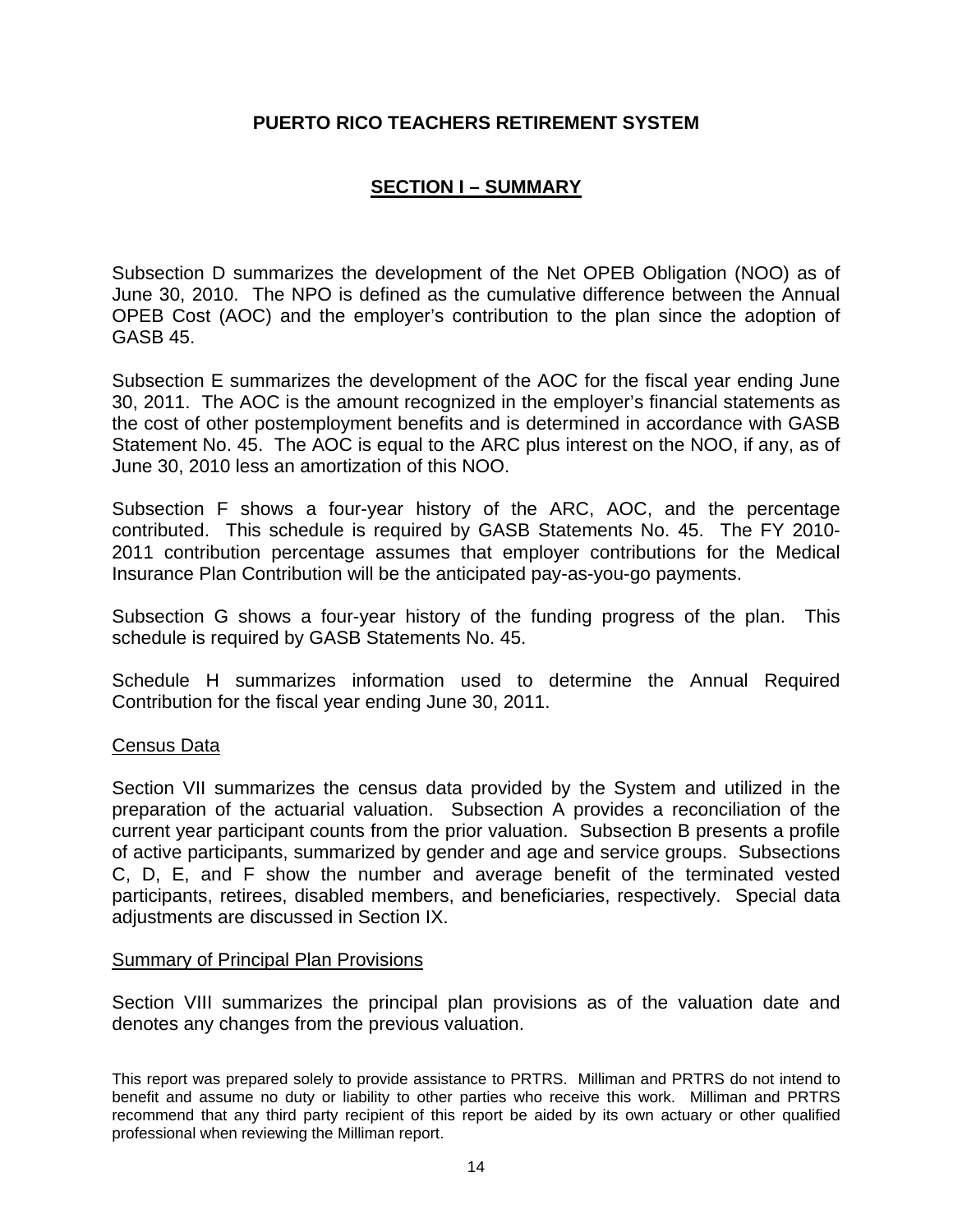# **SECTION I – SUMMARY**

## Actuarial Assumptions and Methods

Sections IX and X summarize the actuarial assumptions and methods that were utilized in the preparation of this actuarial valuation and denote any changes from the previous valuation.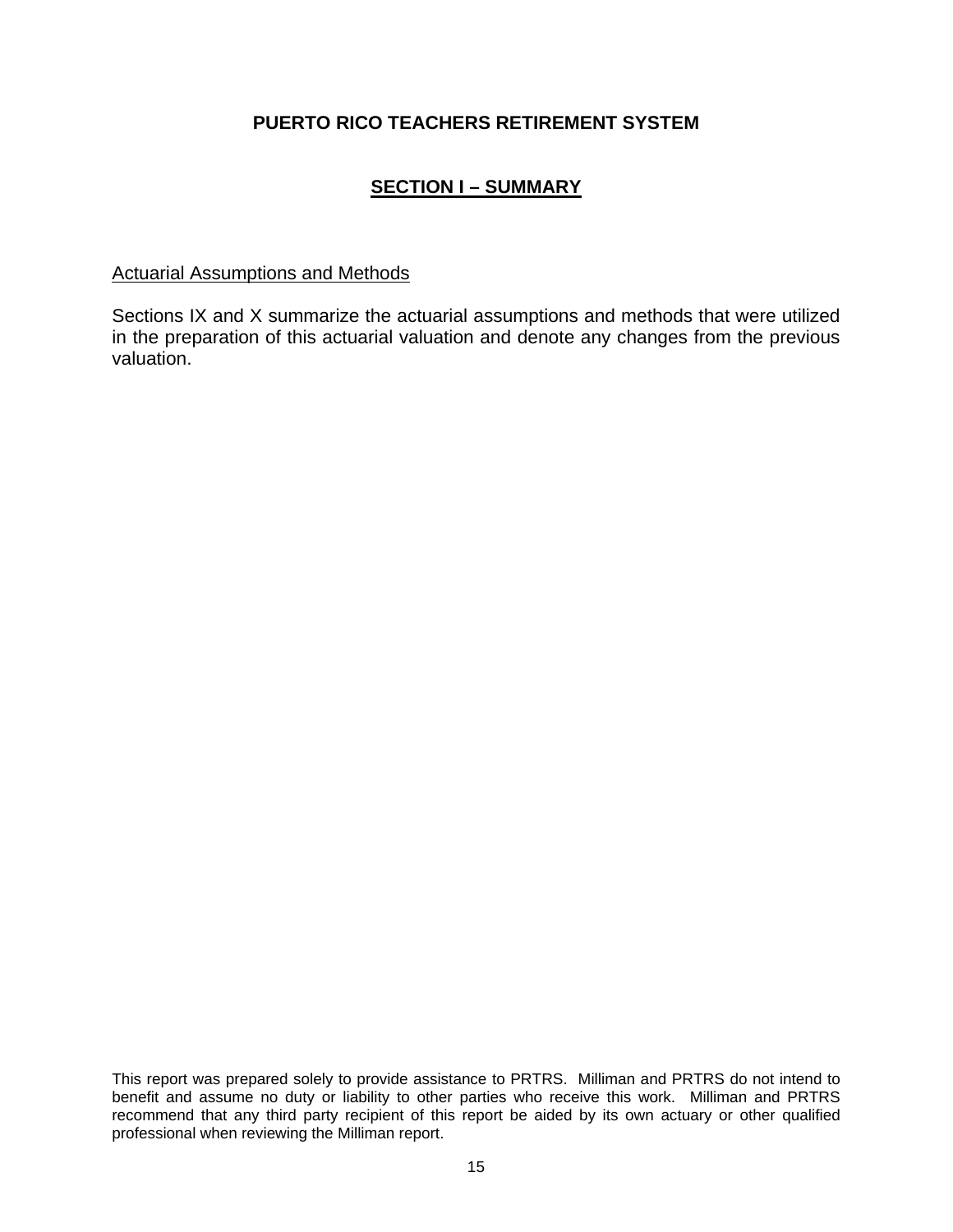# **SECTION II - SYSTEM ASSETS**

#### **A. Market Value of Assets as of June 30, 2010**

| 1. | Assets                                                   |     |                 |
|----|----------------------------------------------------------|-----|-----------------|
|    | Cash                                                     | \$  | 75,981,000      |
|    | <b>Corporate and Government Bonds</b>                    |     | 397,109,000     |
|    | <b>Stocks</b>                                            |     | 1,295,232,000   |
|    | <b>Private Equity Investments</b>                        |     | 26,683,000      |
|    | <b>Total Loans to Plan Members</b>                       |     | 409,879,000     |
|    | <b>Accounts Receivable</b>                               |     | 61,001,000      |
|    | <b>Capital Assets</b>                                    |     | 22,970,000      |
|    | <b>Other Assets</b>                                      |     | 832,000         |
|    | Total                                                    | \$. | 2,289,687,000   |
|    | 2. Total Liabilities                                     | \$  | 67,710,000      |
|    | 3. Market Value of Assets as of June 30, 2010: (1) - (2) |     | \$2,221,977,000 |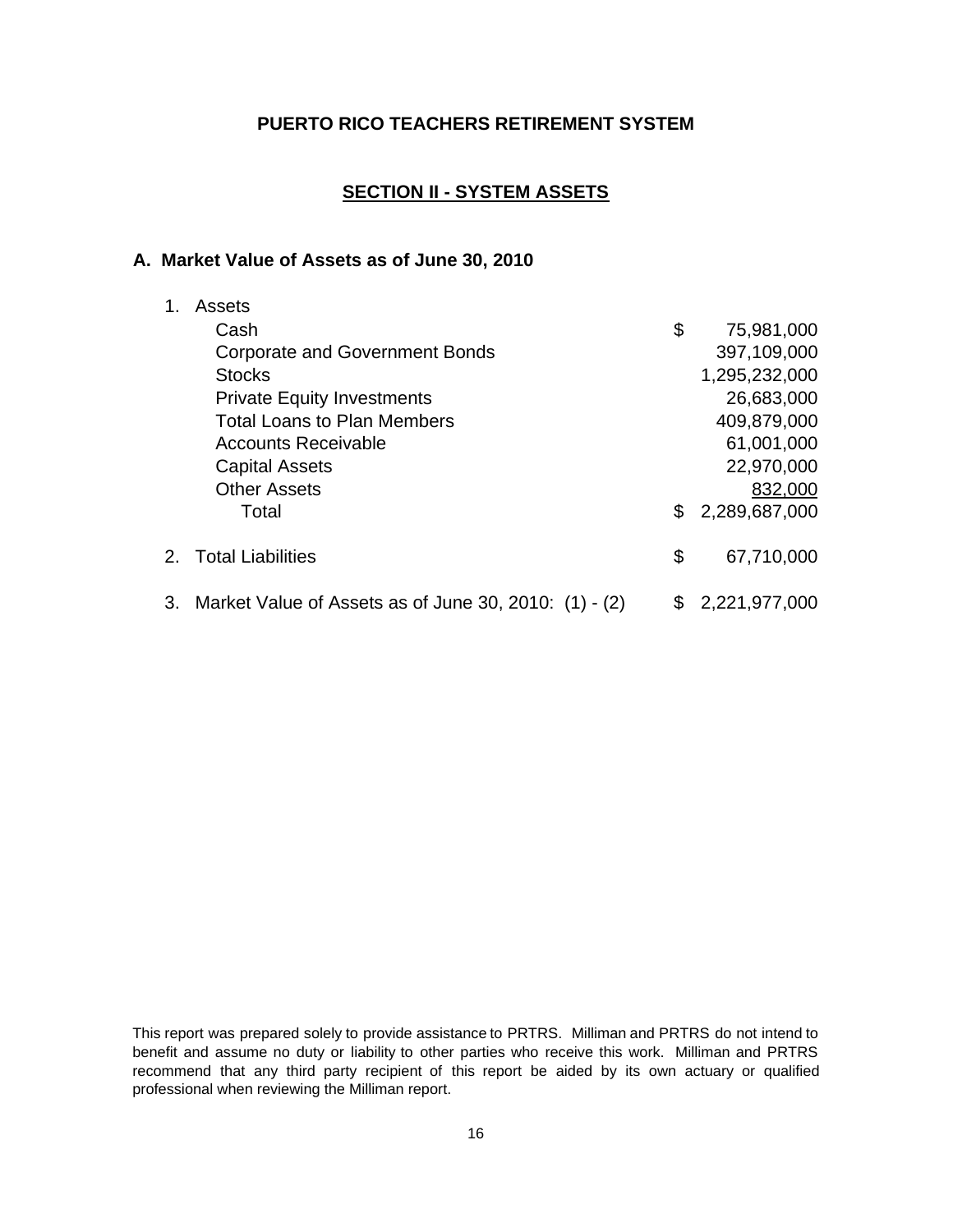# **SECTION II - SYSTEM ASSETS**

#### **B. Reconciliation of Market Value of Assets from June 30, 2009 to June 30, 2010**

| 1. Market Value of Assets as of June 30, 2009        | \$<br>2,157,593,000 |
|------------------------------------------------------|---------------------|
| 2. Additions<br>a. Contributions                     |                     |
| <b>Member Contributions</b>                          | \$<br>129,888,000   |
| <b>Employer Contributions</b>                        | 118,127,000         |
| <b>Transfers In</b>                                  | 1,265,000           |
| Special                                              | 46,572,000          |
| <b>Total Contributions</b>                           | \$<br>295,852,000   |
| b. Investment Income                                 |                     |
| Interest Income                                      | \$<br>61,303,000    |
| Dividends Income                                     | 10,111,000          |
| Net Appreciation of Investments                      | 203,265,000         |
| Other Income                                         | 52,454,000          |
| <b>Investment Related Expenses</b>                   | (4,735,000)         |
| Net Investment Income                                | \$<br>322,398,000   |
| <b>Total Additions</b>                               | \$<br>618,250,000   |
| 3. Decreases                                         |                     |
| <b>Refund of Member Contributions</b>                | \$<br>7,847,000     |
| <b>Annuities and Death Benefits</b>                  | 470,683,000         |
| <b>Special Benefits</b>                              | 47,870,000          |
| <b>Administrative Expenses</b>                       | 27,466,000          |
| Total                                                | \$<br>553,866,000   |
| 4. Net Increase (Decrease) in Market Value of Assets | \$<br>64,384,000    |
| 5. Market Value of Assets as of June 30, 2010        | \$<br>2,221,977,000 |

#### **C. Development of Actuarial Value of Assets as of June 30, 2010**

The Actuarial Value of Assets as of June 30, 2010 is equal to the Market Value of Assets as of June 30, 2010 of \$2,221,977,000.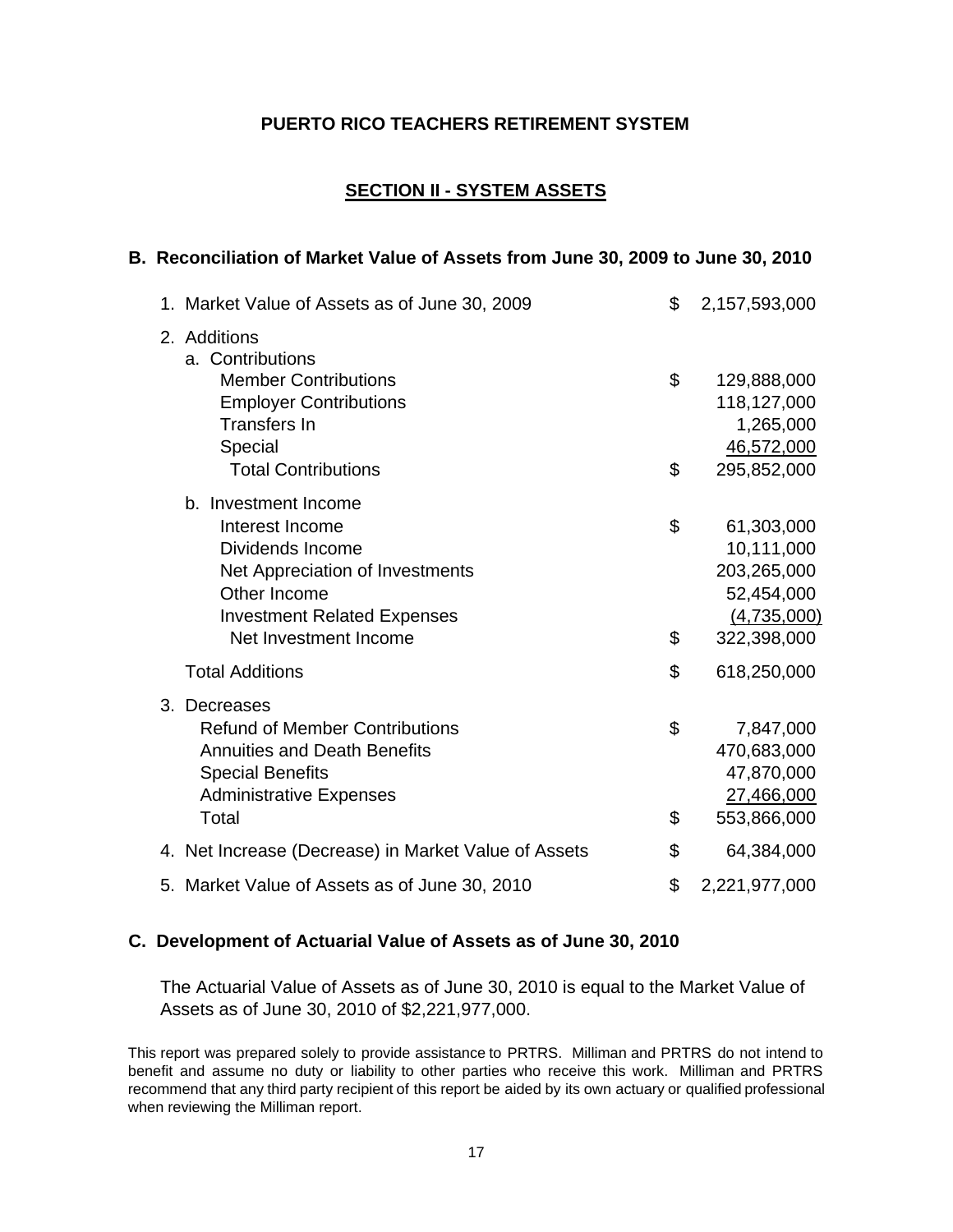### **SECTION II - SYSTEM ASSETS**

#### **D. Estimated Annual Rate of Return for year ending June 30, 2010**

Market Value 1. Value of Assets as of June 30, 2009  $$2,157,593,000$ 2. Total Contributions 295,852,000 3. Benefit Payments and Expenses 653,866,000 4. Value of Assets as of June 30, 2010 2,221,977,000 5. Non-Investment Increment: (2) - (3) (258,014,000) 6. Investment Increment: (4) - (1) - (5) 322,398,000 7. Time Weighted Value: (1) +.5  $*$  (5) 2,028,586,000 8. Estimated Annual Rate of Return: (6) / (7) 15.89%

#### **E. Estimated Historical Rates of Return**

| <b>Plan Year Ending</b>         | Market Value |
|---------------------------------|--------------|
| June 30, 2010                   | 15.89%       |
| June 30, 2009                   | $-16.38%$    |
| June 30, 2008                   | $-6.45%$     |
| June 30, 2007                   | 17.50%       |
| June 30, 2006                   | 13.44%       |
| 5-year Compounded Annual Return | 3.86%        |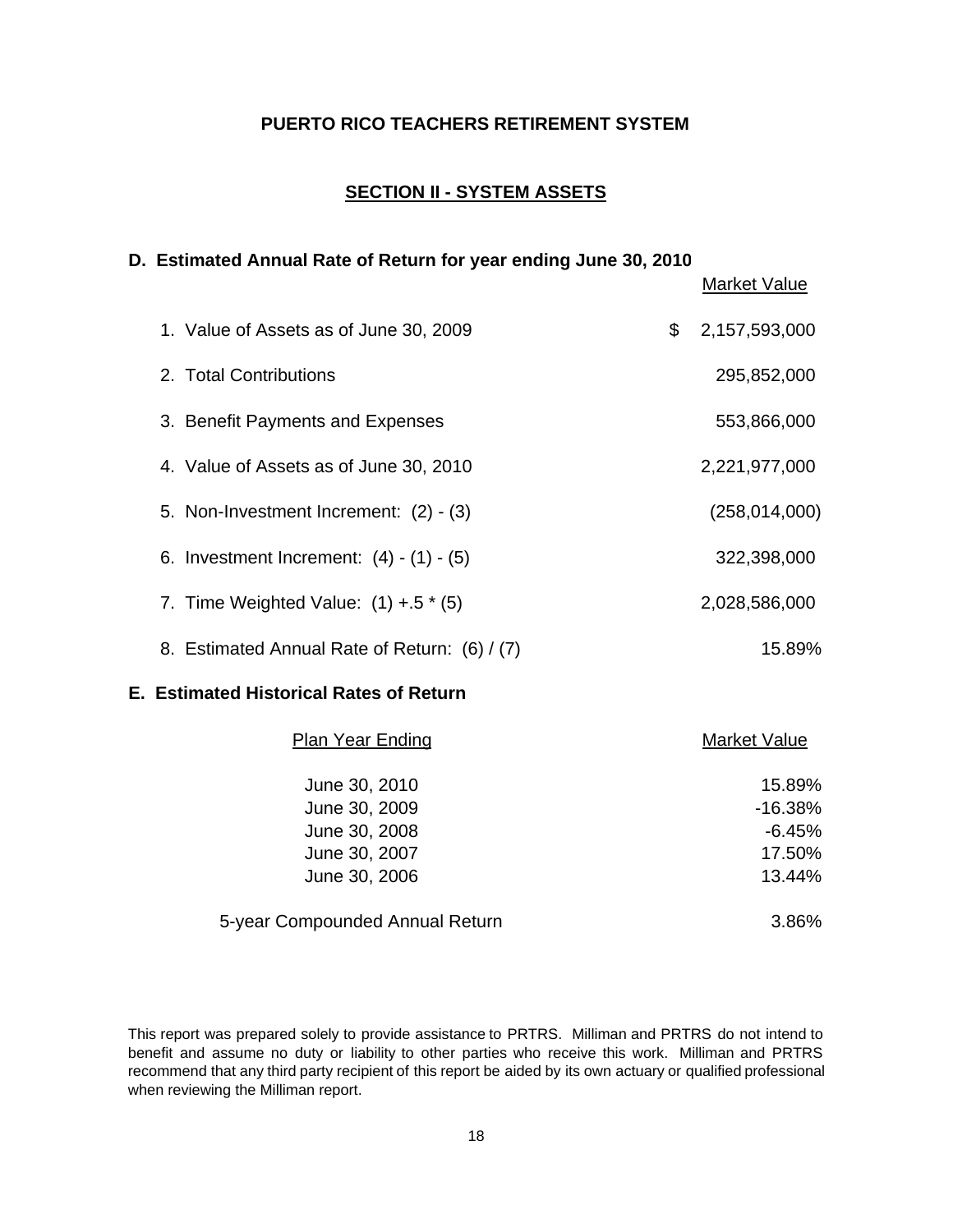### **SECTION III - MANAGEMENT INFORMATION**

#### **A. Allocation of Assets for Basic System Benefits to Membership Group**

| Membership<br>Group                                 | Actuarial<br>Accrued<br>Liability | Allocated<br>Assets * | Solvency<br>Percentage |
|-----------------------------------------------------|-----------------------------------|-----------------------|------------------------|
| 1. Retirees, Disabled Members,<br>and Beneficiaries | \$4,657,753,872 \$                | 557,105,098           | 12.0%                  |
| 2. Vested Terminated Members                        | 52,487,658                        | 26,333,157            | 50.2%                  |
| 3. Active Members                                   | 4,022,139,991                     | 1,616,045,164         | 40.2%                  |
| 4. Former Members due a refund<br>of contributions  | 22,493,581                        | 22,493,581            | 100.0%                 |
| 5. Total                                            | \$8,754,875,102                   | \$2,221,977,000       | 25.4%                  |

\* Allocated assets are determined by first assigning the accumulated member contributions with interest to each membership category. Remaining assets are then allocated first to retirees, disabled members, and beneficiaries, second to vested terminated members, and the rest to active members.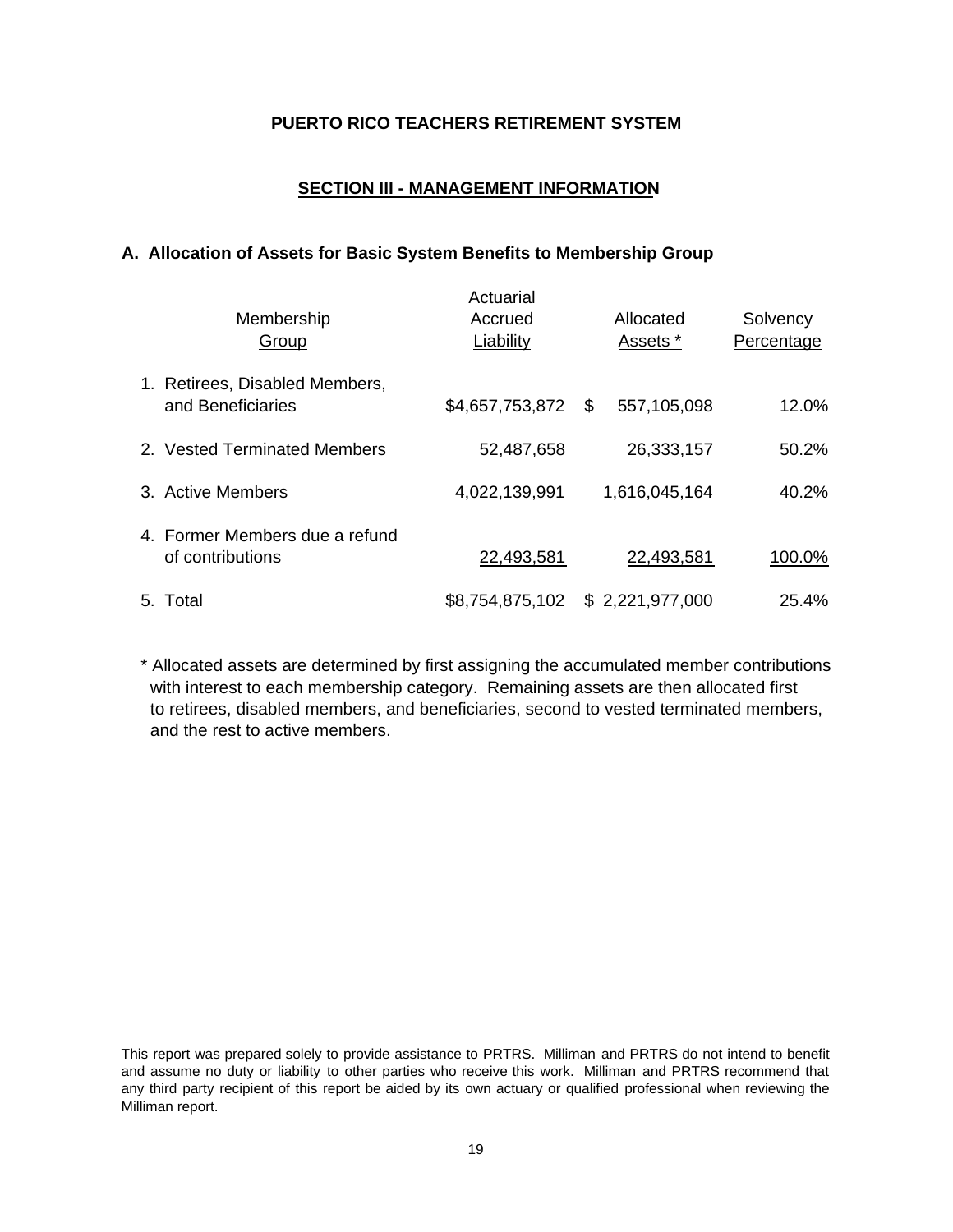#### **SECTION III - MANAGEMENT INFORMATION**

#### **B. Projected Cash Flows for Basic System Benefits**

| <b>Plan Year</b><br>Ending | <b>Estimated</b><br><b>Payroll</b> | <b>Estimated</b><br><b>Member</b> and<br><b>Employer</b><br><b>Contributions</b> | <b>Estimated</b><br><b>Benefit</b><br><b>Payments and</b><br><b>Administrative</b><br><b>Expenses</b> | Net<br><b>Cash Flow</b> | <b>Estimated</b><br><b>Net</b><br><b>Plan Assets</b><br>at Year-End |
|----------------------------|------------------------------------|----------------------------------------------------------------------------------|-------------------------------------------------------------------------------------------------------|-------------------------|---------------------------------------------------------------------|
| 06/30/2011                 | 1,370,343,618                      | 239,810,134                                                                      | 513,333,258                                                                                           | (273, 523, 124)         | 2,115,481,591                                                       |
| 06/30/2012                 | 1,418,305,645                      | 248,203,488                                                                      | 535,383,600                                                                                           | (287, 180, 112)         | 1,986,273,792                                                       |
| 06/30/2013                 | 1,467,946,343                      | 256,890,610                                                                      | 559,612,753                                                                                           | (302, 722, 143)         | 1,830,577,616                                                       |
| 06/30/2014                 | 1,519,324,465                      | 265,881,782                                                                      | 585,638,539                                                                                           | (319, 756, 757)         | 1,644,722,855                                                       |
| 06/30/2015                 | 1,572,500,821                      | 275,187,644                                                                      | 613,536,424                                                                                           | (338, 348, 780)         | 1,424,678,317                                                       |
| 06/30/2016                 | 1,627,538,350                      | 284,819,212                                                                      | 643,043,848                                                                                           | (358, 224, 636)         | 1,166,374,621                                                       |
| 06/30/2017                 | 1,684,502,192                      | 294,787,883                                                                      | 674,053,648                                                                                           | (379,265,765)           | 865,540,045                                                         |
| 06/30/2018                 | 1,743,459,769                      | 305,105,459                                                                      | 706,841,136                                                                                           | (401,735,677)           | 517,287,287                                                         |
| 06/30/2019                 | 1,804,480,861                      | 315,784,150                                                                      | 742,048,212                                                                                           | (426,264,062)           | 115,683,662                                                         |
| 06/30/2020                 | 1,867,637,691                      | 326,836,596                                                                      | 781,708,773                                                                                           | (454,872,177)           | (347, 778, 678)                                                     |
| 06/30/2021                 | 1,933,005,010                      | 338,275,877                                                                      | 825,620,621                                                                                           | (487,344,744)           | (882,064,486)                                                       |

Notes:

- Estimated Plan Assets at Year-End assumes that the investment return assumption of 8.0% is met.
- Estimated Payroll is assumed to grow 3.5% annually.
- Member and Employer Contributions were estimated to be 17.5% of Estimated Payroll each year.
- The Estimated Benefit Payments do not include amounts expected to be made to future participants, such as:
	- refund of contributions to terminated nonvested participants,
	- disability benefits,
	- death benefits,
	- retirement benefits due to service purchase,
	- and thus are slightly understated.
- Administrative Expenses are assumed to grow 2.5% annually.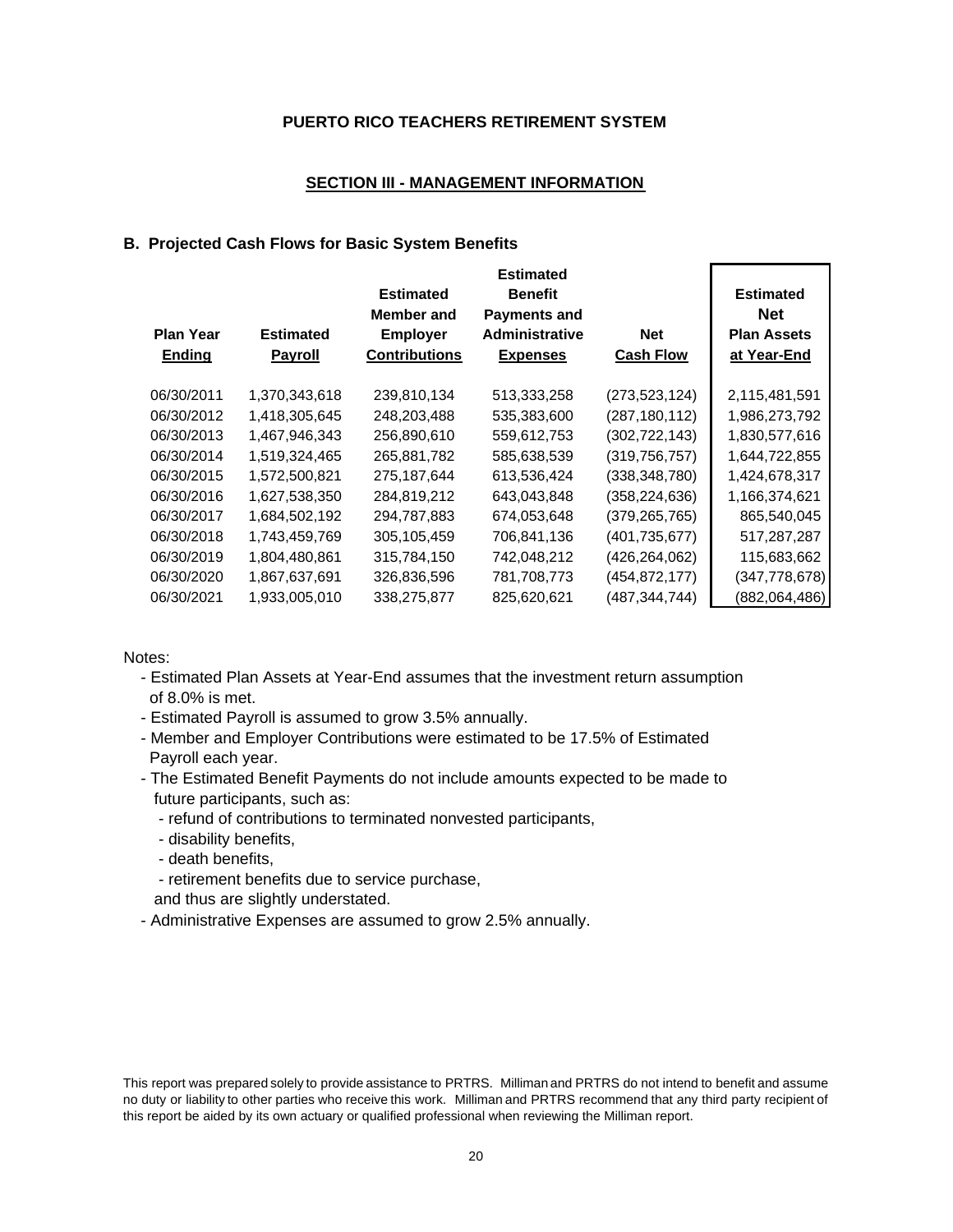### **SECTION IV - BASIC SYSTEM BENEFITS INFORMATION**

#### **A. Development of Present Value of Benefits as of June 30, 2010**

| Retirees                                |                                                                                                                                                                                                                                                                                   | 4,472,365,596  |
|-----------------------------------------|-----------------------------------------------------------------------------------------------------------------------------------------------------------------------------------------------------------------------------------------------------------------------------------|----------------|
| <b>Disabled Members</b>                 |                                                                                                                                                                                                                                                                                   | 89,567,811     |
| <b>Beneficiaries</b>                    |                                                                                                                                                                                                                                                                                   | 95,820,465     |
| Total                                   | \$                                                                                                                                                                                                                                                                                | 4,657,753,872  |
|                                         |                                                                                                                                                                                                                                                                                   | 52,487,658     |
|                                         |                                                                                                                                                                                                                                                                                   |                |
| Retirement                              | \$                                                                                                                                                                                                                                                                                | 5,555,669,316  |
| <b>Disability</b>                       |                                                                                                                                                                                                                                                                                   | 52,549,696     |
| <b>Pre Retirement Death</b>             |                                                                                                                                                                                                                                                                                   | 70,270,276     |
| <b>Return of Members' Contributions</b> |                                                                                                                                                                                                                                                                                   | 13,465,058     |
| <b>Vested Withdrawal</b>                |                                                                                                                                                                                                                                                                                   | 6,546,953      |
| Total                                   | \$                                                                                                                                                                                                                                                                                | 5,698,501,299  |
|                                         | \$                                                                                                                                                                                                                                                                                | 22,493,581     |
|                                         | \$                                                                                                                                                                                                                                                                                | 10,431,236,410 |
|                                         | 1. Projected Benefits Payable to Retirees and Beneficiaries<br>2. Projected Benefits for Vested Terminated Members<br>3. Projected Benefits for Active Members<br>4. Return of Contributions due to former Members<br>5. Total Present Value of Benefits: $(1) + (2) + (3) + (4)$ | \$             |

The above liabilities are for Basic System Benefits. See Section I for more information.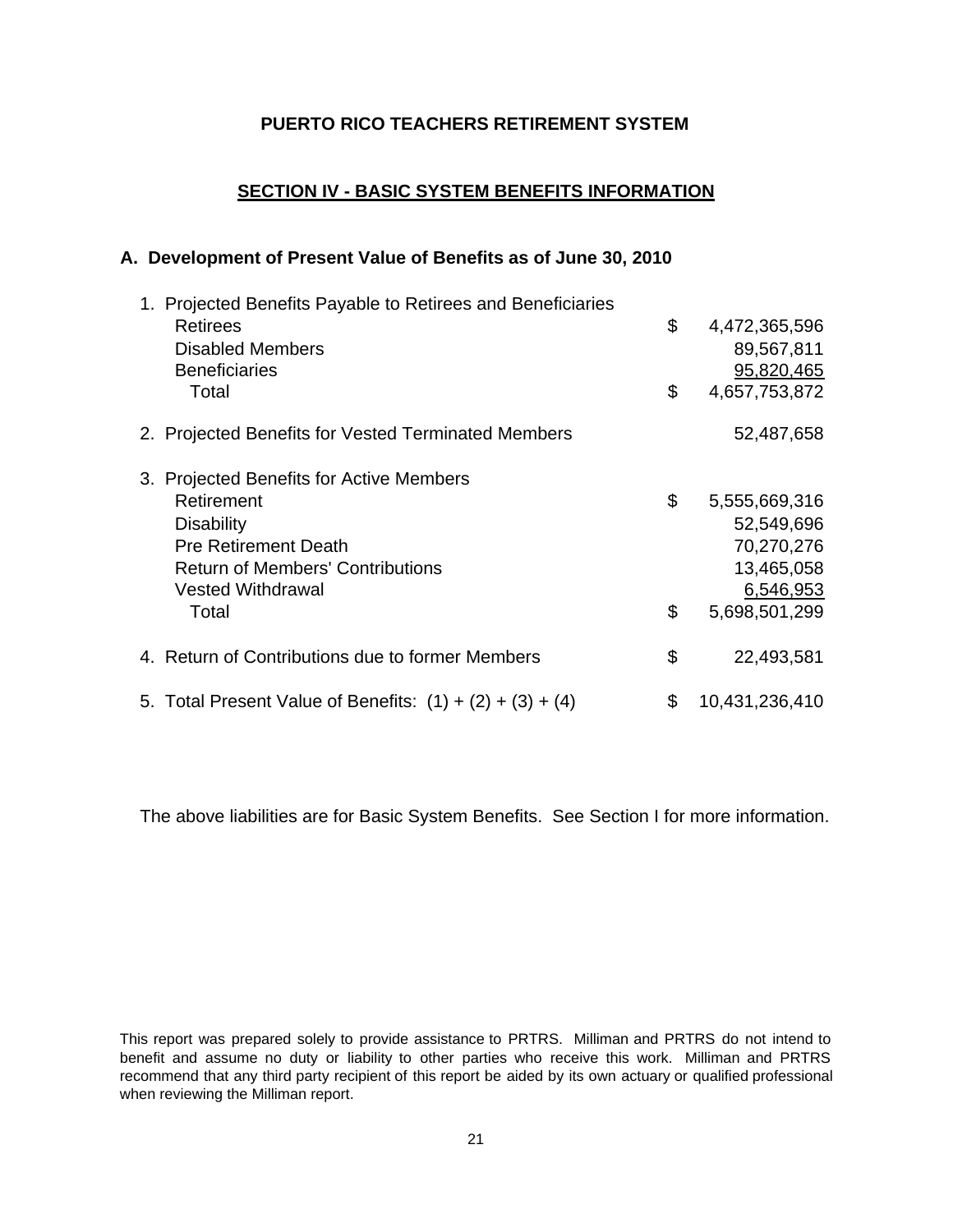## **SECTION IV - BASIC SYSTEM BENEFITS INFORMATION**

#### **B. Development of Actuarial Accrued Liability as of June 30, 2010**

| 1. Total Present Value of Benefits                                                                                                                                                             | \$       | 10,431,236,410                                                                        |
|------------------------------------------------------------------------------------------------------------------------------------------------------------------------------------------------|----------|---------------------------------------------------------------------------------------|
| 2. Present Value of Future Total Normal Cost<br>Retirement<br><b>Disability</b><br><b>Pre Retirement Death</b><br><b>Return of Members' Contributions</b><br><b>Vested Withdrawal</b><br>Total | \$<br>\$ | 1,553,173,528<br>22,344,260<br>32,440,610<br>64,389,993<br>4,012,917<br>1,676,361,308 |
| 3. Present Value of Future Active Member Contributions                                                                                                                                         | \$       | 1,207,796,772                                                                         |
| 4. Present Value of Future Employer Normal Cost: (2) - (3)                                                                                                                                     | \$       | 468,564,536                                                                           |
| 5. Actuarial Accrued Liability: (1) - (2)                                                                                                                                                      | \$       | 8,754,875,102                                                                         |

The above liabilities are for Basic System Benefits. See Section I for more information.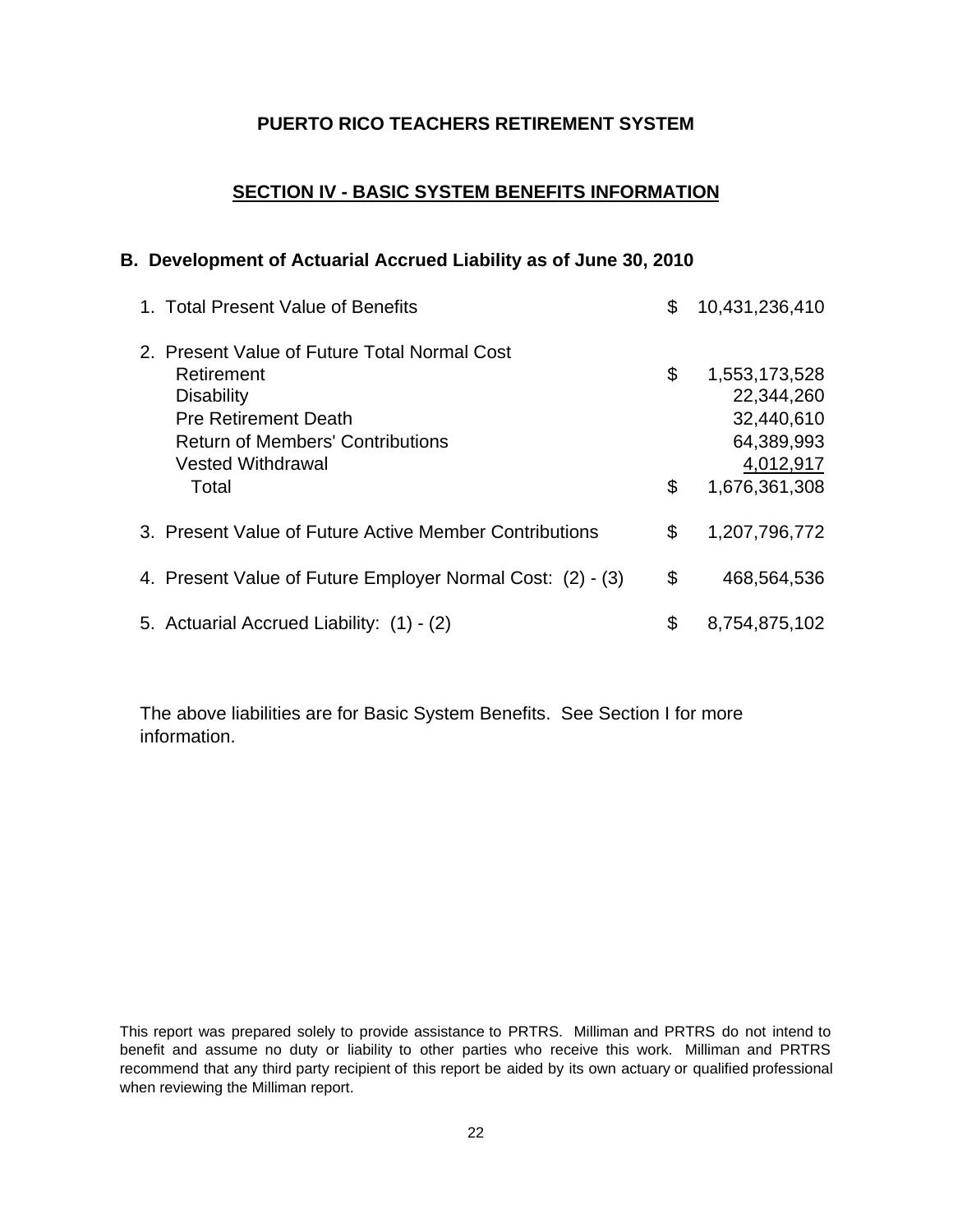# **SECTION IV - BASIC SYSTEM BENEFITS INFORMATION**

# **C. Development of Employer Normal Cost Payable as of December 31, 2010**

| 1. Total Normal Cost as of December 31, 2010 |                   |
|----------------------------------------------|-------------------|
| Retirement                                   | \$<br>159,553,821 |
| <b>Disability</b>                            | 2,282,712         |
| <b>Pre Retirement Death</b>                  | 3,467,666         |
| <b>Return of Members' Contributions</b>      | 6,618,217         |
| <b>Vested Withdrawal</b>                     | 403,840           |
| Total                                        | \$<br>172,326,256 |
| 2. Expected Member Contributions             | \$<br>120,922,300 |
| 3. Load for Administrative Expenses:         | \$<br>26,476,000  |
| 4. Total Employer Normal Cost as of          |                   |
| December 31, 2010: $(1) - (2) + (3)$         | \$<br>77,879,956  |

The above liabilities are for Basic System Benefits. See Section I for more information.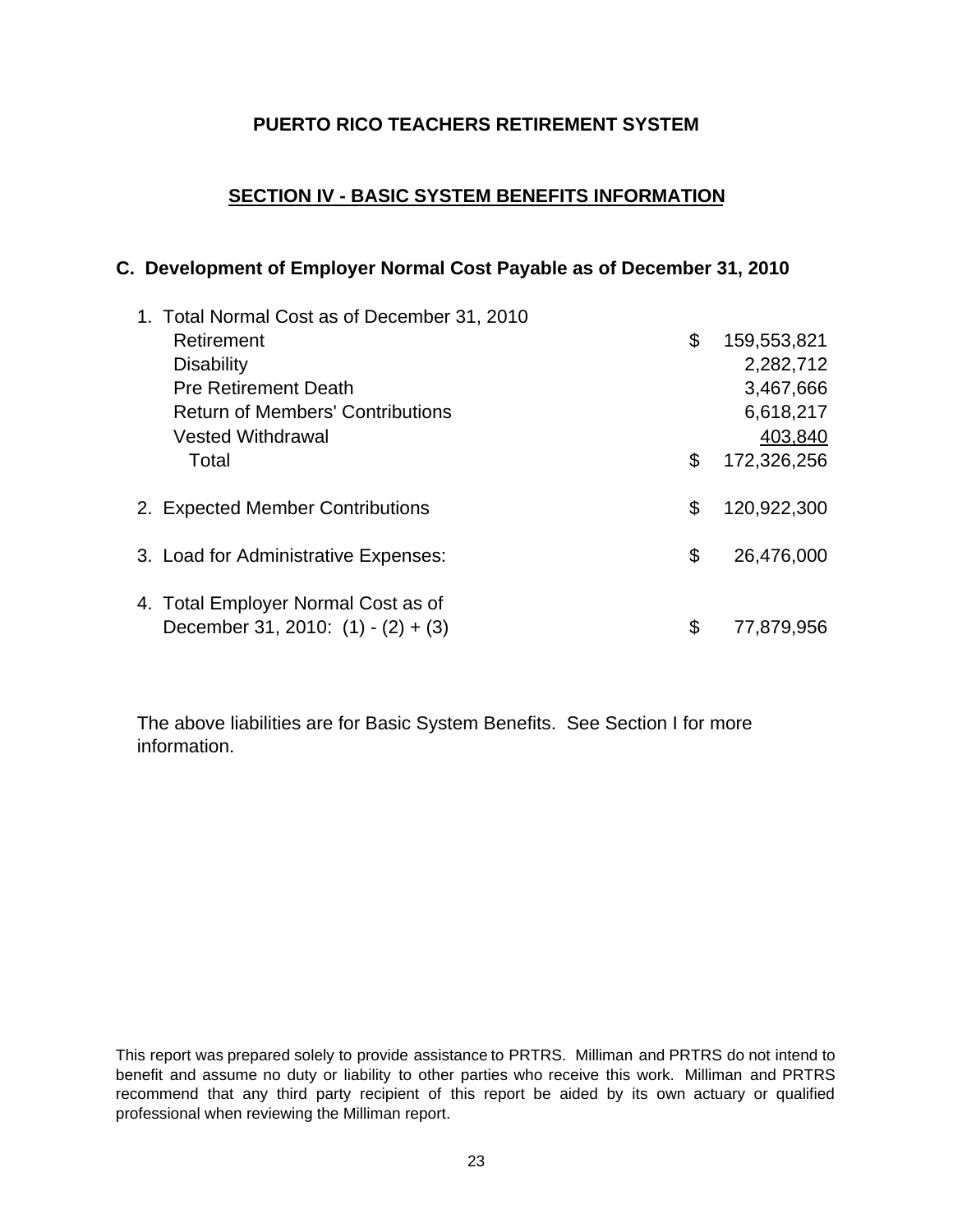#### **SECTION IV - BASIC SYSTEM BENEFITS INFORMATION**

# **D. Development of Unfunded Actuarial Accrued Liability and Amortization Payment Payable as of December 31, 2010**

| 1. Actuarial Accrued Liability as of June 30, 2010                                          | \$            | 8,754,875,102 |
|---------------------------------------------------------------------------------------------|---------------|---------------|
| 2. Actuarial Value of Assets as of June 30, 2010                                            | \$            | 2,221,977,000 |
| 3. Unfunded Actuarial Accrued Liability as of June 30, 2010: (1) - (2)                      | $\frac{1}{2}$ | 6,532,898,102 |
| 4. Amortization Period in years                                                             |               | 27            |
| 5. Amortization Factor at beginning of year *                                               |               | 16.3939       |
| 6. Amortization Amount Payable as of December 31, 2010:<br>$[(3) / (5)]^* (1.08 \land 0.5)$ | \$            | 414,128,844   |
| * Amortization calculated as a level percent of pay increasing 3.5% per year.               |               |               |
| E. Development of Annual Required Contribution                                              |               |               |
| 1. Total Employer Normal Cost as of December 31, 2010                                       | \$            | 77,879,956    |
| 2. Amortization Payment as of December 31, 2010                                             | \$            | 414,128,844   |
| 3. Annual Required Contribution*: $(1) + (2)$                                               | \$            | 492,008,800   |

\* Assumes payments made throughout the year.

The above liabilities are for Basic System Benefits. See Section I for more information.

This report was prepared solely to provide assistance to PRTRS. Milliman and PRTRS do not intend to benefit and assume no duty or liability to other parties who receive this work. Milliman and PRTRS recommend that any third party recipient of this report be aided by its own actuary or qualified professional when reviewing the Milliman report.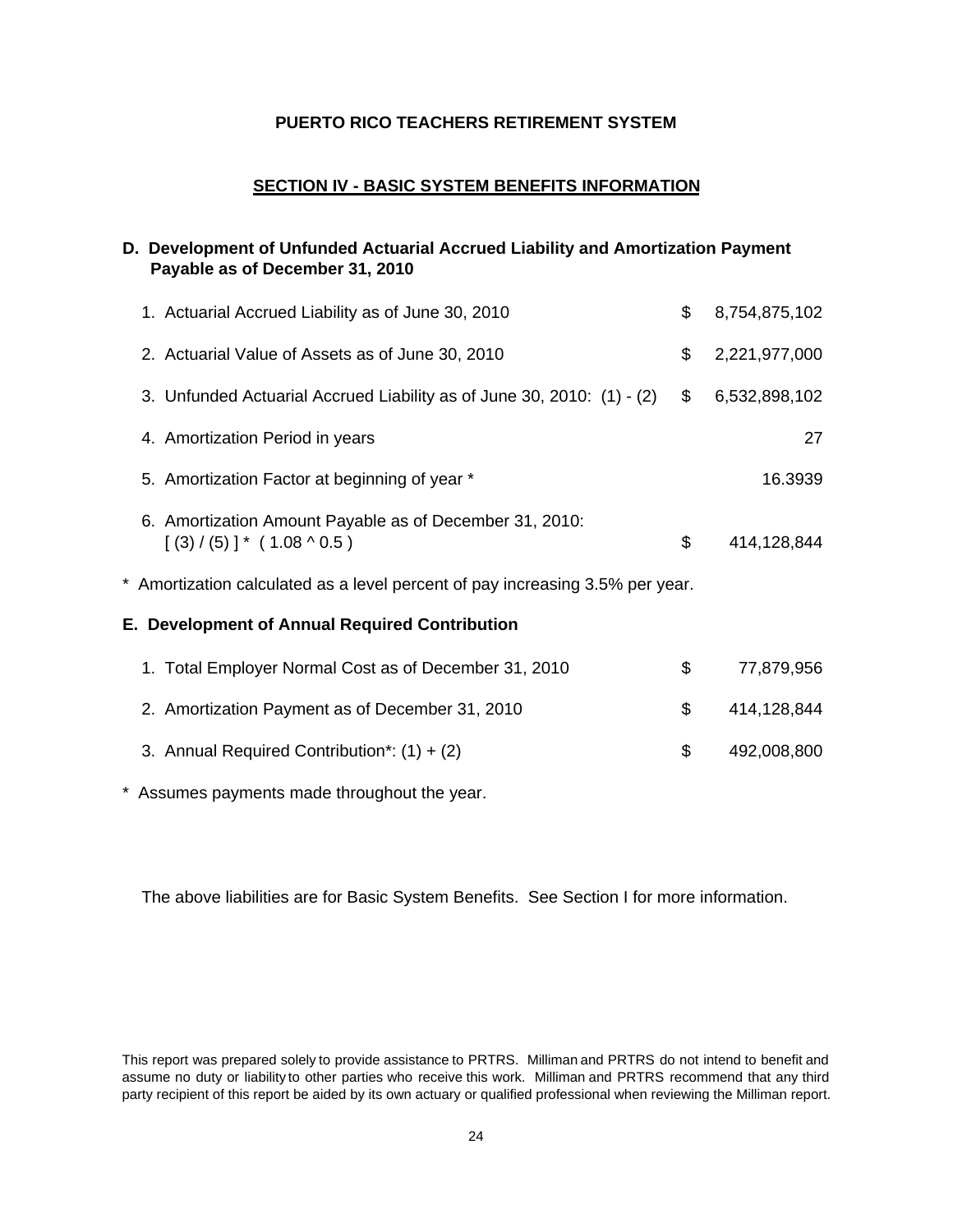#### **SECTION V - GASB 25 AND 27 ACCOUNTING INFORMATION**

#### **A. Benefit Obligations**

|                                                                    | Basic<br>System<br><b>Benefits</b> |              | System<br>Administered<br><b>Benefits</b> | Total                |
|--------------------------------------------------------------------|------------------------------------|--------------|-------------------------------------------|----------------------|
| Projected Benefits as of June 30, 2010 Payable to:                 |                                    |              |                                           |                      |
| <b>Retirees</b>                                                    | \$<br>4,472,365,596                | $\mathbb{S}$ | 393,202,207                               | \$<br>4,865,567,803  |
| Disabled Members                                                   | 89,567,811                         |              | 23,877,691                                | 113,445,502          |
| <b>Beneficiaries</b>                                               | 95,820,465                         |              | 9,276,502                                 | 105,096,967          |
| <b>Vested Terminated Members</b>                                   | 52,487,658                         |              | 3,232,656                                 | 55,720,314           |
| Return of Contributions due to former Members                      | 22,493,581                         |              | O                                         | 22,493,581           |
| <b>Active Members</b>                                              | 5,698,501,299                      |              | 117,235,976                               | 5,815,737,275        |
| Total                                                              | \$<br>10,431,236,410               | \$           | 546,825,032                               | \$<br>10,978,061,442 |
| 2. Present Value of Future Normal Cost                             | \$<br>1,676,361,308                | \$           | 21,924,161                                | \$<br>1,698,285,469  |
| 3. Actuarial Accrued Liability as of June 30, 2010:<br>$(1) - (2)$ | \$<br>8,754,875,102                | \$           | 524,900,871                               | \$<br>9,279,775,973  |
|                                                                    |                                    |              |                                           |                      |
| 4. Total Employer Normal Cost<br>as of December 31, 2010           | \$<br>77,879,956                   | \$           | 2,886,797                                 | \$<br>80,766,753     |

The above liabilities are for Basic System Benefits and selected System Administered Benefits. See Section I for more information.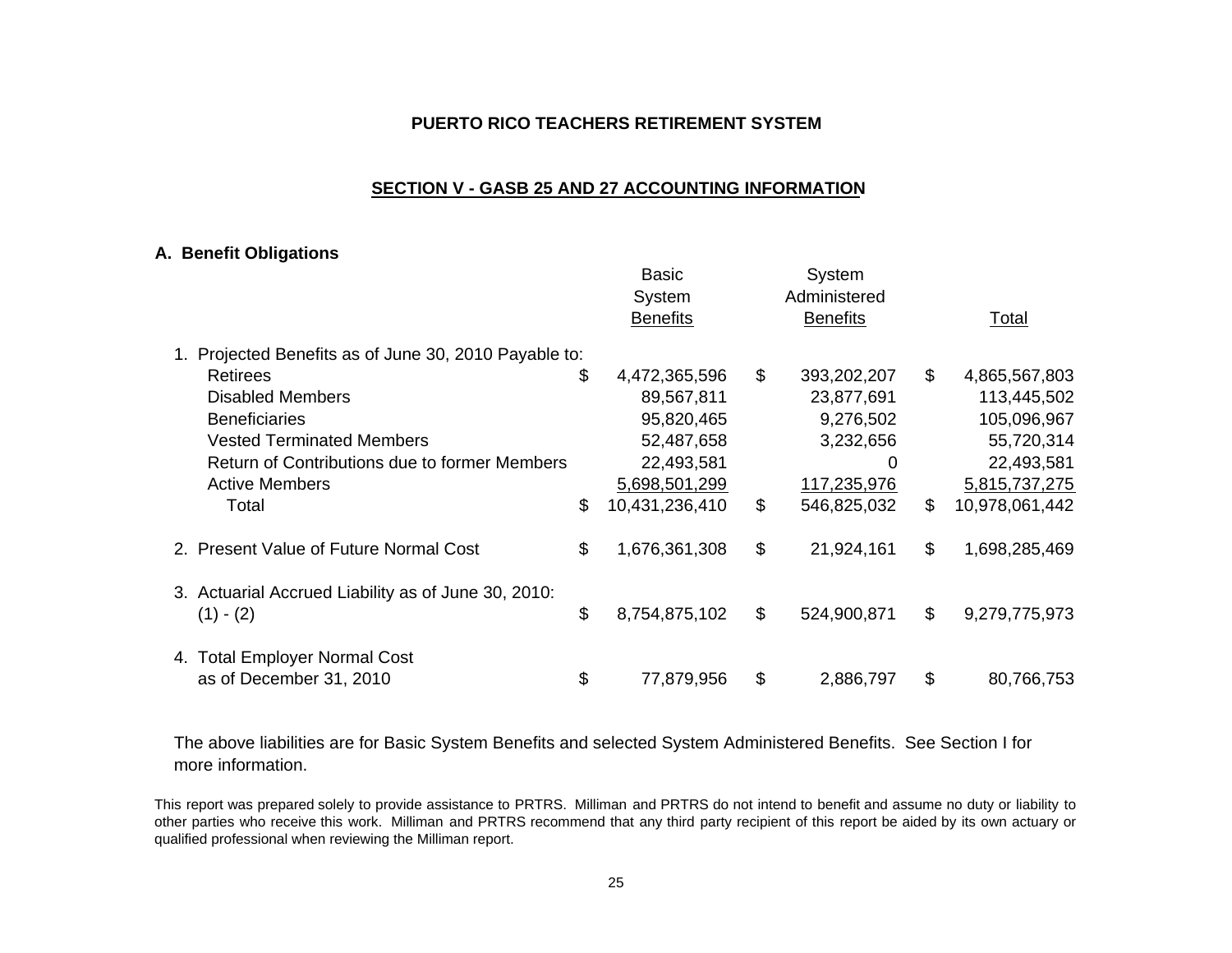# **SECTION V - GASB 25 AND 27 ACCOUNTING INFORMATION**

# **B. Development of Unfunded Actuarial Accrued Liability and Amortization Payment Payable as of December 31, 2010**

| 1. Actuarial Accrued Liability as of June 30, 2010                                            | \$ | 9,279,775,973 |  |  |  |
|-----------------------------------------------------------------------------------------------|----|---------------|--|--|--|
| 2. Actuarial Value of Assets as of June 30, 2010                                              | \$ | 2,221,977,000 |  |  |  |
| 3. Unfunded Actuarial Accrued Liability as of June 30, 2010:<br>$(1) - (2)$                   | \$ | 7,057,798,973 |  |  |  |
| 4. Amortization Period in years                                                               |    | 27            |  |  |  |
| 5. Amortization Factor at beginning of year *                                                 |    | 16.3939       |  |  |  |
| 6. Amortization Amount Payable as of December 31, 2010:<br>$[(3) / (5)]$ * $(1.08 \land 0.5)$ | \$ | 447,402,988   |  |  |  |
| * Amortization calculated as a level percent of pay increasing 3.5% per year.                 |    |               |  |  |  |
| <b>C. Development of Annual Required Contribution</b>                                         |    |               |  |  |  |

| 1. Total Employer Normal Cost as of December 31, 2010 | $\mathcal{F}$ | 80,766,753  |
|-------------------------------------------------------|---------------|-------------|
| 2. Amortization Payment as of December 31, 2010       |               | 447,402,988 |
| 3. Annual Required Contribution*: $(1) + (2)$         | $\mathcal{F}$ | 528,169,741 |

\* Assumes payments made throughout the year.

The above liabilities are for Basic System Benefits and selected System Administered Benefits. See Section I for more information.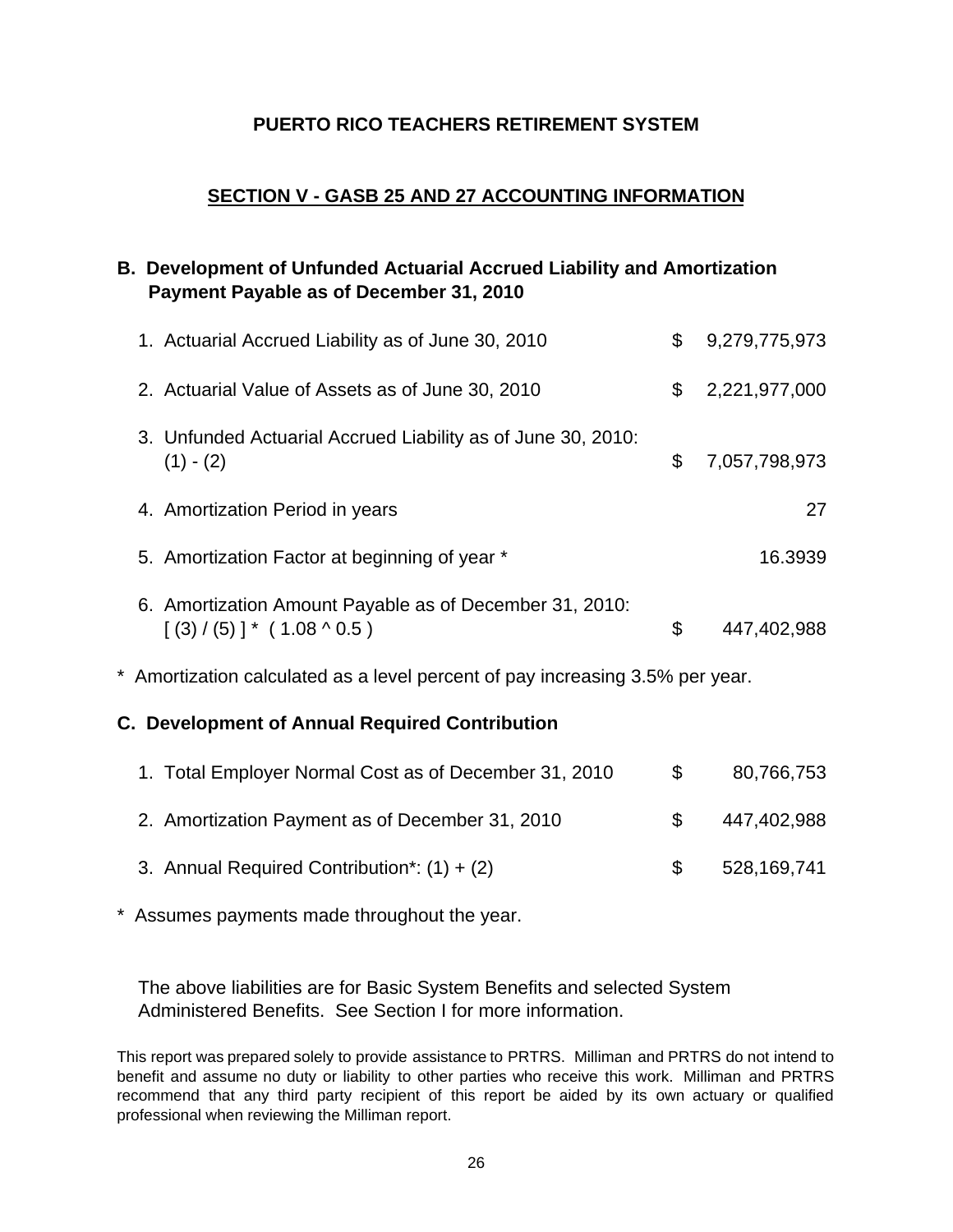# **SECTION V - GASB 25 AND 27 ACCOUNTING INFORMATION**

#### **D. Development of Net Pension Obligation as of June 30, 2010**

| 1. Net Pension Obligation as of June 30, 2009                    | \$.           | 1,244,185,805 |
|------------------------------------------------------------------|---------------|---------------|
| 2. Annual Pension Cost for Fiscal Year 2009 - 2010               | -SS           | 496,338,311   |
| 3. Fiscal Year 2009 - 2010 Employer Contribution                 | \$.           | 166,384,000   |
| 4. Net Pension Obligation as of June 30, 2010: $(1) + (2) - (3)$ | $\mathcal{S}$ | 1,574,140,116 |

### **E. Development of Fiscal Year 2010 - 2011 Annual Pension Cost**

| 1. Annual Required Contribution                                   | \$. | 528,169,741 |
|-------------------------------------------------------------------|-----|-------------|
| 2. Interest on Net Pension Obligation as of June 30, 2010         | \$. | 125,931,209 |
| 3. Adjustment to the Annual Required Contribution                 | SS. | 103,701,458 |
| 4. Fiscal Year 2010 - 2011 Annual Pension Cost: $(1) + (2) - (3)$ |     | 550,399,492 |

The above liabilities are for Basic System Benefits and selected System Administered Benefits. See Section I for more information.

This report was prepared solely to provide assistance to PRTRS. Milliman and PRTRS do not intend to benefit and assume no duty or liability to other parties who receive this work. Milliman and PRTRS recommend that any third party recipient of this report be aided by its own actuary or qualified professional when reviewing the Milliman report.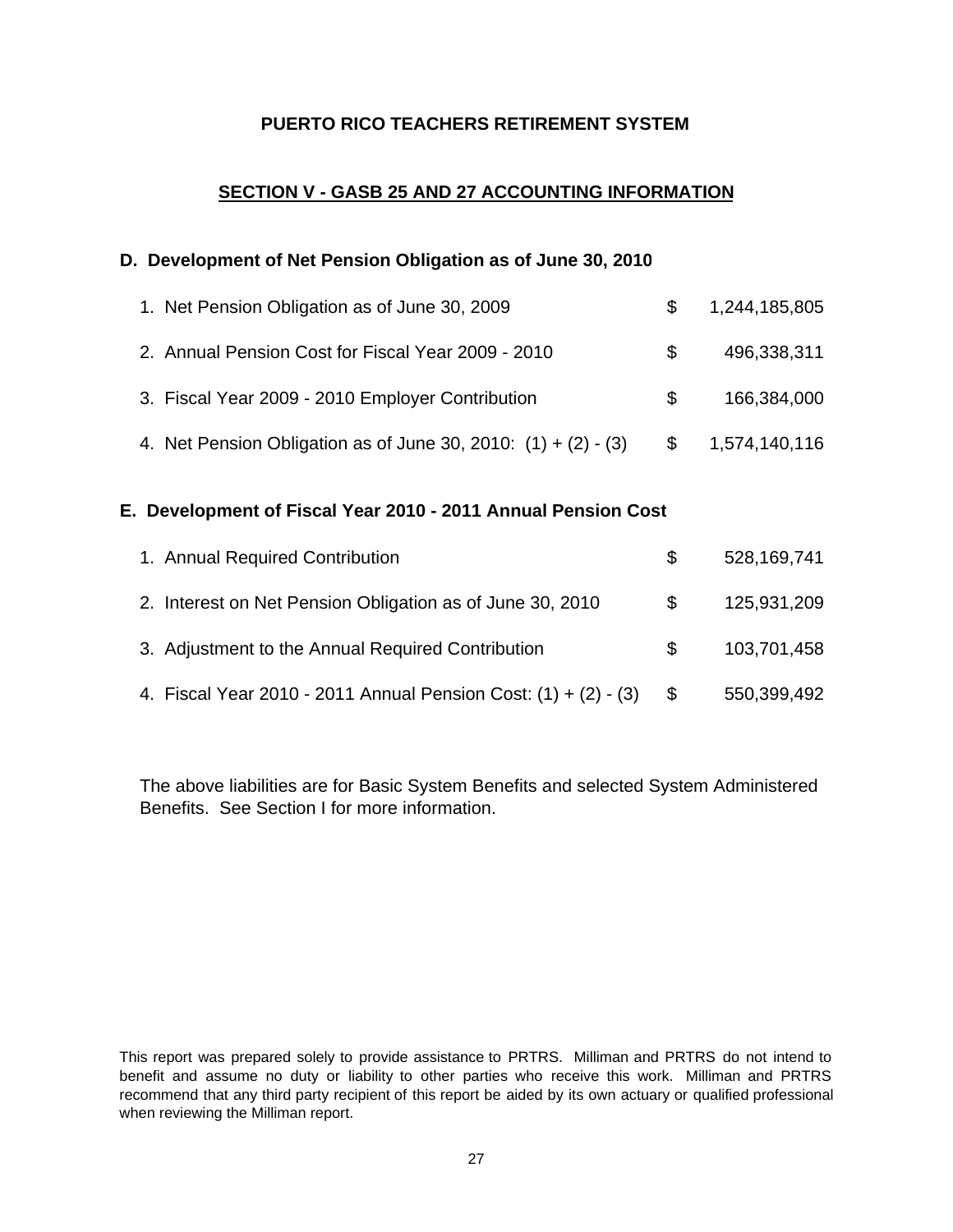#### **SECTION V - GASB 25 AND 27 ACCOUNTING INFORMATION**

#### **F. Schedule of Employer Contributions**

| Year    | Actual        | Annual        |             | Annual        |             |
|---------|---------------|---------------|-------------|---------------|-------------|
| Ended   | Employer      | Required      | Percent     | Pension       | Percent     |
| June 30 | Contribution  | Contribution  | Contributed | Cost          | Contributed |
|         |               |               |             |               |             |
| 2011    | \$165,455,000 | \$528,169,741 | 31.33%*     | \$550,399,492 | 30.06%*     |
| 2010**  | 166,384,000   | 477,213,279   | 34.87       | 496,338,311   | 33.52       |
| 2009    | 172,841,000   | 393,871,256   | 43.88       | 410,504,146   | 42.10       |
| 2008    | 159,101,000   | 341,495,050   | 46.59       | 355,742,842   | 44.72       |
| 2007    | 147,597,000   | 341,159,718   | 43.26       | 351,814,817   | 41.95       |
| 2006    | 150,215,000   | 220,820,946   | 68.03       | 221,449,560   | 67.83       |
| 2005    | 151,690,000   | 220,820,946   | 68.69       | 221,449,560   | 68.50       |

- \* Percentage contributed for the year ended June 30, 2011 assumes the actual employer contribution is 8.5% of expected payroll for the Basic System Benefits plus the expected pay-as-you-go amounts for the selected System Administered Benefits.
- \*\* For the fiscal year ending June 30, 2010, the Actual Employer Contribution for Basic System Benefits was \$118,127,000 and for System Administered Benefits was \$48,257,000. The Annual Required Contribution for Basic System Benefits was \$441,297,193 and for System Administered Benefits was \$35,916,086.

Please refer to page 13 for a discussion of the benefits not reflected in the above amounts for the years ending on or before June 30, 2006, which may impair the comparison of prior valuation amounts.

The above liabilities are for Basic System Benefits and selected System Administered Benefits. See Section I for more information.

This report was prepared solely to provide assistance to PRTRS. Milliman and PRTRS do not intend to benefit and assume no duty or liability to other parties who receive this work. Milliman and PRTRS recommend that any third part recipient of this report be aided by its own actuary or qualified professional when reviewing the Milliman report.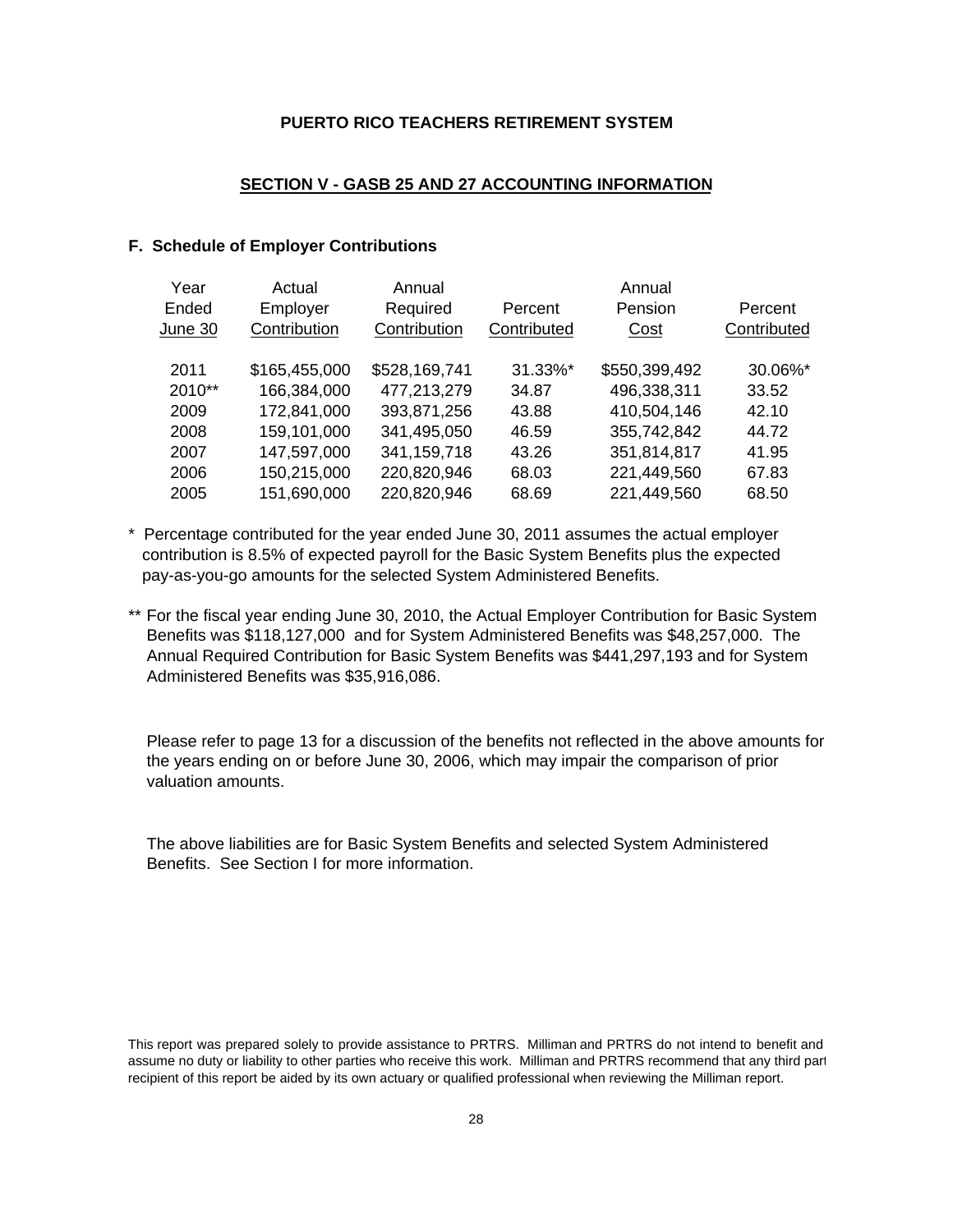### **SECTION V - GASB 25 AND 27 ACCOUNTING INFORMATION**

### **G. Schedule of Funding Progress**

|                        | (a)                   | (b)              | $(c)=(b)-(a)$   | $(d)=(a)/(b)$ | (e)             | $(f)=(c)/(e)$                                    |
|------------------------|-----------------------|------------------|-----------------|---------------|-----------------|--------------------------------------------------|
| Actuarial<br>Valuation | Actuarial<br>Value of | Accrued          | Unfunded        | Funded        | Annual          | <b>Unfunded</b><br>Liability as a<br>% of Annual |
| Date                   | Assets                | <b>Liability</b> | Liability       | Ratio         | <b>Salary</b>   | <b>Salary</b>                                    |
| 06/30/2010             | \$2,221,977,000       | \$9,279,775,973  | \$7,057,798,973 | 23.9%         | \$1,370,343,618 | 515.0%                                           |
| 06/30/2009             | 2,157,593,000         | 8,721,514,811    | 6,563,921,811   | 24.7%         | 1,418,304,104   | 462.8%                                           |
| 06/30/2008             |                       | Not Determined   |                 |               | Not Determined  |                                                  |
| 06/30/2007             | 3,162,720,000         | 7,755,817,493    | 4,593,097,493   | 40.8%         | 1,369,770,012   | 335.3%                                           |
| 06/30/2006             |                       | Not Determined   |                 |               | Not Determined  |                                                  |
| 06/30/2005             |                       | Not Determined   |                 |               | Not Determined  |                                                  |
|                        |                       |                  |                 |               |                 |                                                  |

The above liabilities are for Basic System Benefits and selected System Administered Benefits. See Section I for more information.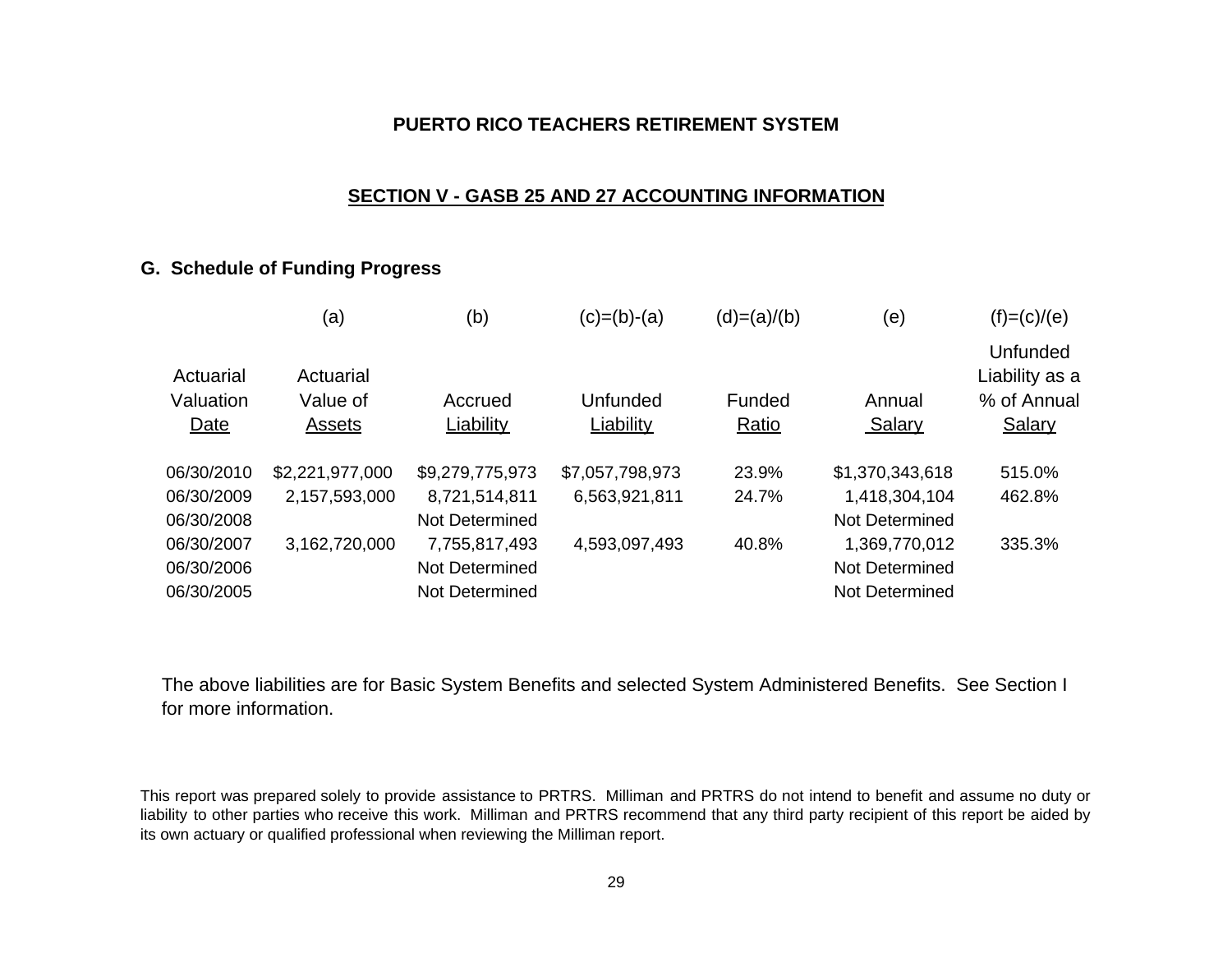# **SECTION V - GASB 25 AND 27 ACCOUNTING INFORMATION**

# **H. Additional Information**

The following information was used to determine the Annual Required Contribution for the fiscal year ending June 30, 2011. The ARC is for the Basic System Benefits and selected System Administered Benefits. See Section I for more information.

| <b>Valuation Date:</b>                | June 30, 2010                                                      |
|---------------------------------------|--------------------------------------------------------------------|
| <b>Actuarial Cost Method:</b>         | <b>Entry Age Normal</b>                                            |
| Amortization method:                  | 30 years closed, level percent of payroll                          |
| <b>Remaining Amortization Period:</b> | 27 years                                                           |
| Asset valuation method:               | <b>Market Value of Assets</b>                                      |
| Assumptions:                          |                                                                    |
| Investment rate of return             | 8.0%                                                               |
| <b>Projected Salary Increases</b>     | 3.5% general wage inflation plus a service<br>based merit increase |
| Inflation                             | 2.5%                                                               |
|                                       |                                                                    |
| Cost of Living Adjustments            | None assumed                                                       |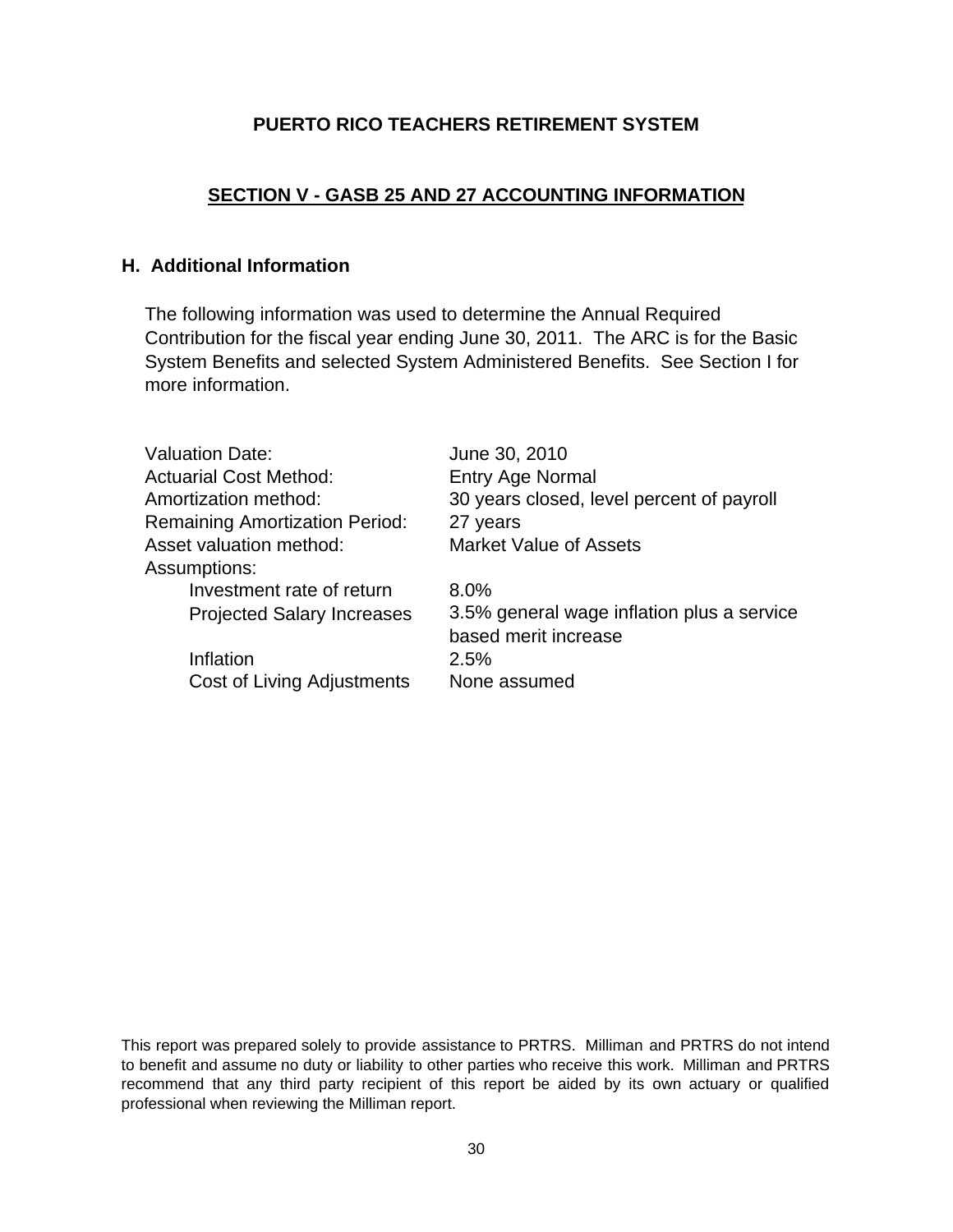# **SECTION VI - GASB 45 ACCOUNTING INFORMATION**

## **A. Benefit Obligations**

| 1. Projected Benefits as of June 30, 2010 Payable to: |                   |
|-------------------------------------------------------|-------------------|
| <b>Retirees</b>                                       | \$<br>381,700,882 |
| <b>Disabled Members</b>                               | 21,059,874        |
| <b>Beneficiaries</b>                                  | 3,113,124         |
| <b>Vested Terminated Members</b>                      | 8,953,849         |
| <b>Active Members</b>                                 | 403,070,550       |
| Total                                                 | \$<br>817,898,279 |
| 2. Present Value of Future Normal Cost                | \$<br>123,668,397 |
| 3. Actuarial Accrued Liability as of June 30, 2010:   |                   |
| $(1) - (2)$                                           | \$<br>694,229,882 |
| 4. Total Employer Normal Cost                         |                   |
| as of December 31, 2010                               | \$<br>12,028,131  |

The above liabilities are for the Medical Insurance Plan Contribution portion of the System Administered Benefits. See Section I for more information.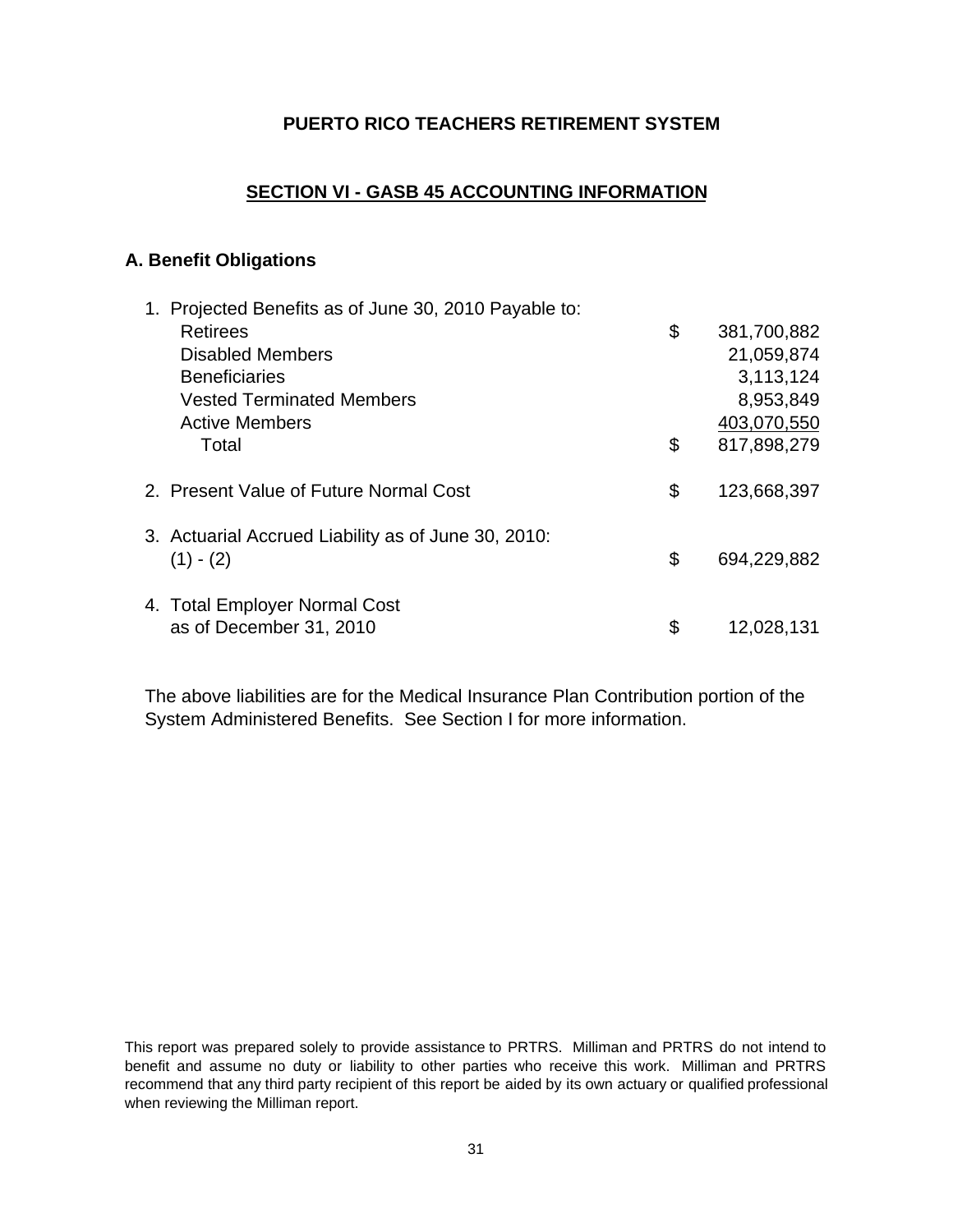#### **SECTION VI - GASB 45 ACCOUNTING INFORMATION**

# **B. Development of Unfunded Actuarial Accrued Liability and Amortization Payment Payable as of December 31, 2010**

| 1. Actuarial Accrued Liability as of June 30, 2010                                          | \$<br>694,229,882 |
|---------------------------------------------------------------------------------------------|-------------------|
| 2. Actuarial Value of Assets as of June 30, 2010                                            | \$<br>$\mathbf 0$ |
| 3. Unfunded Actuarial Accrued Liability as of June 30, 2010:<br>$(1) - (2)$                 | \$<br>694,229,882 |
| 4. Amortization Period in years                                                             | 27                |
| 5. Amortization Factor at beginning of year *                                               | 25.3782           |
| 6. Amortization Amount Payable as of December 31, 2010:<br>$[(3) / (5)]^* (1.04 \land 0.5)$ | \$<br>27,897,106  |
| * Amortization calculated as a level percent of pay increasing 3.5% per year.               |                   |
| C. Development of Annual Required Contribution                                              |                   |
| 1. Total Employer Normal Cost as of December 31, 2010                                       | \$<br>12,028,131  |
| 2. Amortization Payment as of December 31, 2010                                             | \$<br>27,897,106  |
| 3. Annual Required Contribution*: $(1) + (2)$                                               | \$<br>39,925,237  |

\* Assumes payments made throughout the year.

The above liabilities are for the Medical Insurance Plan Contribution portion of the System Administered Benefits. See Section I for more information.

This report was prepared solely to provide assistance to PRTRS. Milliman and PRTRS do not intend to benefit and assume no duty or liability to other parties who receive this work. Milliman and PRTRS recommend that any third party recipient of this report be aided by its own actuary or qualified professional when reviewing the Milliman report.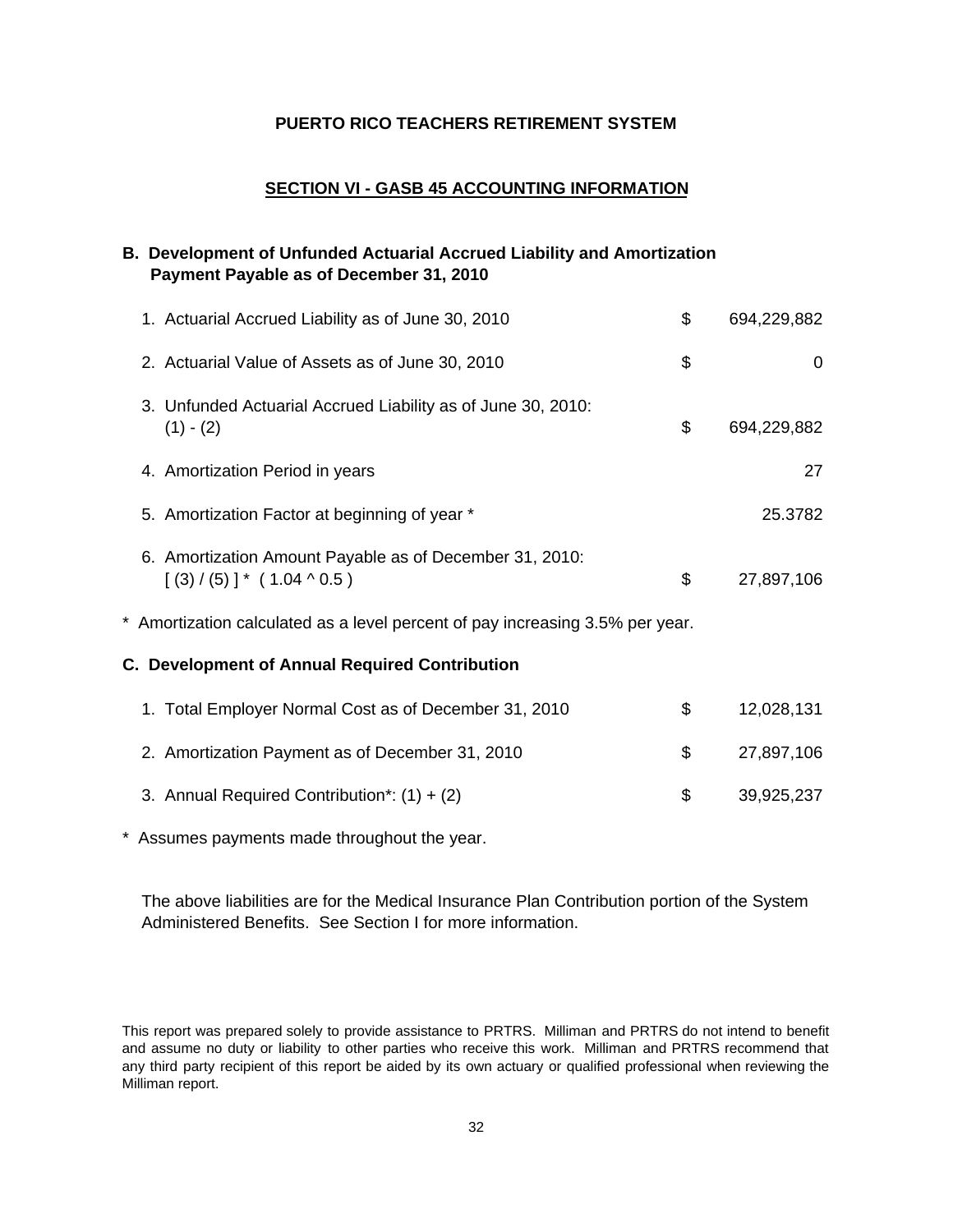# **SECTION VI - GASB 45 ACCOUNTING INFORMATION**

#### **D. Development of Net OPEB Obligation as of June 30, 2010**

| 1. Net OPEB Obligation as of June 30, 2009                    | S. | 21,046,678 |
|---------------------------------------------------------------|----|------------|
| 2. Annual OPEB Cost for Fiscal Year 2009 - 2010               | S. | 42,495,262 |
| 3. Fiscal Year 2009 - 2010 Employer Contribution              | S. | 28,427,000 |
| 4. Net OPEB Obligation as of June 30, 2010: $(1) + (2) - (3)$ | \$ | 35,114,940 |

#### **E. Development of Fiscal Year 2010 - 2011 Annual OPEB Cost**

| 1. Annual Required Contribution                              | S.  | 39,925,237 |
|--------------------------------------------------------------|-----|------------|
| 2. Interest on Net OPEB Obligation as of June 30, 2010       | S.  | 1,404,598  |
| 3. Adjustment to the Annual Required Contribution            | SS. | 1,439,012  |
| 4. Fiscal Year 2010 - 2011 Annual OPEB Cost: (1) + (2) - (3) | \$  | 39,890,823 |

The above liabilities are for the Medical Insurance Plan Contribution portion of the System Administered Benefits. See Section I for more information.

This report was prepared solely to provide assistance to PRTRS. Milliman and PRTRS do not intend to benefit and assume no duty or liability to other parties who receive this work. Milliman and PRTRS recommend that any third party recipient of this report be aided by its own actuary or qualified professional when reviewing the Milliman report.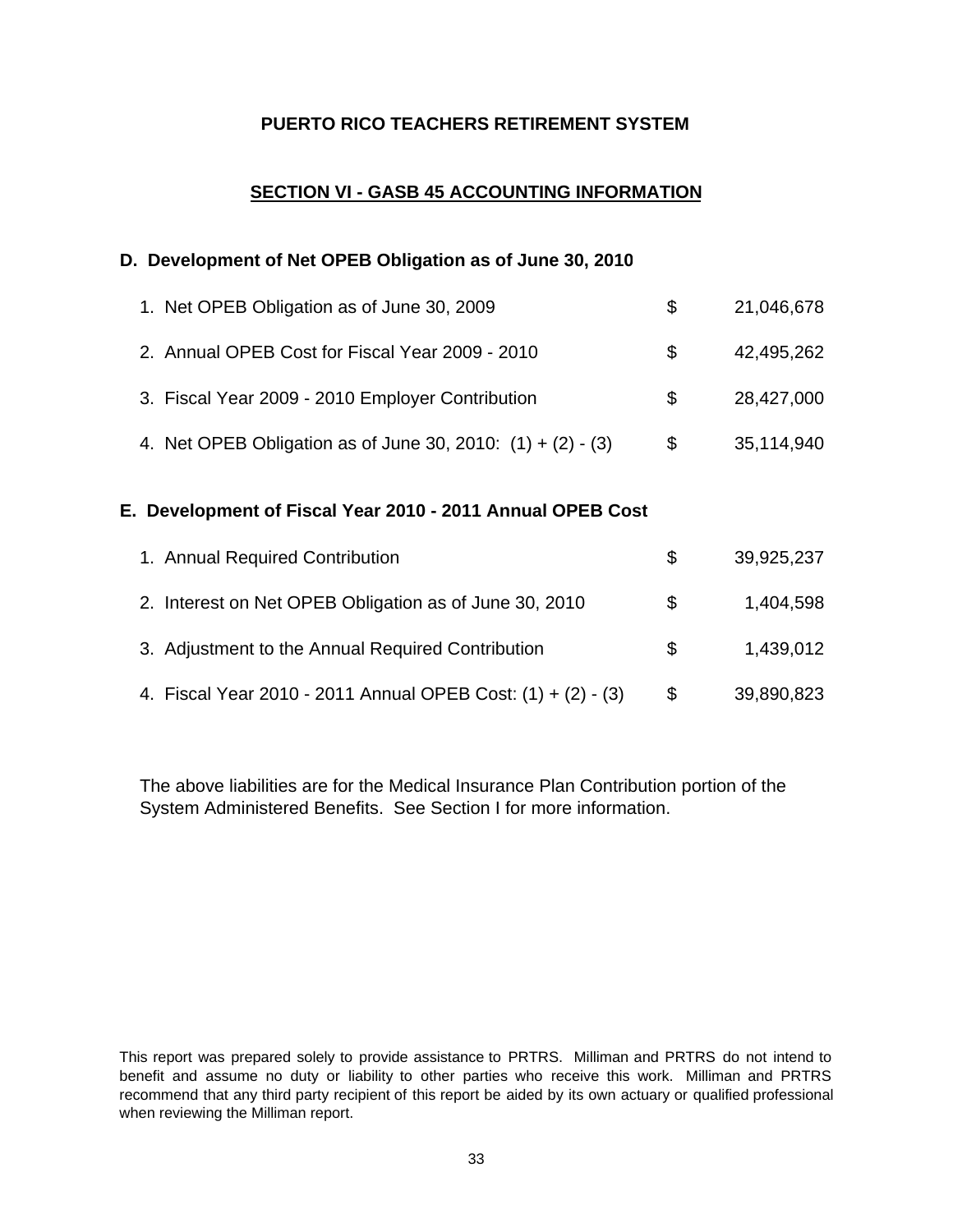#### **SECTION VI - GASB 45 ACCOUNTING INFORMATION**

#### **F. Schedule of Employer Contributions**

| Year    | Actual       | Annual       |             | Annual       |             |
|---------|--------------|--------------|-------------|--------------|-------------|
| Ended   | Employer     | Required     | Percent     | <b>OPEB</b>  | Percent     |
| June 30 | Contribution | Contribution | Contributed | Cost         | Contributed |
| 2011    | \$32,203,000 | \$39,925,237 | 80.66%*     | \$39,890,823 | 80.73%*     |
| 2010    | 28,427,000   | 42,487,047   | 66.91       | 42,495,262   | 66.89       |
| 2009    | 27,823,000   | 38,015,446   | 73.19       | 38,033,499   | 73.15       |
| 2008    | 26,000,000   | 36,836,179   | 70.58       | 36,836,179   | 70.58       |

\* Percentage contributed for the year ended June 30, 2011 assumes the actual employer contribution is the expected pay-as-you-go amounts for the Medical Insurance Plan Contribution.

The above liabilities are for the Medical Insurance Plan Contribution portion of the System Administered Benefits. See Section I for more information.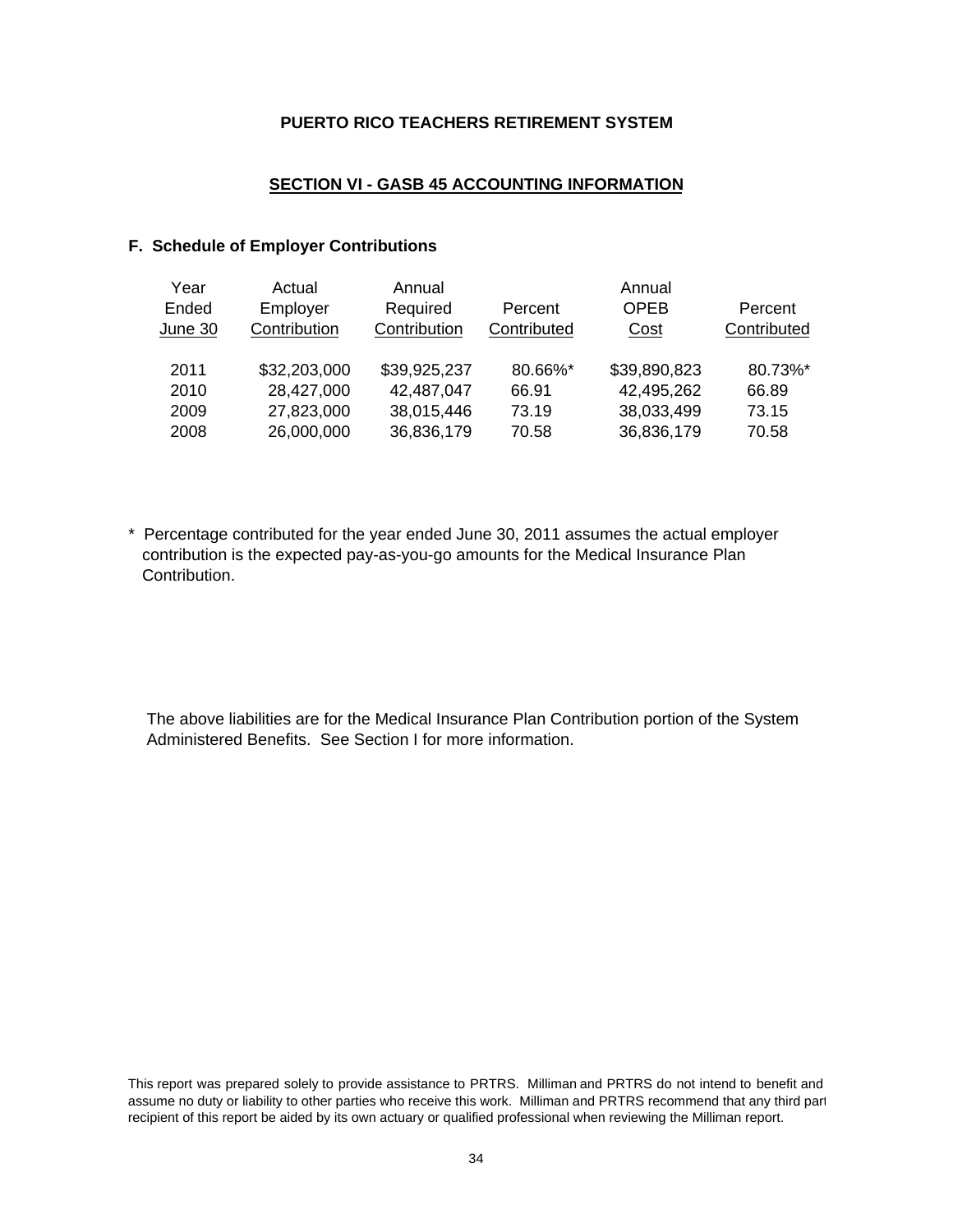## **SECTION VI - GASB 45 ACCOUNTING INFORMATION**

# **G. Schedule of Funding Progress**

|                        | (a)                   | (b)            | $(c)=(b)-(a)$ | $(d)=(a)/(b)$ | (e)             | $(f)=(c)/(e)$                             |
|------------------------|-----------------------|----------------|---------------|---------------|-----------------|-------------------------------------------|
| Actuarial<br>Valuation | Actuarial<br>Value of | Accrued        | Unfunded      | Funded        | Annual          | Unfunded<br>Liability as a<br>% of Annual |
| Date                   | Assets                | Liability      | Liability     | Ratio         | Salary          | Salary                                    |
| 06/30/2010             | \$0                   | \$694,229,882  | \$694,229,882 | 0.0%          | \$1,370,343,618 | 50.7%                                     |
| 06/30/2009             | \$0                   | 750,381,890    | 750,381,890   | 0.0%          | 1,418,304,104   | 52.9%                                     |
| 06/30/2008             |                       | Not Determined |               |               | Not Determined  |                                           |
| 06/30/2007             | \$0                   | 652,156,713    | 652, 156, 713 | 0.0%          | 1,369,770,012   | 47.6%                                     |

The above liabilities are for the Medical Insurance Plan Contribution portion of the System Administered Benefits. See Section I for more information.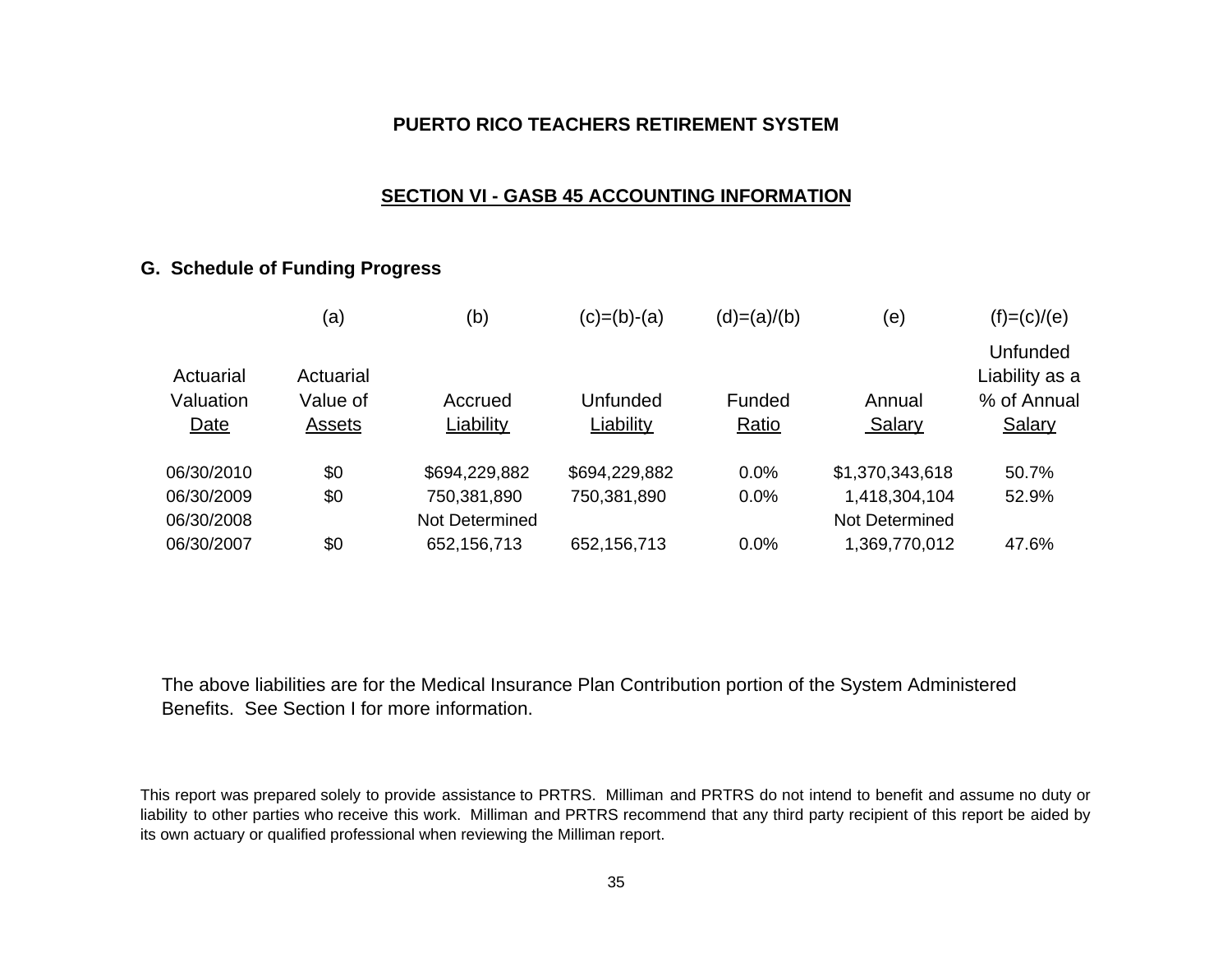# **SECTION VI - GASB 45 ACCOUNTING INFORMATION**

# **H. Additional Information**

The following information was used to determine the Annual Required Contribution for the fiscal year ending June 30, 2011. The ARC is for the Medical Insurance Plan Contribution portion of the System Administered Benefits. See Section I for more information.

| <b>Valuation Date:</b>                | June 30, 2010                                                      |
|---------------------------------------|--------------------------------------------------------------------|
| <b>Actuarial Cost Method:</b>         | <b>Entry Age Normal</b>                                            |
| Amortization method:                  | 30 years closed, level percent of payroll                          |
| <b>Remaining Amortization Period:</b> | 27 years                                                           |
| Asset valuation method:               | <b>Market Value of Assets</b>                                      |
| Assumptions:                          |                                                                    |
| Investment rate of return             | 4.0%                                                               |
| <b>Projected Salary Increases</b>     | 3.5% general wage inflation plus a service<br>based merit increase |
| Inflation                             | 2.5%                                                               |
| Cost of Living Adjustments            | None assumed                                                       |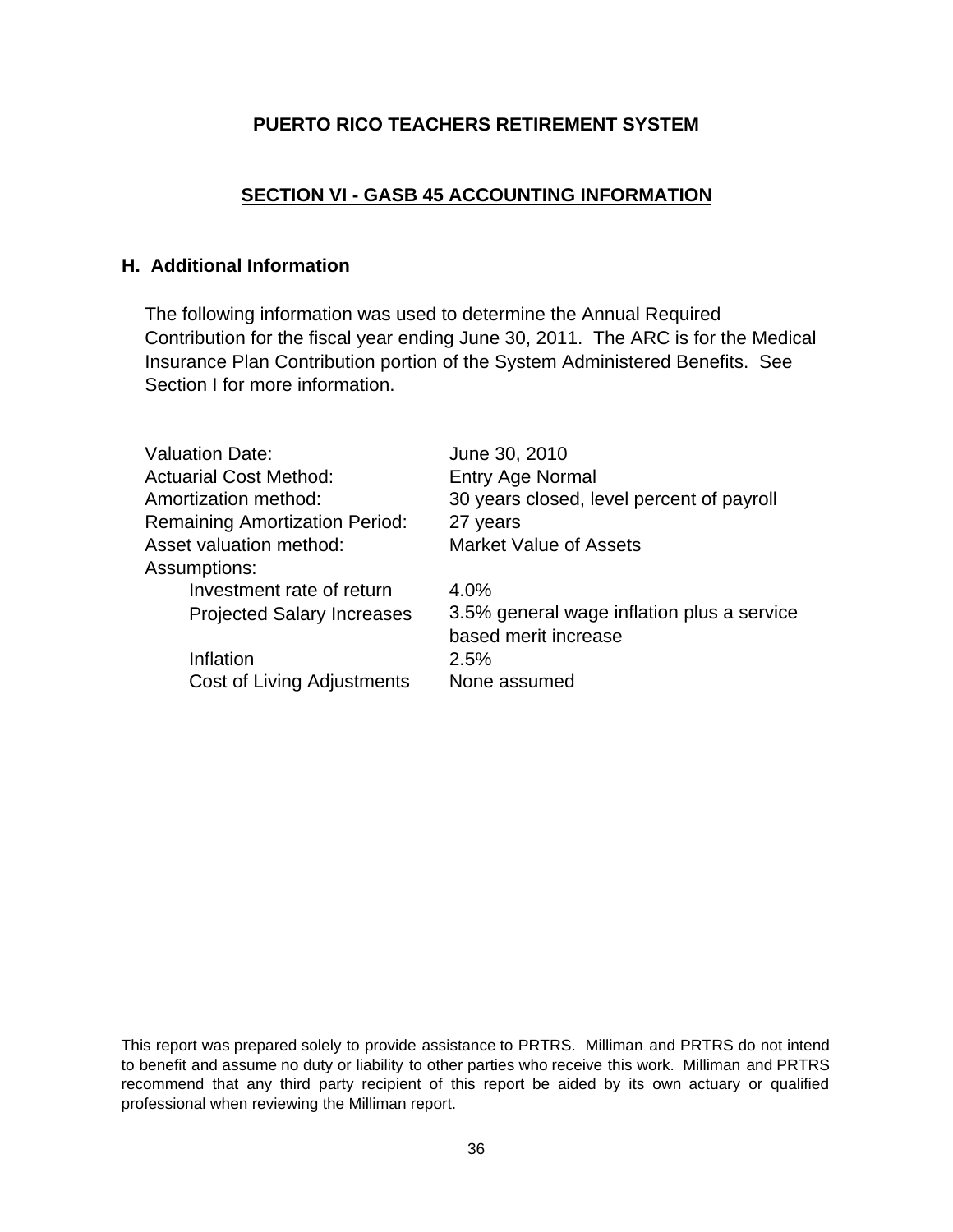# **SECTION VII – CENSUS DATA**

#### **A. Reconciliation with Prior Valuation**

|                                     |                     |            | Retirees, Disabled   |         |
|-------------------------------------|---------------------|------------|----------------------|---------|
|                                     |                     | Terminated | Members, and         |         |
|                                     | Active              | Vested     | <b>Beneficiaries</b> | Total   |
| Members as of                       |                     |            |                      |         |
| June 30, 2009                       | 46,295              | 675        | 32,549               | 79,519  |
| Changes                             |                     |            |                      |         |
| <b>Terminated Vested</b>            | (274)               | 274        | 0                    | O       |
| <b>Retired &amp; Disabled</b>       | (1, 361)            | (41)       | 1,402                | O       |
| Death                               | (64)                | (9)        | (726)                | (799)   |
| <b>Disappeared</b>                  | (1, 563)            | 0          | (30)                 | (1,593) |
| Return/Transfer of<br>Contributions | (220)               | (47)       | $\Omega$             | (267)   |
| <b>Return to Active</b>             | 382                 | (83)       | (10)                 | 289     |
| <b>New</b>                          | 1,484               | 0          | 419                  | 1,903   |
| Members as of                       |                     |            |                      |         |
| June 30, 2010                       | 44,679 <sup>1</sup> | 769        | 33,604               | 79,052  |

 $1$  Includes 67 members on leave of absence without pay who are assumed not to earn additional benefits.

The liability for the Return of Contributions due to former Members was provided by the System and equals the accumulated contributions with interest as of June 30, 2010 for former participants who terminated employment by June 30, 2010 with less than ten years of service and have not received a return of contributions as of June 30, 2010. Detailed participant information was not provided.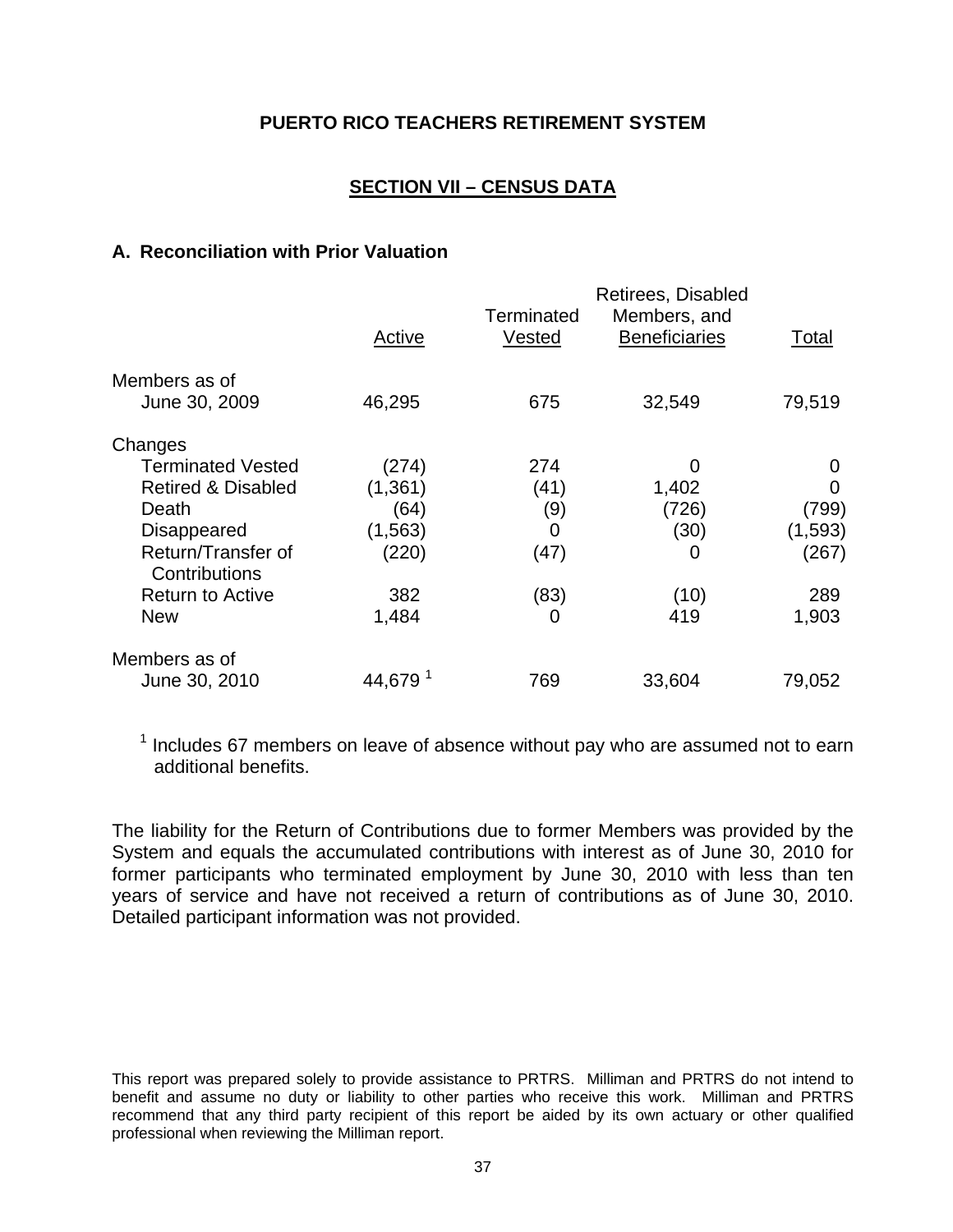### **SECTION VII – CENSUS DATA**

# **B. Summary of Active Members as of June 30, 2010**

#### **Number of Male Participants by Age and Service Groups**

|           |     |       |         |           |       | Years of Service |       |       |       |       |       |
|-----------|-----|-------|---------|-----------|-------|------------------|-------|-------|-------|-------|-------|
| Age       | <1  | 1-4   | $5 - 9$ | $10 - 14$ | 15-19 | 20-24            | 25-29 | 30-34 | 35-39 | 40&Up | Total |
| $0 - 24$  | 34  | 23    |         |           |       |                  |       |       |       |       | 57    |
| $25 - 29$ | 124 | 372   | 85      |           |       |                  |       |       |       | -     | 581   |
| 30-34     | 49  | 283   | 610     | 65        |       |                  |       |       |       | ۰.    | 1,007 |
| 35-39     | 24  | 126   | 438     | 468       | 44    |                  |       |       |       | -     | 1,100 |
| 40-44     | 23  | 103   | 268     | 316       | 500   | 91               |       |       |       | ۰.    | 1,301 |
| 45-49     | 16  | 75    | 194     | 219       | 420   | 657              | 118   |       |       | -     | 1,699 |
| 50-54     | 15  | 70    | 154     | 163       | 252   | 494              | 581   | 77    |       | -     | 1,806 |
| 55-59     | 12  | 32    | 85      | 111       | 164   | 190              | 326   | 131   |       | 1     | 1,059 |
| 60-64     | 4   | 13    | 31      | 37        | 69    | 83               | 82    | 22    | 19    | 11    | 371   |
| 65-69     |     | 2     | 10      | 11        | 18    | 22               | 34    |       | 4     | 6     | 115   |
| 70&Up     |     | 4     | 3       | 5         | 4     | 6                | 4     | 5     | 2     | 6     | 40    |
| Total     | 303 | 1,103 | 1,878   | 1.395     | 1.471 | 1,543            | 1,145 | 242   | 32    | 24    | 9,136 |

#### **Average Compensation of Male Participants by Age and Service Groups**

| Age       | <u>∠1</u> | 1-4    | $5 - 9$ | $10 - 14$ | $15 - 19$ | <b>Years of Service</b><br>20-24 | 25-29  | 30-34  | 35-39  | 40&Up  | Average |
|-----------|-----------|--------|---------|-----------|-----------|----------------------------------|--------|--------|--------|--------|---------|
| $0 - 24$  | 21.237    | 20,746 |         |           |           |                                  |        |        |        |        |         |
|           |           |        |         |           |           |                                  |        |        |        | ٠      | 21,039  |
| $25 - 29$ | 21.068    | 21.155 | 24.613  |           |           |                                  |        |        |        | ٠      | 21,642  |
| 30-34     | 21.061    | 21.088 | 27.402  | 32,254    |           | $\,$                             | ۰      | $\,$   | ٠      | ٠      | 25,632  |
| 35-39     | 21.666    | 21.606 | 28.347  | 32.904    | 33,882    |                                  |        |        |        | -      | 29,589  |
| 40-44     | 26,012    | 21.614 | 27,612  | 32,663    | 33,806    | 34,760                           |        |        |        | ٠      | 31,216  |
| 45-49     | 20.773    | 21.771 | 27,442  | 32,288    | 33,854    | 35,024                           | 35,184 |        |        | ٠      | 32,808  |
| 50-54     | 21.862    | 22.556 | 27.651  | 32.000    | 33.635    | 34.227                           | 35.357 | 36,682 |        | ۰      | 33,296  |
| 55-59     | 21,508    | 22.750 | 27,843  | 31,348    | 32,907    | 33,686                           | 34,469 | 36,070 | 39,645 | 31,800 | 32,956  |
| 60-64     | 20.370    | 21.462 | 28.600  | 31,207    | 32.791    | 34,061                           | 34,395 | 35,471 | 37,458 | 37,732 | 32,935  |
| 65-69     | 18.948    | 21.894 | 28.753  | 31,385    | 32,477    | 33,682                           | 34,208 | 35,177 | 32,625 | 43,462 | 33,232  |
| 70&Up     | 26,328    | 22.578 | 17.460  | 30,790    | 33.000    | 33,660                           | 34,521 | 31,747 | 33,984 | 36,900 | 31,078  |
| Average   | 21.551    | 21.411 | 27,582  | 32.428    | 33.626    | 34,512                           | 34,980 | 36,095 | 37,115 | 38.710 | 30,736  |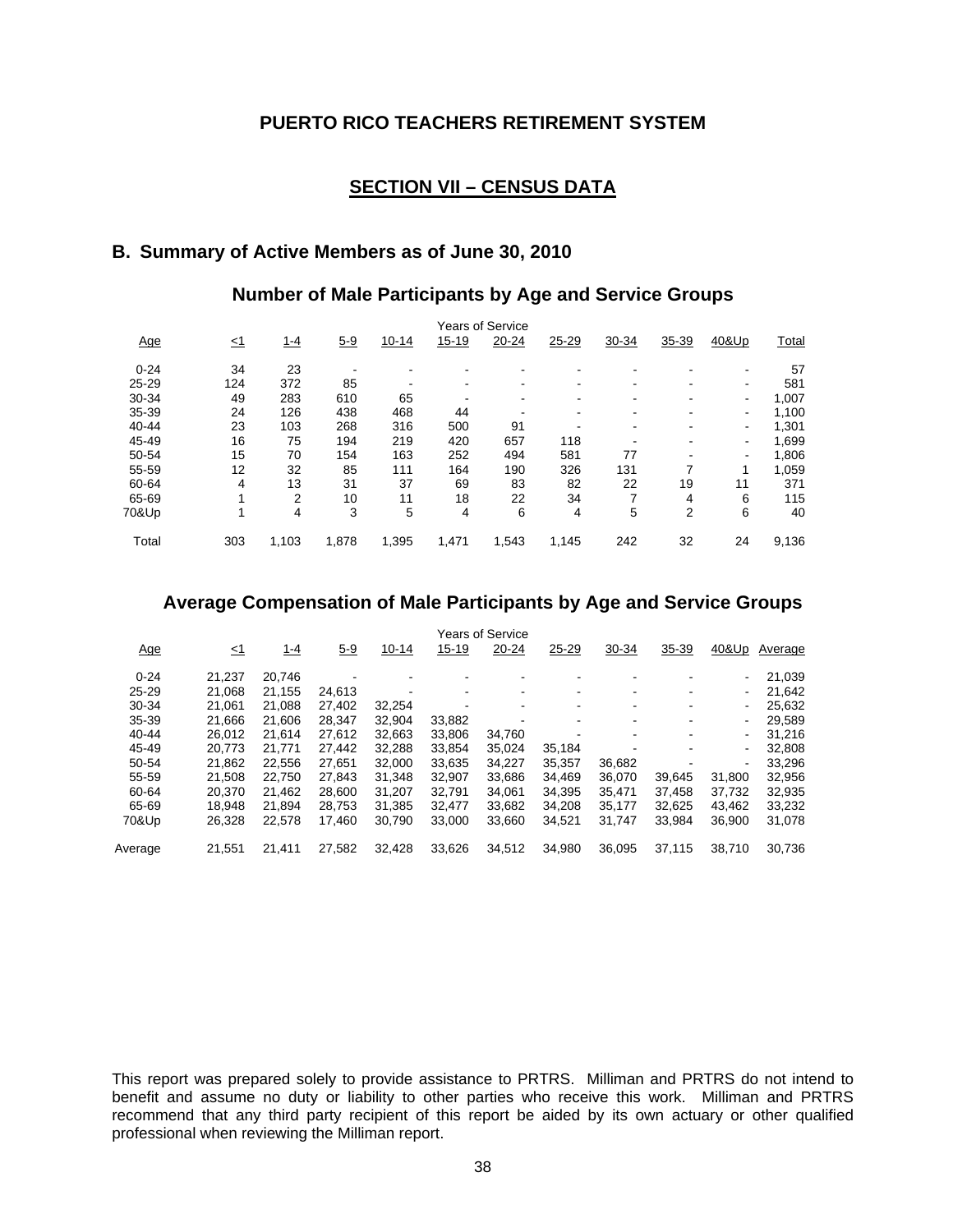### **SECTION VII – CENSUS DATA**

### **Number of Female Participants by Age and Service Groups**

|           |           |       |       |           | <b>Years of Service</b> |       |       |       |       |       |        |
|-----------|-----------|-------|-------|-----------|-------------------------|-------|-------|-------|-------|-------|--------|
| Age       | <u>≤1</u> | 1-4   | $5-9$ | $10 - 14$ | $15 - 19$               | 20-24 | 25-29 | 30-34 | 35-39 | 40&Up | Total  |
| $0 - 24$  | 159       | 121   |       |           |                         |       |       |       |       |       | 280    |
| $25 - 29$ | 415       | 1.610 | 288   | 3         |                         |       |       |       |       | ۰     | 2,316  |
| 30-34     | 211       | 1.042 | 2.241 | 354       |                         |       |       |       |       | ۰     | 3,848  |
| 35-39     | 134       | 574   | 1.611 | 1,672     | 220                     |       |       |       |       | ۰     | 4,211  |
| $40 - 44$ | 94        | 450   | 1.105 | 1.341     | 2.030                   | 372   | 2     |       |       | ۰     | 5,394  |
| 45-49     | 75        | 312   | 877   | 1,038     | 1,827                   | 2,634 | 515   | 4     |       | ۰     | 7,282  |
| 50-54     | 37        | 152   | 525   | 632       | 1,062                   | 1,538 | 2,288 | 507   |       | -     | 6,741  |
| 55-59     | 21        | 73    | 284   | 382       | 597                     | 723   | 935   | 611   | 67    | 2     | 3,695  |
| 60-64     | 3         | 32    | 79    | 146       | 249                     | 292   | 324   | 83    | 60    | 28    | 1,296  |
| 65-69     | 2         | 3     | 25    | 34        | 51                      | 85    | 94    | 28    | 9     | 33    | 364    |
| 70&Up     |           | $\,$  | 5     | 13        | 19                      | 13    | 26    | 11    | 8     | 20    | 116    |
| Total     | 1,152     | 4.369 | 7.040 | 5,615     | 6,055                   | 5,657 | 4,184 | 1,244 | 144   | 83    | 35,543 |

### **Average Compensation of Female Participants by Age and Service Groups**

|            | <b>Years of Service</b> |                |         |           |           |        |        |                          |        |        |         |
|------------|-------------------------|----------------|---------|-----------|-----------|--------|--------|--------------------------|--------|--------|---------|
| <u>Age</u> | <u>&lt;1</u>            | 1-4            | $5 - 9$ | $10 - 14$ | $15 - 19$ | 20-24  | 25-29  | 30-34                    | 35-39  | 40&Up  | Average |
| $0 - 24$   | 20.926                  | 20.731         |         |           |           |        |        |                          |        |        | 20,842  |
| $25 - 29$  | 21.091                  | 21.201         | 24.287  | 24.470    |           |        |        |                          |        | ۰.     | 21,569  |
| 30-34      | 21.146                  | 21.393         | 26.726  | 32.840    |           | -      | ۰      | $\overline{\phantom{a}}$ | ٠      | ۰.     | 25,538  |
| $35 - 39$  | 21,836                  | 21.397         | 27,614  | 32,823    | 33,938    |        |        |                          |        |        | 28.981  |
| 40-44      | 21.136                  | 21.636         | 27.436  | 32.471    | 33.865    | 35,012 | 34.710 |                          |        |        | 31,039  |
| 45-49      | 22.089                  | 21.937         | 27.544  | 32.244    | 33,682    | 34.715 | 35,587 | 35,928                   |        | ٠      | 32,625  |
| 50-54      | 22.308                  | 21.629         | 27.649  | 31.970    | 33,508    | 34,560 | 35.062 | 35,238                   |        |        | 33,476  |
| 55-59      | 22.862                  | 21.940         | 27.864  | 31.726    | 33,293    | 34.070 | 34,962 | 35,306                   | 37,486 | 35.400 | 33,415  |
| 60-64      | 21.560                  | 21.244         | 27.155  | 31,581    | 33,219    | 33,782 | 34,687 | 35,299                   | 36,585 | 38,482 | 33,239  |
| 65-69      | 21.000                  | 21.880         | 28.844  | 31.508    | 32.151    | 33.775 | 34.682 | 35.942                   | 37.339 | 36.154 | 33,534  |
| 70&Up      | 29,700                  | $\blacksquare$ | 28,699  | 32,841    | 32,957    | 32,347 | 34,951 | 34,985                   | 38,168 | 39,331 | 34,762  |
| Average    | 21.314                  | 21.385         | 27.171  | 32,418    | 33.649    | 34,542 | 35.066 | 35,291                   | 37.139 | 37.687 | 30,654  |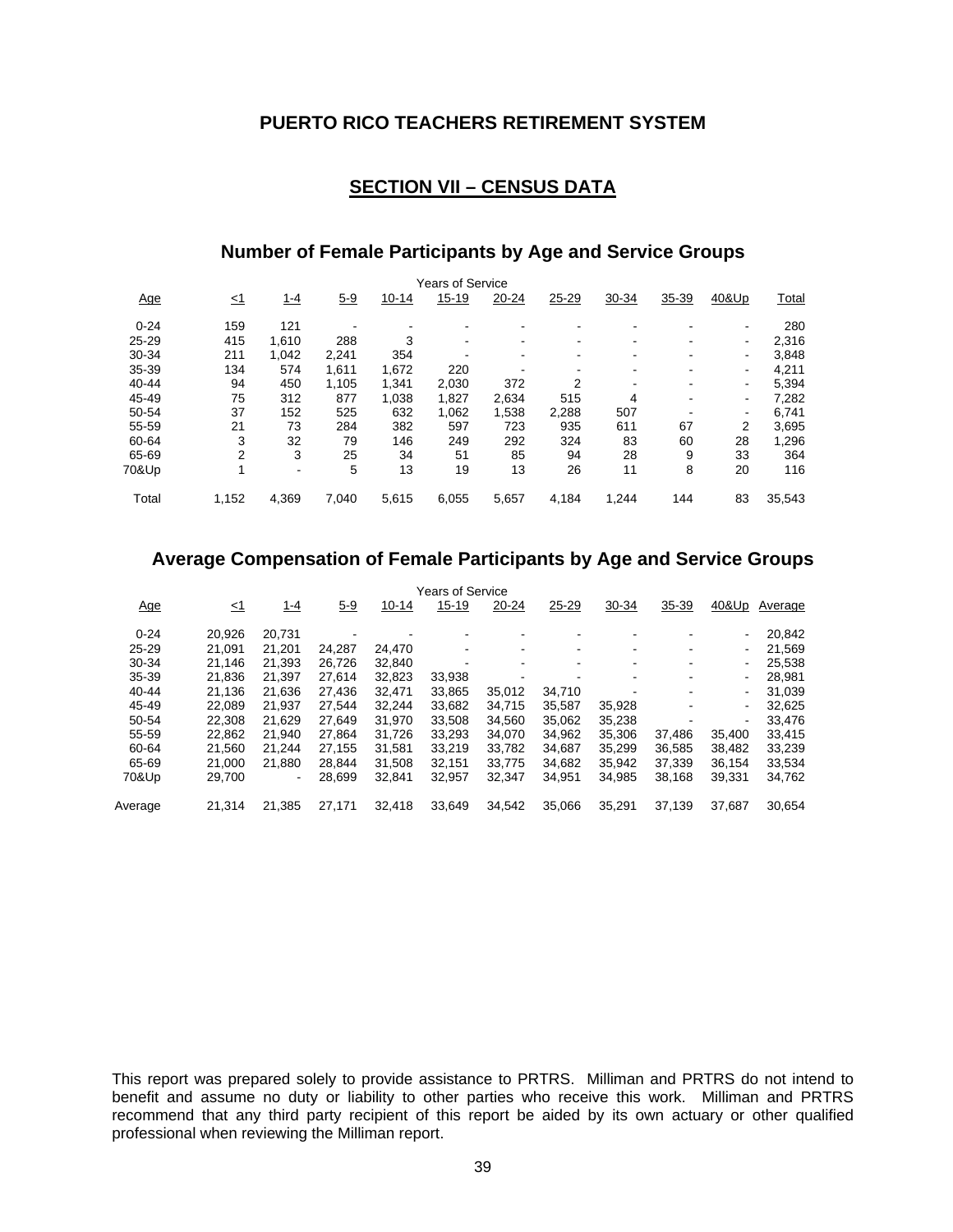### **SECTION VII – CENSUS DATA**

### **Number of Active Participants by Age and Service Groups**

|            |           |       |       |           |           | <b>Years of Service</b> |       |       |       |       |        |
|------------|-----------|-------|-------|-----------|-----------|-------------------------|-------|-------|-------|-------|--------|
| <u>Age</u> | <u>≤1</u> | 1-4   | $5-9$ | $10 - 14$ | $15 - 19$ | 20-24                   | 25-29 | 30-34 | 35-39 | 40&Up | Total  |
| $0 - 24$   | 193       | 144   |       |           |           |                         |       |       |       |       | 337    |
| $25 - 29$  | 539       | 1,982 | 373   | 3         | $\,$      |                         |       |       |       | ۰     | 2,897  |
| 30-34      | 260       | 1.325 | 2,851 | 419       |           |                         |       |       |       | $\,$  | 4,855  |
| 35-39      | 158       | 700   | 2.049 | 2.140     | 264       |                         |       |       |       |       | 5,311  |
| $40 - 44$  | 117       | 553   | 1,373 | 1.657     | 2,530     | 463                     | 2     |       |       | ۰     | 6,695  |
| 45-49      | 91        | 387   | 1,071 | 1,257     | 2.247     | 3.291                   | 633   | 4     |       | ۰     | 8,981  |
| 50-54      | 52        | 222   | 679   | 795       | 1.314     | 2.032                   | 2.869 | 584   |       |       | 8,547  |
| 55-59      | 33        | 105   | 369   | 493       | 761       | 913                     | 1.261 | 742   | 74    | 3     | 4.754  |
| 60-64      |           | 45    | 110   | 183       | 318       | 375                     | 406   | 105   | 79    | 39    | 1,667  |
| 65-69      | 3         | 5     | 35    | 45        | 69        | 107                     | 128   | 35    | 13    | 39    | 479    |
| 70&Up      | 2         | 4     | 8     | 18        | 23        | 19                      | 30    | 16    | 10    | 26    | 156    |
| Total      | 1.455     | 5.472 | 8,918 | 7,010     | 7,526     | 7,200                   | 5.329 | 1,486 | 176   | 107   | 44,679 |

#### **Average Compensation of Active Participants by Age and Service Groups**

|            |        |             |         |           |           | <b>Years of Service</b>  |        |        |        |        |         |
|------------|--------|-------------|---------|-----------|-----------|--------------------------|--------|--------|--------|--------|---------|
| <u>Age</u> | ≤1     | <u> 1-4</u> | $5 - 9$ | $10 - 14$ | $15 - 19$ | 20-24                    | 25-29  | 30-34  | 35-39  | 40&Up  | Average |
| $0 - 24$   | 20.981 | 20.733      |         |           |           |                          |        |        |        | ٠      | 20,875  |
| $25 - 29$  | 21.086 | 21.193      | 24.361  | 24,470    |           |                          |        |        |        | ٠      | 21,584  |
| 30-34      | 21.130 | 21.328      | 26.871  | 32.749    | -         | $\overline{\phantom{a}}$ | -      | -      |        | ۰      | 25,558  |
| $35 - 39$  | 21,810 | 21,435      | 27.771  | 32,841    | 33,929    |                          |        |        |        |        | 29,108  |
| $40 - 44$  | 22,094 | 21.632      | 27.471  | 32,507    | 33,853    | 34,962                   | 34,710 |        |        | ٠      | 31,073  |
| 45-49      | 21,858 | 21.905      | 27,525  | 32,252    | 33,714    | 34,776                   | 35,512 | 35,928 |        | -      | 32,659  |
| 50-54      | 22.179 | 21.921      | 27,650  | 31,976    | 33,533    | 34.479                   | 35,122 | 35,428 |        | ۰      | 33,438  |
| 55-59      | 22.369 | 22.187      | 27.859  | 31.641    | 33.210    | 33.990                   | 34.834 | 35.441 | 37.690 | 34.200 | 33,312  |
| 60-64      | 20,880 | 21.307      | 27,562  | 31,506    | 33,126    | 33,844                   | 34,628 | 35,335 | 36,795 | 38,271 | 33,171  |
| 65-69      | 20.316 | 21.886      | 28,818  | 31,478    | 32,236    | 33,756                   | 34,556 | 35,789 | 35,888 | 37,279 | 33,461  |
| 70&Up      | 28,014 | 22,578      | 24,484  | 32,271    | 32,965    | 32,762                   | 34,894 | 33,974 | 37,331 | 38,770 | 33,817  |
| Average    | 21,363 | 21,390      | 27,258  | 32,420    | 33,645    | 34,536                   | 35,047 | 35,422 | 37,135 | 37,916 | 30,671  |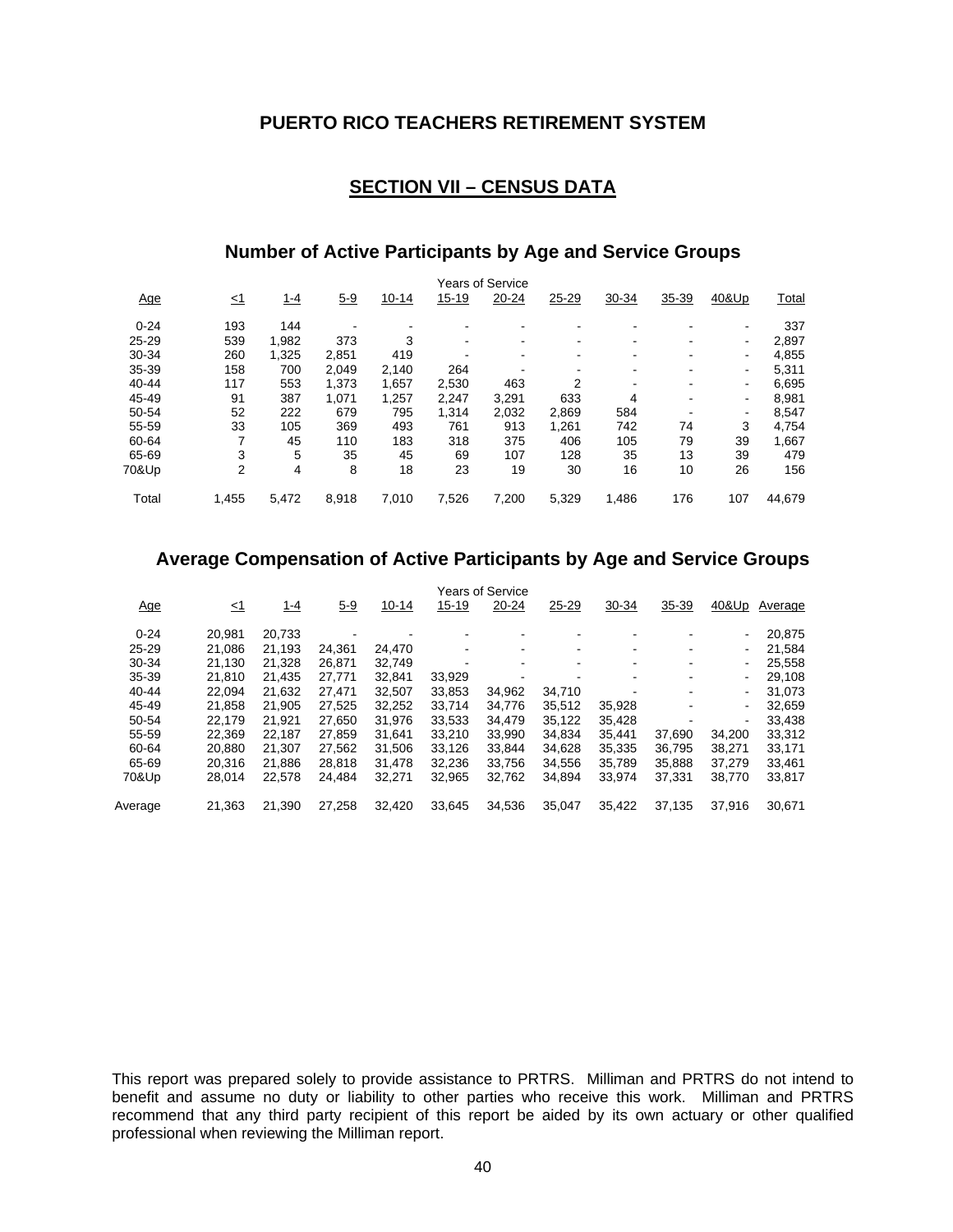#### **SECTION VII – CENSUS DATA**

# **C. Summary of Terminated Vested Members as of June 30, 2010**

|            | Male  |                       |       | Female                |       | Total                 |
|------------|-------|-----------------------|-------|-----------------------|-------|-----------------------|
|            |       | Average Annual        |       | Average Annual        |       | Average Annual        |
|            |       | <b>Pension Basic</b>  |       | <b>Pension Basic</b>  |       | <b>Pension Basic</b>  |
| <u>Age</u> | Count | <b>System Benefit</b> | Count | <b>System Benefit</b> | Count | <b>System Benefit</b> |
| Under 35   | 0     | 0                     | 4     | 3,704                 | 4     | 3,704                 |
| 35-39      |       | 5,880                 | 35    | 5,944                 | 42    | 5,934                 |
| 40-44      | 33    | 6,839                 | 84    | 6,824                 | 117   | 6,828                 |
| 45-49      | 51    | 8,282                 | 127   | 8,288                 | 178   | 8,287                 |
| 50-54      | 59    | 10,380                | 109   | 10,852                | 168   | 10,686                |
| 55-59      | 51    | 12,169                | 124   | 13,199                | 175   | 12,899                |
| 60-64      | 11    | 9,895                 | 49    | 11,346                | 60    | 11,080                |
| 65 & Over  | 10    | 7,882                 | 15    | 12,320                | 25    | 10,545                |
| All Ages   | 222   | 9,504                 | 547   | 9,888                 | 769   | 9,777                 |

The Average Annual Pension amounts above are as of June 30, 2010. The \$400 minimum monthly benefit is not reflected.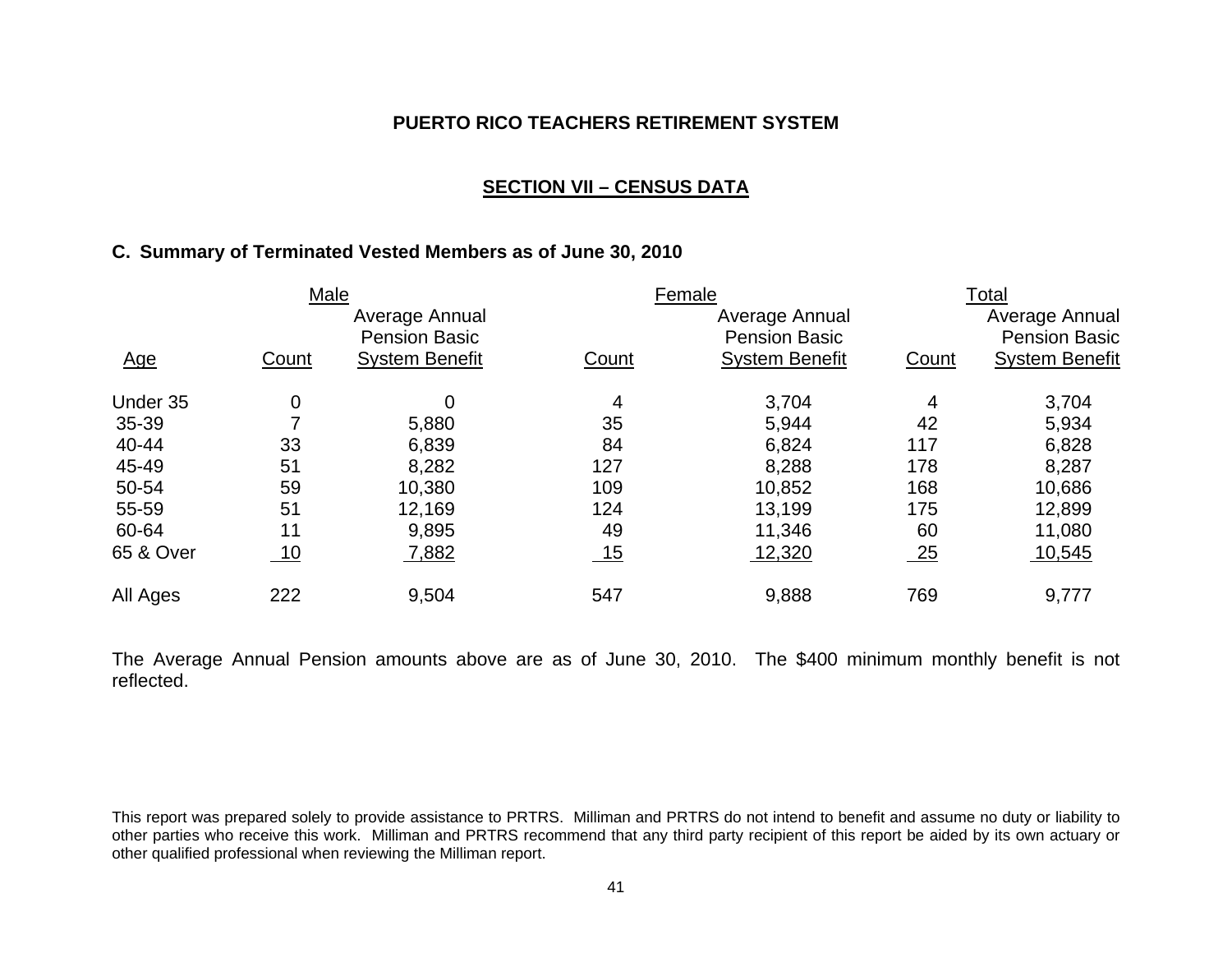#### **SECTION VII – CENSUS DATA**

#### **D. Summary of Retirees as of June 30, 2010**

|            |          | <b>Males</b>   |                               |           | Females        |                               |        | Total          |                               |
|------------|----------|----------------|-------------------------------|-----------|----------------|-------------------------------|--------|----------------|-------------------------------|
|            |          |                | <b>Average Annual Pension</b> |           |                | <b>Average Annual Pension</b> |        |                | <b>Average Annual Pension</b> |
|            |          | <b>Basic</b>   |                               |           | <b>Basic</b>   |                               |        | <b>Basic</b>   |                               |
|            |          | System         | Total                         |           | System         | Total                         |        | System         | Total                         |
| <u>Age</u> | Count    | <b>Benefit</b> | <b>Benefit</b>                | Count     | <b>Benefit</b> | <b>Benefit</b>                | Count  | <b>Benefit</b> | <b>Benefit</b>                |
| Under 45   | 0        | 0              | 0                             | 11        | 5,109          | 5,440                         | 11     | 5,109          | 5,440                         |
| 45-49      | $\Omega$ | 0              | $\mathbf 0$                   | 9         | 11,406         | 11,688                        | 9      | 11,406         | 11,688                        |
| 50-54      | 82       | 24,434         | 24,484                        | 396       | 22,558         | 22,593                        | 478    | 22,880         | 22,917                        |
| 55-59      | 961      | 23,113         | 23,167                        | 4,103     | 22,466         | 22,539                        | 5,064  | 22,588         | 22,658                        |
| 60-64      | 1,370    | 19,050         | 19,485                        | 5,070     | 18,157         | 18,653                        | 6,440  | 18,347         | 18,830                        |
| 65-69      | 1,205    | 16,200         | 17,084                        | 3,871     | 15,038         | 15,915                        | 5,076  | 15,314         | 16,193                        |
| 70-74      | 928      | 13,662         | 14,926                        | 3,035     | 12,035         | 13,359                        | 3,963  | 12,416         | 13,726                        |
| 75-79      | 982      | 10,522         | 12,340                        | 2,461     | 10,192         | 11,830                        | 3,443  | 10,286         | 11,976                        |
| 80-84      | 568      | 9,608          | 11,502                        | 1,818     | 8,817          | 10,513                        | 2,386  | 9,006          | 10,478                        |
| 85-89      | 253      | 8,846          | 10,496                        | 1,085     | 8,433          | 9,981                         | 1,338  | 8,511          | 10,079                        |
| 90-94      | 81       | 8,157          | 9,437                         | 350       | 7,955          | 9,361                         | 431    | 7,993          | 9,375                         |
| 95-99      | 16       | 7,091          | 8,188                         | 112       | 7,208          | 8,508                         | 128    | 7,193          | 8,468                         |
| 100 & Over | 3        | 7,005          | 8,541                         | <u>29</u> | 7,743          | <u>8,791</u>                  | 32     | 7,674          | 8,767                         |
| All Ages   | 6,449    | 15,714         | 16,690                        | 22,350    | 15,308         | 16,190                        | 28,799 | 15,399         | 16,302                        |

The Average Annual Pension amounts above are as of June 30, 2010. In addition, 846 retirees are currently paying annual additional contributions of \$2,440,436 (via a reduced monthly benefit which is not reflected above).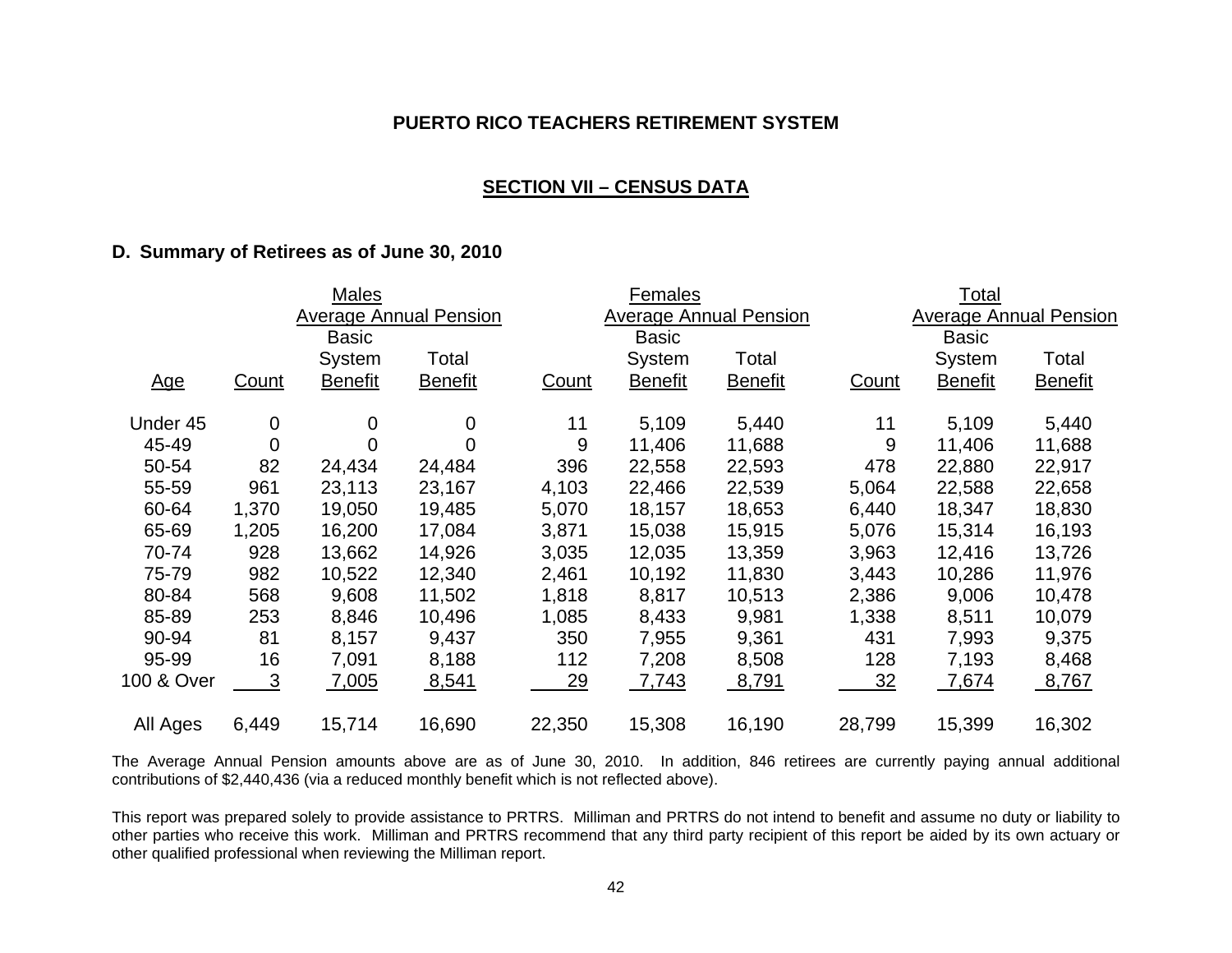### **SECTION VII – CENSUS DATA**

### **E. Summary of Disabled Members as of June 30, 2010**

|            |                | <b>Males</b>   |                               |                | Females        |                               |       | <u>Total</u>   |                               |
|------------|----------------|----------------|-------------------------------|----------------|----------------|-------------------------------|-------|----------------|-------------------------------|
|            |                |                | <b>Average Annual Pension</b> |                |                | <b>Average Annual Pension</b> |       |                | <b>Average Annual Pension</b> |
|            |                | <b>Basic</b>   |                               |                | <b>Basic</b>   |                               |       | <b>Basic</b>   |                               |
|            |                | System         | Total                         |                | System         | Total                         |       | System         | Total                         |
| <u>Age</u> | Count          | <b>Benefit</b> | <b>Benefit</b>                | <b>Count</b>   | <b>Benefit</b> | <b>Benefit</b>                | Count | <b>Benefit</b> | <b>Benefit</b>                |
| Under 40   | $\mathbf 0$    | 0              | 0                             | 4              | 4,100          | 4,800                         | 4     | 4,100          | 4,800                         |
| 40-44      | 5              | 5,439          | 5,976                         | 17             | 5,660          | 6,108                         | 22    | 5,610          | 6,078                         |
| 45-49      | 20             | 7,574          | 7,849                         | 48             | 7,016          | 7,315                         | 68    | 7,180          | 7,472                         |
| 50-54      | 32             | 6,820          | 7,272                         | 135            | 6,656          | 7,189                         | 167   | 6,688          | 7,205                         |
| 55-59      | 53             | 5,615          | 6,341                         | 240            | 6,286          | 6,980                         | 293   | 6,164          | 6,864                         |
| 60-64      | 62             | 5,385          | 6,233                         | 252            | 5,504          | 6,330                         | 314   | 5,480          | 6,311                         |
| 65-69      | 41             | 4,882          | 5,852                         | 233            | 4,586          | 5,593                         | 274   | 4,630          | 5,632                         |
| 70-74      | 30             | 5,009          | 6,031                         | 235            | 4,541          | 5,527                         | 265   | 4,594          | 5,584                         |
| 75-79      | 46             | 4,275          | 5,244                         | 238            | 4,368          | 5,357                         | 284   | 4,353          | 5,339                         |
| 80-84      | 36             | 4,434          | 5,448                         | 185            | 4,326          | 5,302                         | 221   | 4,343          | 5,326                         |
| 85-89      | 14             | 4,313          | 5,280                         | 83             | 4,514          | 5,477                         | 97    | 4,485          | 5,449                         |
| 90-94      | 4              | 4,347          | 5,311                         | 33             | 4,361          | 5,290                         | 37    | 4,359          | 5,292                         |
| 95-99      | $\overline{2}$ | 4,725          | 5,736                         | 10             | 4,161          | 5,165                         | 12    | 4,255          | 5,260                         |
| 100 & Over |                | 11,883         | <u>11,883</u>                 | $\overline{2}$ | 4,585          | 5,701                         | 3     | 7,017          | 7,762                         |
| All Ages   | 346            | 5,301          | 6,124                         | 1,715          | 5,124          | 5,986                         | 2,061 | 5,154          | 6,009                         |

The Average Annual Pension amounts above are as of June 30, 2010.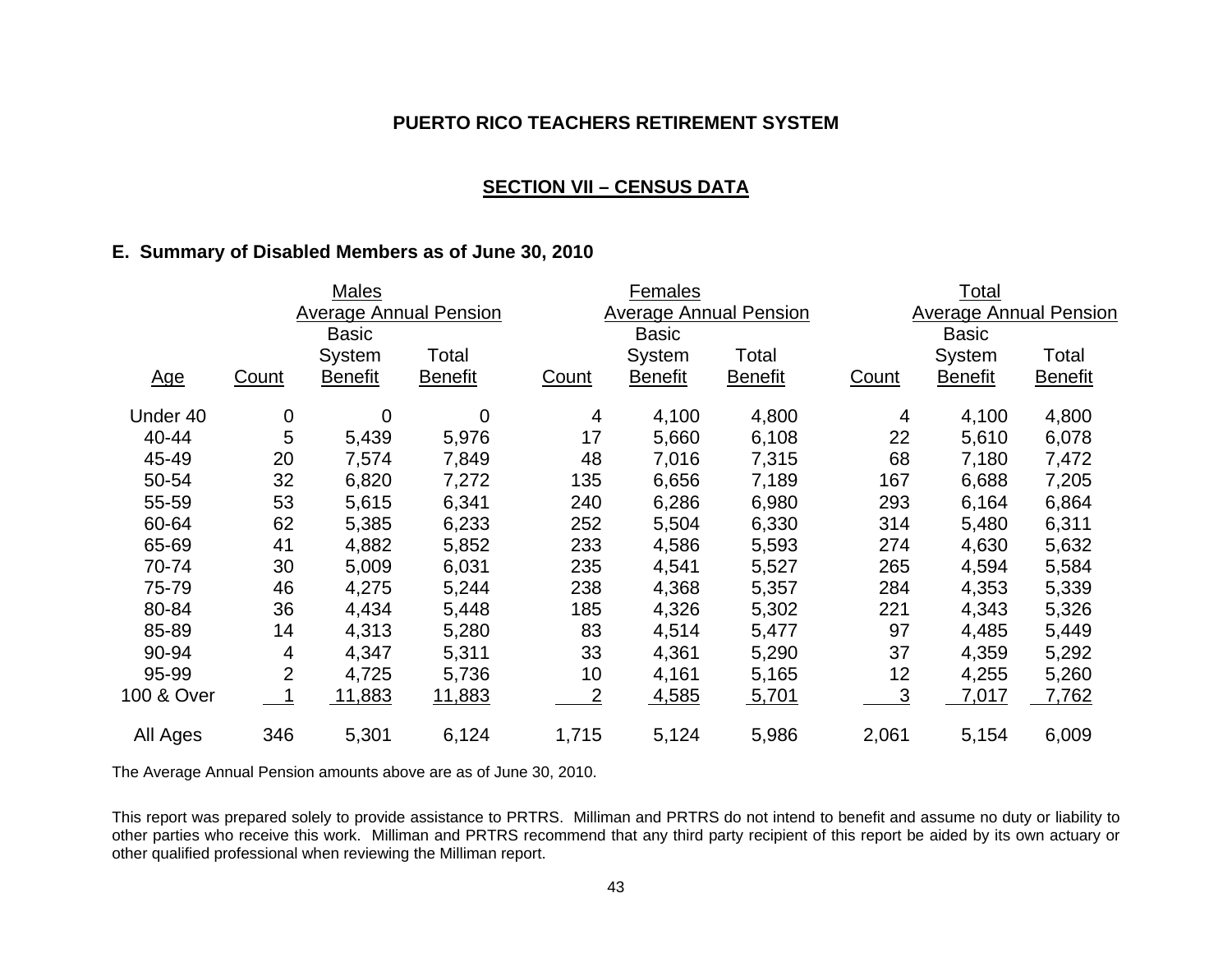#### **SECTION VII – CENSUS DATA**

## **F. Summary of Beneficiaries as of June 30, 2010**

|            |              | Males          |                               |       | Females        |                               |            | <u>Total</u>   |                               |
|------------|--------------|----------------|-------------------------------|-------|----------------|-------------------------------|------------|----------------|-------------------------------|
|            |              |                | <b>Average Annual Pension</b> |       |                | <b>Average Annual Pension</b> |            |                | <b>Average Annual Pension</b> |
|            |              | <b>Basic</b>   |                               |       | <b>Basic</b>   |                               |            | <b>Basic</b>   |                               |
|            |              | System         | Total                         |       | System         | Total                         |            | System         | Total                         |
| <u>Age</u> | <b>Count</b> | <u>Benefit</u> | <b>Benefit</b>                | Count | <u>Benefit</u> | <b>Benefit</b>                | Count      | <b>Benefit</b> | <b>Benefit</b>                |
| Under 30   | 36           | 4,221          | 4,430                         | 48    | 4,314          | 4,517                         | 84         | 4,274          | 4,480                         |
| 30-34      | 3            | 1,717          | 1,808                         | 2     | 4,332          | 4,638                         | 5          | 2,763          | 2,940                         |
| 35-39      | 4            | 5,483          | 5,845                         | 4     | 3,139          | 3,358                         | 8          | 4,311          | 4,601                         |
| 40-44      | 12           | 3,331          | 3,536                         | 25    | 3,718          | 3,876                         | 37         | 3,592          | 3,766                         |
| 45-49      | 11           | 3,337          | 3,622                         | 21    | 4,253          | 4,435                         | 32         | 3,938          | 4,155                         |
| 50-54      | 32           | 4,086          | 4,307                         | 36    | 4,500          | 4,796                         | 68         | 4,305          | 4,566                         |
| 55-59      | 53           | 4,958          | 5,194                         | 69    | 6,021          | 6,323                         | 122        | 5,559          | 5,833                         |
| 60-64      | 82           | 4,913          | 5,139                         | 161   | 5,597          | 5,856                         | 243        | 5,366          | 5,614                         |
| 65-69      | 113          | 5,152          | 5,410                         | 167   | 5,070          | 5,324                         | 280        | 5,103          | 5,359                         |
| 70-74      | 154          | 4,559          | 4,787                         | 295   | 4,895          | 5,160                         | 449        | 4,779          | 5,032                         |
| 75-79      | 178          | 4,164          | 4,443                         | 298   | 4,251          | 4,527                         | 476        | 4,219          | 4,496                         |
| 80-84      | 189          | 3,967          | 4,230                         | 269   | 3,946          | 4,195                         | 458        | 3,955          | 4,209                         |
| 85-89      | 142          | 3,847          | 4,095                         | 178   | 3,801          | 4,001                         | 320        | 3,821          | 4,043                         |
| 90 & Over  | $-73$        | 3,532          | 3,753                         | 89    | <u>3,263</u>   | <u>3,427</u>                  | <u>162</u> | 3,384          | 3,574                         |
| All Ages   | 1,082        | 4,280          | 4,528                         | 1,662 | 4,498          | 4,746                         | 2,744      | 4,412          | 4,660                         |

The Average Annual Pension amounts above are as of June 30, 2010.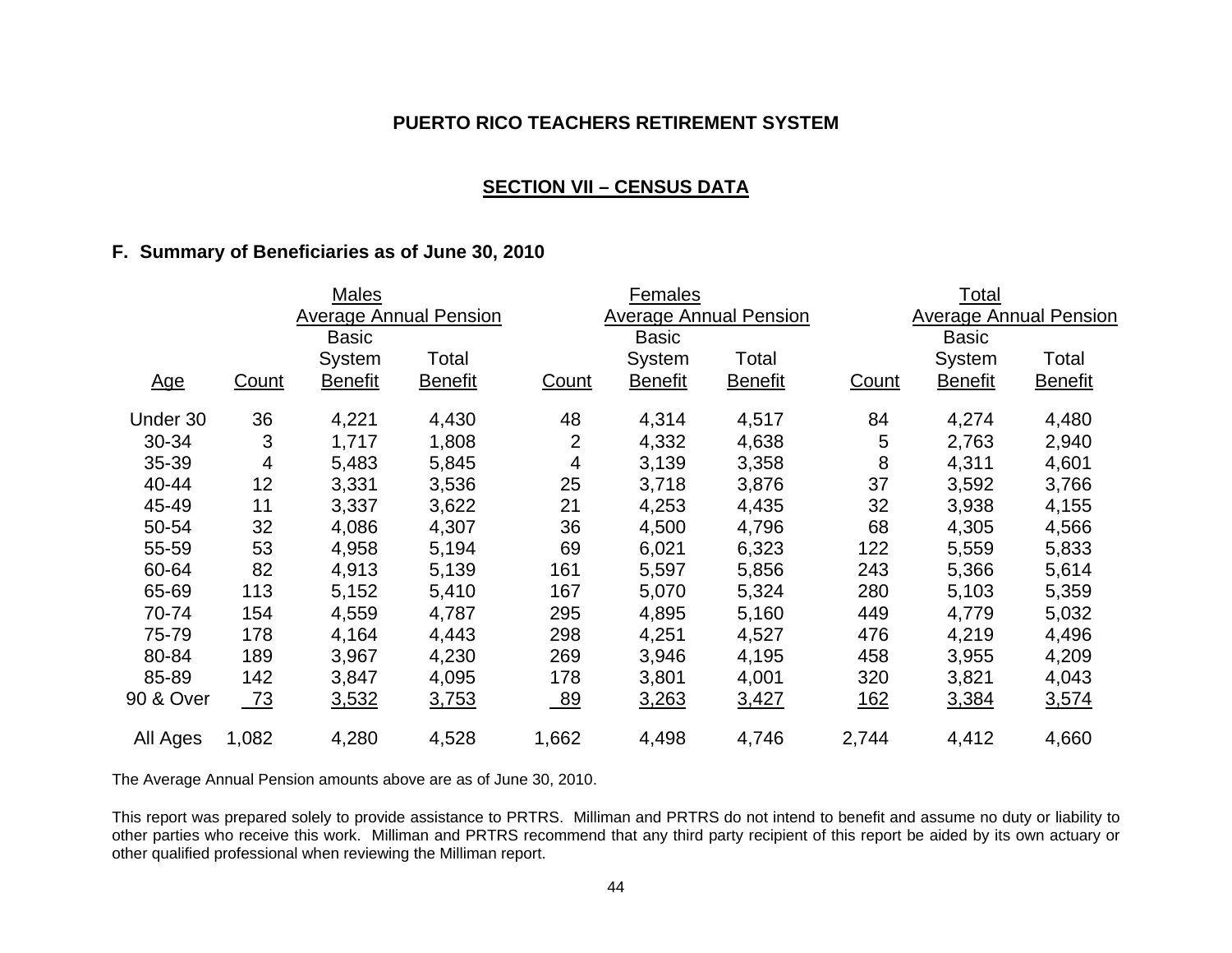# **SECTION VIII – SUMMARY OF PRINCIPAL PLAN PROVISIONS AS OF JUNE 30, 2010**

This summary of plan provisions is intended only to describe the essential features of the plan for valuation purposes. All eligibility requirements and benefit amounts shall be determined in strict accordance with the plan document itself.

#### 1. Type of Plan

The System is a contributory, defined benefit plan.

### 2. Effective Date

 The Plan was established in 1951. Act 91 of March 29, 2004 superseded Act 218 of May 6, 1951. The plan was last amended under Act 38, approved April 24, 2007.

3. Eligibility for Membership

 Members of the Teacher's Retirement System of Puerto Rico include teachers hired by the Department of Education, retired teachers, licensed teachers working in private schools or other educational organizations who elect to become members, employees of the System hired before March 29, 2004 who elected to become members, and employees of the System hired on or after March 29, 2004 (Act 91, Section 15).

#### 4. Definitions

- a. Fiscal Year: A Fiscal Year is a 12-month period beginning on July 1 and ending on June 30.
- b. Fund: The Teacher's Annuities and Pensions Fund of Puerto Rico (Act 91, Section 2).
- c. General Fund: The General Expenses Budget of the Government of the Commonwealth of Puerto Rico.
- d. Creditable Service: A year of service for each fiscal year a teacher or an employee is a Member of the Retirement System and required contributions were made (Act 91, Section 27) plus purchased service, if any (Act 91, Sections 21 and 22).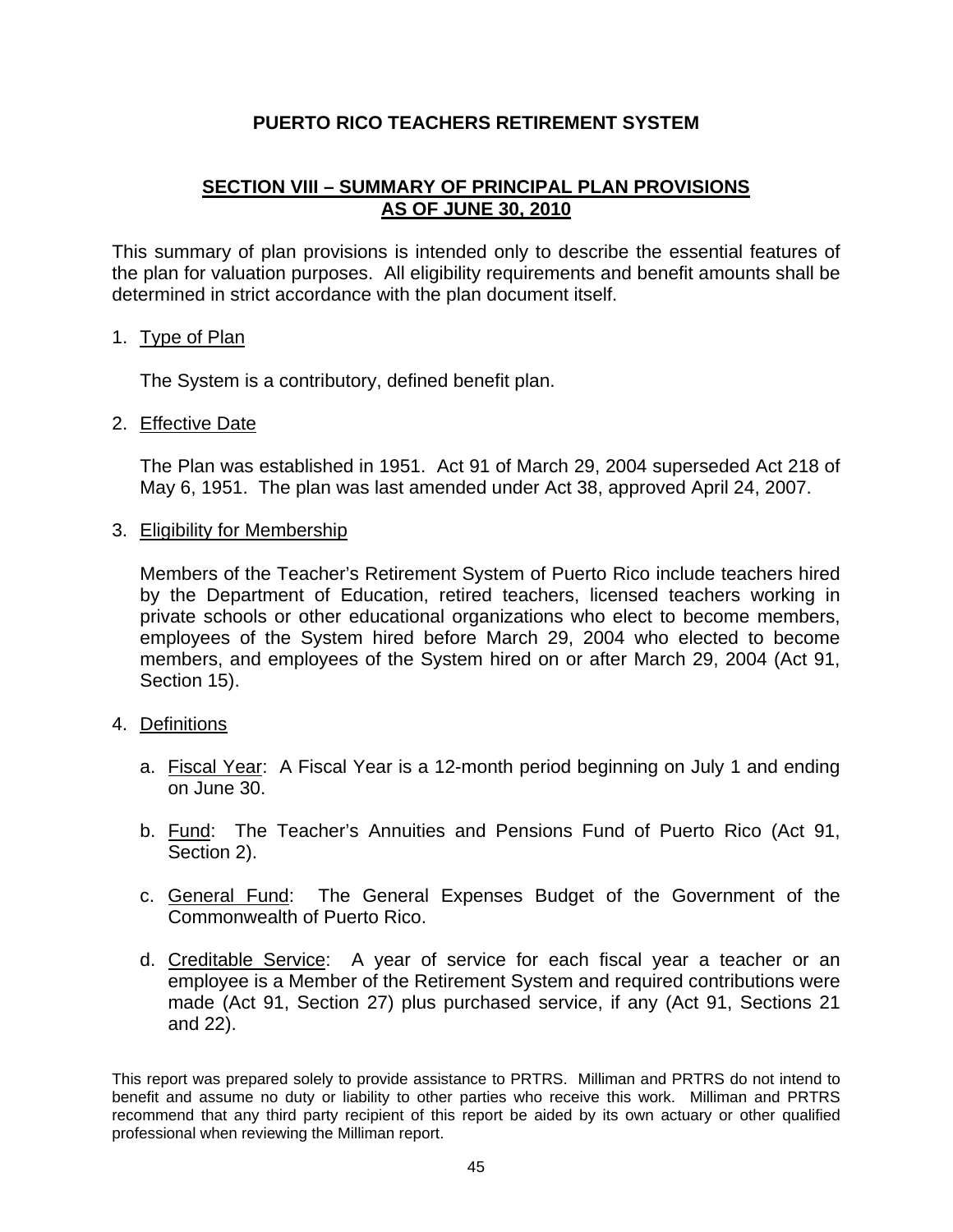# **SECTION VIII – SUMMARY OF PRINCIPAL PLAN PROVISIONS AS OF JUNE 30, 2010**

- e. Compensation: The gross cash compensation, excluding bonuses and overtime, upon which contributions by a Member to the Fund are based (Act 91, Section 2).
- f. Average Compensation: The average of the 36 highest months of compensation that the participant has received for Creditable Service (Act 91, Section 2).
- g. Average Non-occupational Disability Compensation: The average of the 60 highest months of compensation that the participant has received. (Act 91, Sections 29 and 31).
- h. Average Occupational Disability Compensation: The average of the 60 highest months of compensation that the participant has received. If less than 60 months of creditable service, the average of the monthly compensation that the participant has received. (Act 91, Section 29).
- i. Fees or Contributions: The amount deducted from the compensation of a Member or directly paid to the System (Act 91, Section 2).
- j. Accumulated Fees or Contributions: The sum of all amounts deducted from the compensation of a Member or directly paid to the System without interest (Act 91, Section 2).
- 5. Retirement Benefits
	- a. Retirement because of age

Eligibility: Age 60 with 10 years of Creditable Service (Act 91, Section 28).

 Benefit: Members who retire because of age shall be entitled to a lifetime monthly income equal to 1.8% of Average Compensation multiplied by years of Creditable Service (Act 91, Section 40). In no event will the benefit determined be less than the Minimum Benefit.

Additional Contributions required: None.

This report was prepared solely to provide assistance to PRTRS. Milliman and PRTRS do not intend to benefit and assume no duty or liability to other parties who receive this work. Milliman and PRTRS recommend that any third party recipient of this report be aided by its own actuary or other qualified professional when reviewing the Milliman report.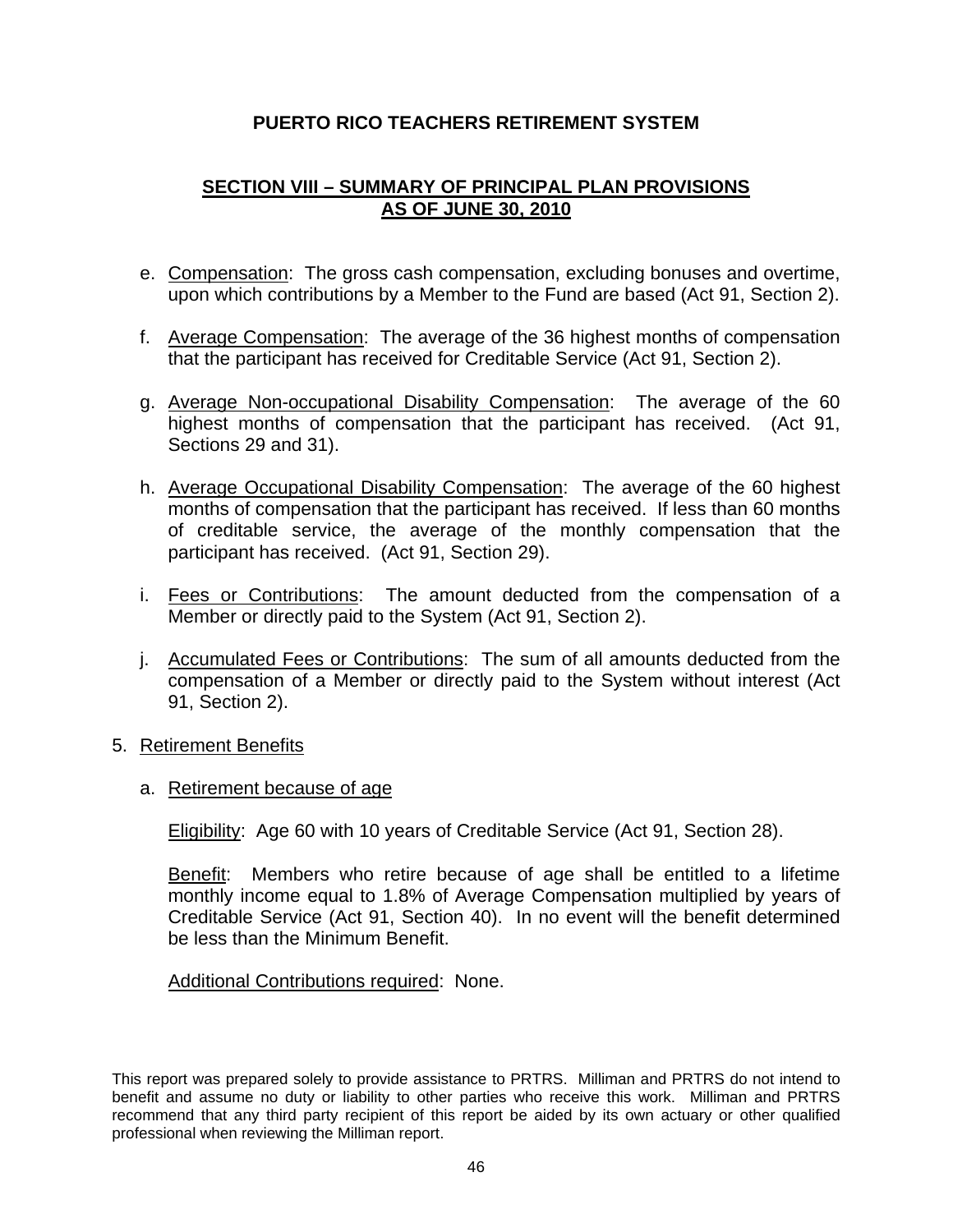# **SECTION VIII – SUMMARY OF PRINCIPAL PLAN PROVISIONS AS OF JUNE 30, 2010**

### b. Retirement because of age and years of service

Eligibility: Age 47 with 25 years of Creditable Service (Act 91, Section 40).

 Benefit: Members who retire because of age and years of service shall be entitled to a lifetime monthly income based on age and years of Creditable Service as shown below (Act 91, Section 40). In no event will the benefit determined below be less than the Minimum Benefit.

| <b>Attained Age</b>    | Years of<br><b>Creditable Service</b> | Lifetime Monthly Income                                                          |
|------------------------|---------------------------------------|----------------------------------------------------------------------------------|
| 55                     | 30                                    | 75% of Average Compensation                                                      |
| 50                     | 30                                    | 75% of Average Compensation                                                      |
| Under 50               | 30                                    | 65% of Average Compensation                                                      |
| 50                     | 25 but less than 30                   | 1.8% of Average Compensation multiplied by<br>years of Creditable Service        |
| 47 but less<br>than 50 | 25 but less than 30                   | 95% of 1.8% of Average Compensation<br>multiplied by years of Creditable Service |

 Additional Contributions required: If a member retires at age 55 or older with at least 30 years of Creditable Service, no additional contributions are required. Members who have not attained age 55 and 30 years of Creditable Service at retirement must contribute to the Fund 9% of the Average Compensation on a monthly basis for a minimum period of 5 years after retiring because of age and years of service (Act 91, Section 40). Current administrative practice requires contributions until attainment of both age 55 and the date when 30 years of Creditable Service would have been completed if employment had continued.

#### 6. Termination Benefits

#### a. Lump Sum Withdrawal

Eligibility: A Member is eligible upon termination of service.

This report was prepared solely to provide assistance to PRTRS. Milliman and PRTRS do not intend to benefit and assume no duty or liability to other parties who receive this work. Milliman and PRTRS recommend that any third party recipient of this report be aided by its own actuary or other qualified professional when reviewing the Milliman report.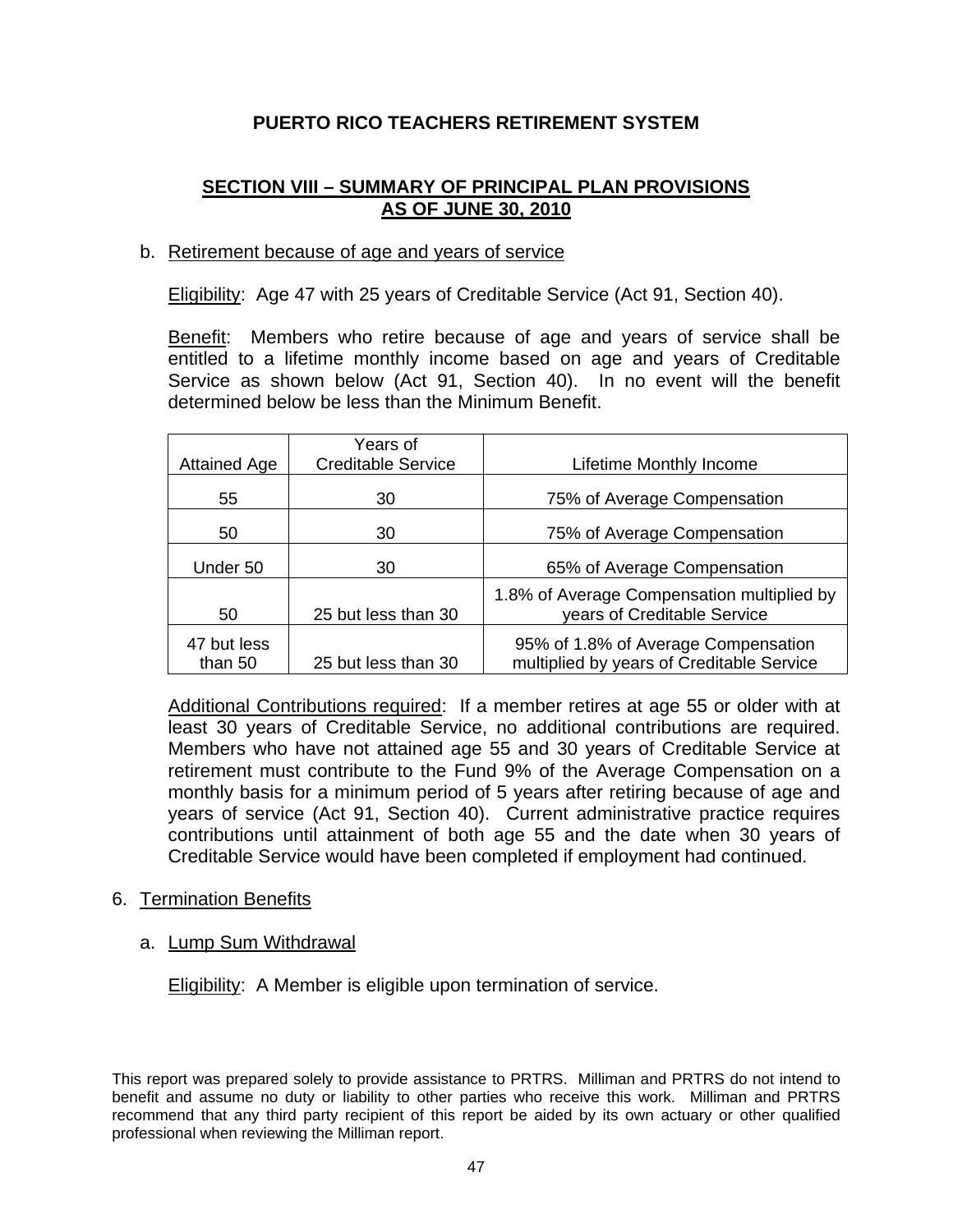# **SECTION VIII – SUMMARY OF PRINCIPAL PLAN PROVISIONS AS OF JUNE 30, 2010**

Benefit: The benefit equals a refund of Accumulated Fees, plus interest accumulated at 2.0% per annum for a period no longer than 6 months following separation of service (Act 91, Section 19).

### b. Deferred Retirement

 Eligibility: A Member is eligible upon termination of service prior to age 60 and after 10 years of Creditable Service, provided the member has not taken a lump sum withdrawal.

Benefit: The benefit, commencing at age 60, is equal to 1.8% of Average Compensation multiplied by years of Creditable Service at date of termination (Act 91, Section 40). In no event will the benefit determined be less than the Minimum Benefit.

#### 7. Death Benefits

#### a. Pre-retirement Death Benefit

Eligibility: Any current non-retired member is eligible.

Benefit: The benefit is as follows:

- (i) While in active service, the benefit equals a refund of Accumulated Fees, plus interest accumulated at 2.0% per annum until the date of death; plus an amount equal to one year of Compensation in effect at the time of death (Act 91, Section 34).
- (ii) While not in active service, the benefit equals a refund of Accumulated Fees, plus interest accumulated at 2.0% per annum up to separation of service (Act 91, Sections 2 and 33).

#### b. Post-retirement Death Benefit

Eligibility: Any retiree or disabled member receiving a monthly benefit.

Benefit: The benefit is as follows: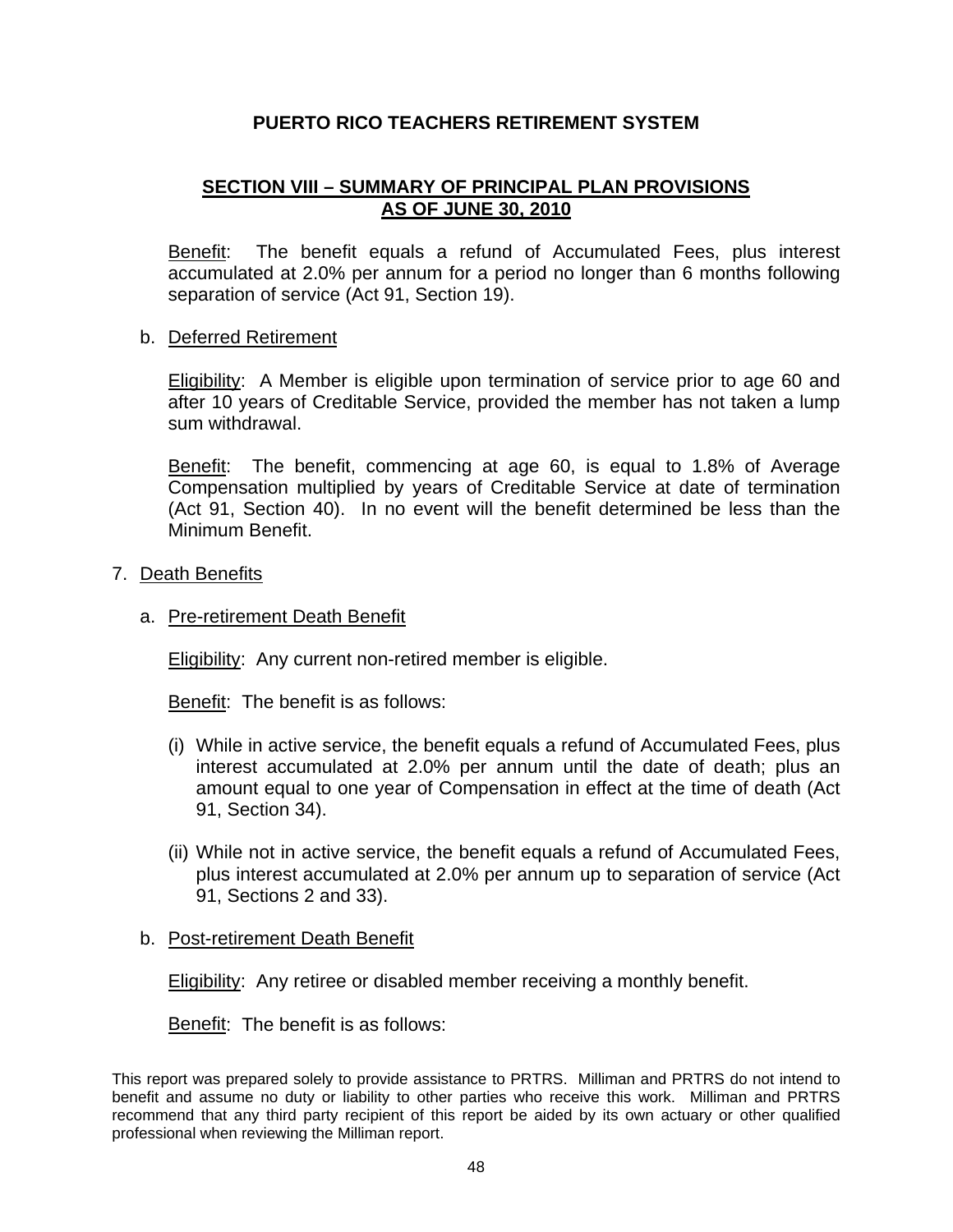# **SECTION VIII – SUMMARY OF PRINCIPAL PLAN PROVISIONS AS OF JUNE 30, 2010**

- (i) For those married at the time of death, the lifetime annual income to a widow or widower is equal to 50% of the Retirement Benefit at time of death, payable for life (Act 91, Section 35).
- (ii) For those with children at the time of death, the total lifetime annual income to all children is equal to 50% of the Retirement Benefit at time of death. The benefit is payable while the children are under age 6 or are currently enrolled in a regular public or private school or college program until the age of 22, and it is payable for life while they are disabled (Act 91, Section 35).
- (iii) The benefit, when there is no relation as stated above, is equal to the remaining balance of Accumulated Fees with interest (interest is determined as of the date of retirement if retired directly from active service or as of separation of service otherwise) after the deduction of lifetime annual income paid and is payable to a beneficiary or to the Member's estate. In no case shall the benefit be less than \$1,000. The General Fund pays the difference, up to \$500, between (1) the Accumulated Fees with interest less the lifetime annual income paid and (2) \$1,000. The System pays for the rest. (Act 91, Section 35 and Act 272)
- 8. Disability Benefits
	- a. Non-occupational Disability

 Eligibility: All members are eligible for Non-occupational Disability upon 5 years of Creditable Service and the occurrence of disability (Act 91, Section 31).

 Benefit: 1.8% of Average Non-occupational Disability Compensation multiplied by years of Creditable Service (Act 91, Section 29). In no event will the benefit determined be less than the Minimum Benefit.

b. Occupational Disability

Eligibility: All members disabled while in the course and as a consequence of their work. (Act 91, Section 31).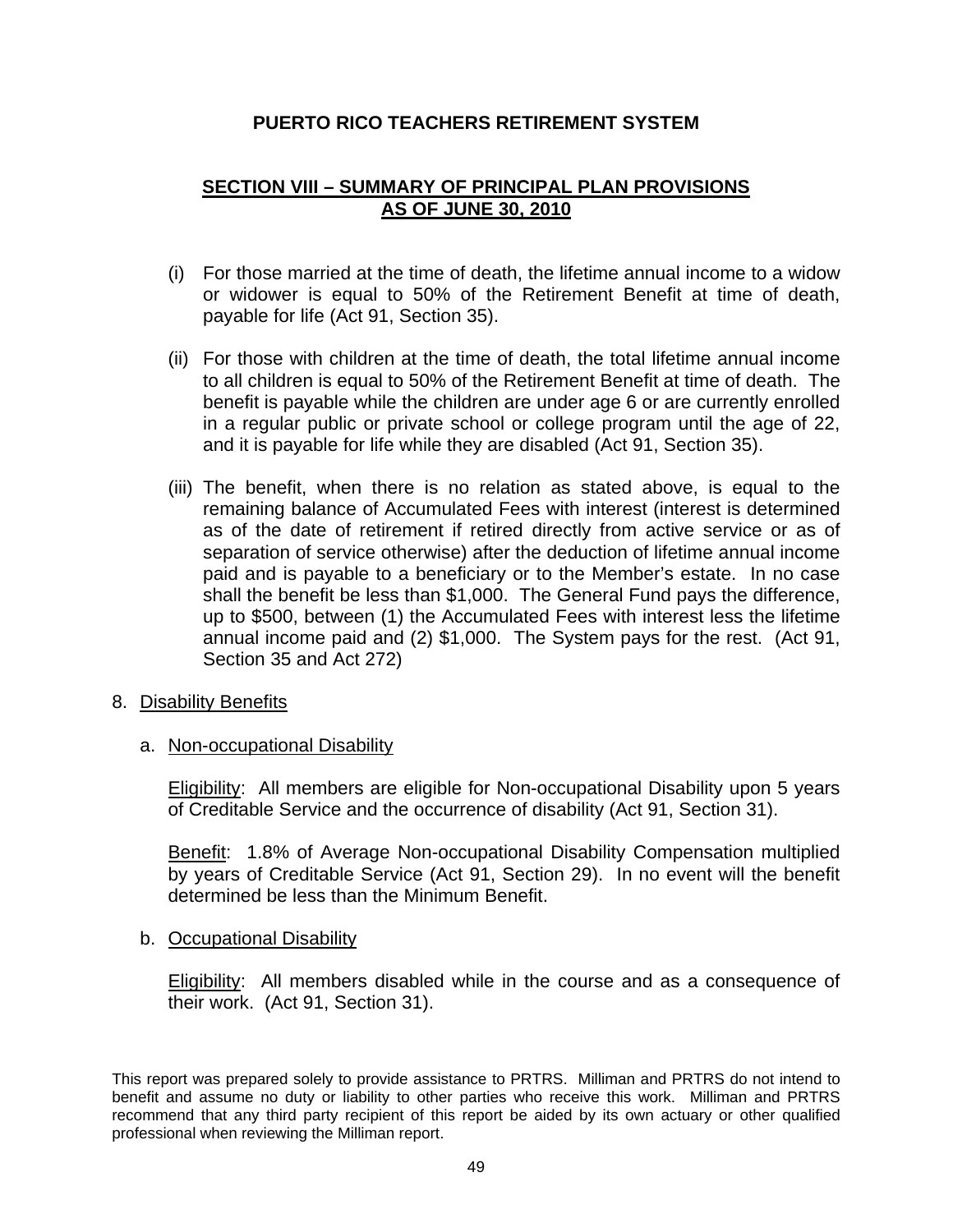# **SECTION VIII – SUMMARY OF PRINCIPAL PLAN PROVISIONS AS OF JUNE 30, 2010**

 Benefit: 1.8% of Average Occupational Disability Compensation multiplied by years of Creditable Service (Act 91, Section 29). In no event will the benefit determined be less than the Minimum Benefit.

### 9. Minimum Benefits

- a. Past Ad hoc Increases: The legislature, from time to time, increases pensions for certain retirees as described in Act 124 approved on June 8, 1973 and Act 47 approved on June 1, 1984. The benefits are paid 50% by the General Fund and 50% by the System.
- b. Current Minimum Benefit: The minimum monthly lifetime income for members who retire or become disabled is \$400 per month effective July 1, 2007 (\$300 per month up to June 30, 2007). The General Fund will pay for the \$100 per month increase in the minimum benefit (Act 91, Section 25 and Act 38 of 2007, Section 3).
- 10. Cost-of-Living Adjustments (COLA) to Pension Benefits: The legislature, from time to time, increases pensions by 3% for retired and disabled members. Beneficiaries are not entitled to COLAs granted after the retiree's death. The first increase was granted by Act 62 of 1992. Subsequent 3% increases have been granted every third year since 1992, with the latest 3% increase established on April 24, 2007 and effective July 1, 2007 (retroactive to January 1, 2007) for retired and disabled members that were receiving a monthly benefit on or before January 1, 2004 (Act 38). In addition, effective July 1, 2008, any retired or disabled member that was receiving a monthly annuity on or before January 1, 2004 less than \$1,250 per month received an increase of up to 3% without exceeding the limit of \$1,250 per month (Act 38). All COLAs are paid by the General Fund (various Acts).
- 11. Medical Insurance Plan Contribution: A payment of up to \$100 per month to the eligible medical insurance plan selected by the retiree, disabled member, or beneficiary. The amount is prorated if there are multiple beneficiaries. This benefit is paid by the General Fund (Act 483).

This report was prepared solely to provide assistance to PRTRS. Milliman and PRTRS do not intend to benefit and assume no duty or liability to other parties who receive this work. Milliman and PRTRS recommend that any third party recipient of this report be aided by its own actuary or other qualified professional when reviewing the Milliman report.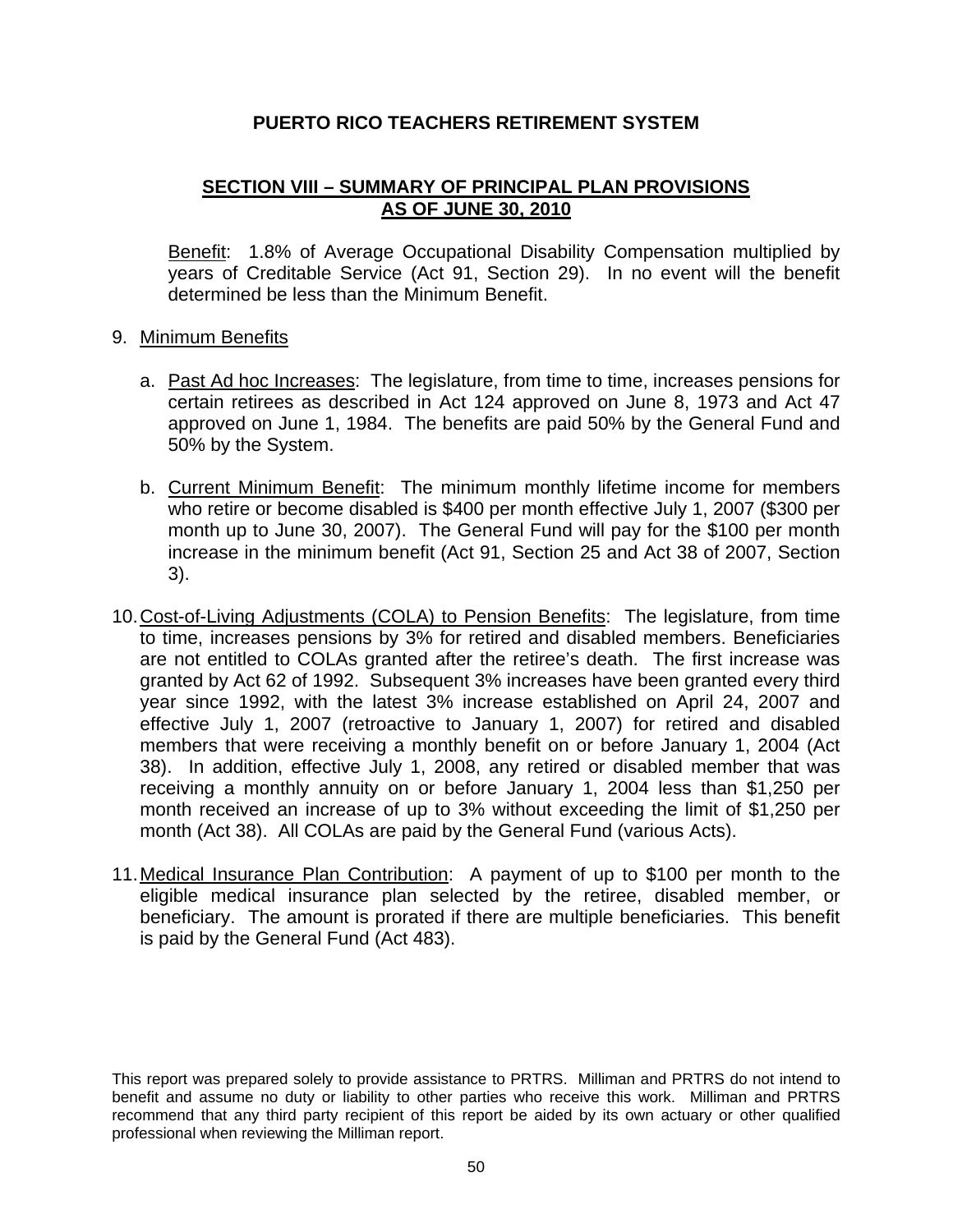# **SECTION VIII – SUMMARY OF PRINCIPAL PLAN PROVISIONS AS OF JUNE 30, 2010**

### 12. Special "Bonus" Benefits:

- a. Christmas Bonus: An annual bonus of \$600 for each retiree and disabled member paid in December. The System pays \$150 per retiree and disabled member and the balance is paid by the General Fund (Act 144).
- b. Summer Bonus: An annual bonus of \$100 for each retiree, beneficiary, and disabled member paid in July. The amount is prorated if there are multiple beneficiaries. This benefit is paid by the General Fund (Act 38 in 2001).
- c. Medication Bonus: An annual bonus of \$100 for each retiree, beneficiary, and disabled member to cover health costs paid in July. Evidence of coverage is not required. The amount is prorated if there are multiple beneficiaries. This benefit is paid by the General Fund (Act 162).

#### 13. Forms of Payment

The basic pension benefits described in the above sections are payable in the form of a cash refund annuity. Optional benefits are provided upon a member's death to the surviving beneficiaries as described in 7.b.

#### 14. Contributions

 Member Contributions: Contributions by Members are 9% of Compensation (Act 91, Section 16). Before January 27, 2000, member contributions were 7% of Compensation.

 Employer Contributions: Contributions by the Commonwealth of Puerto Rico and private school employers, as applicable, are 8.5% of Compensation (Act 91, Section 47).

15. Service Purchase: Active members with eligible service from prior employment may elect to purchase service in PRTRS. The cost of the purchase is calculated by applying the PRTRS statutory member and employer contribution rates to the member's salary during the years of service at the former employer. The amount due to member contributions is accumulated at 2% per year until the time of service purchase. If the service purchase is a time purchase and not an intergovernmental

This report was prepared solely to provide assistance to PRTRS. Milliman and PRTRS do not intend to benefit and assume no duty or liability to other parties who receive this work. Milliman and PRTRS recommend that any third party recipient of this report be aided by its own actuary or other qualified professional when reviewing the Milliman report.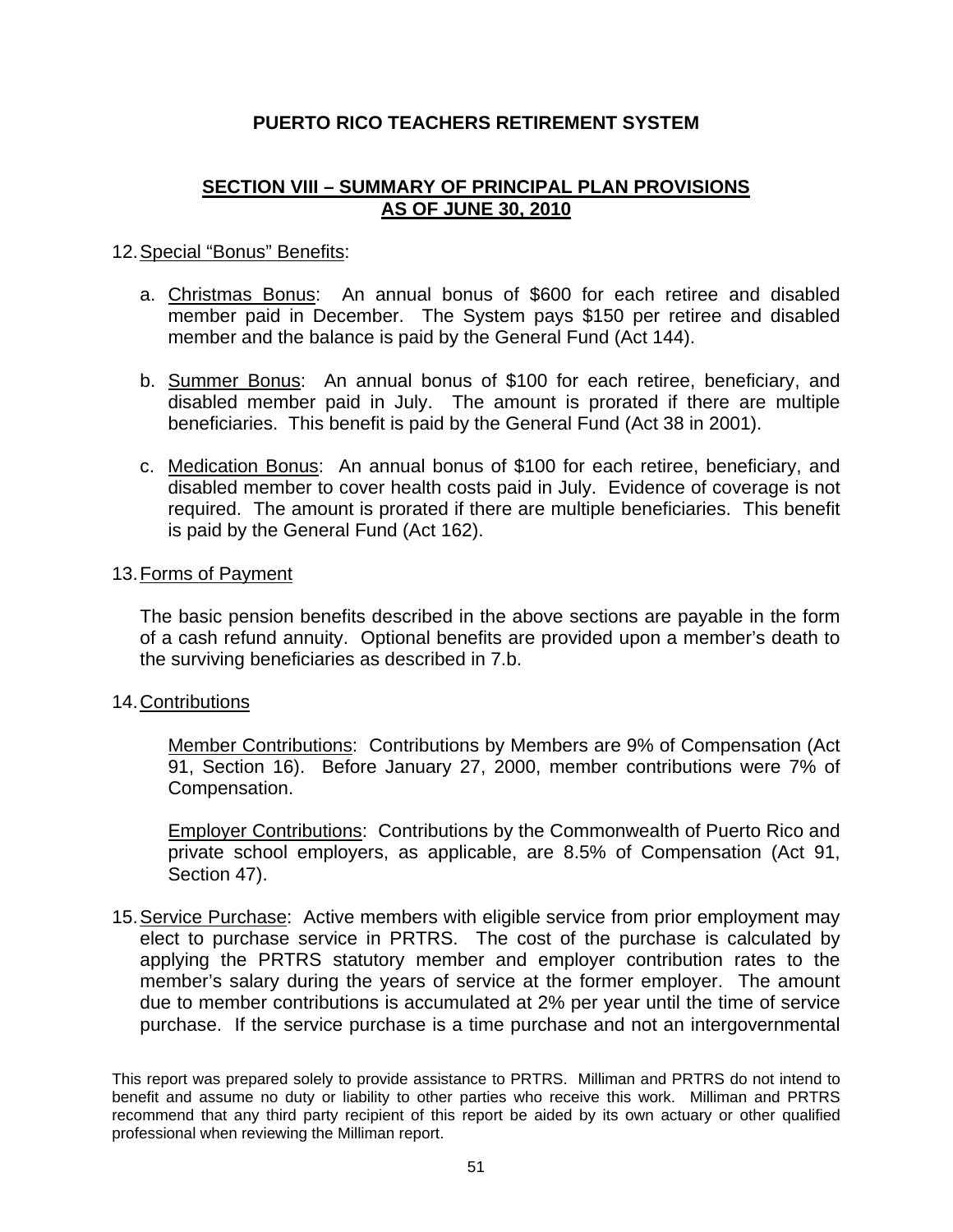# **SECTION VIII – SUMMARY OF PRINCIPAL PLAN PROVISIONS AS OF JUNE 30, 2010**

service transfer, the amount due to employer contributions is accumulated at 2% per year until the time of service purchase. Any amount not covered by asset transfers from the member's prior pension fund is payable by the member (Act 91, Sections 20, 21, 22, and 23).

### 16. Changes in Plan Provisions since Prior Valuation

None.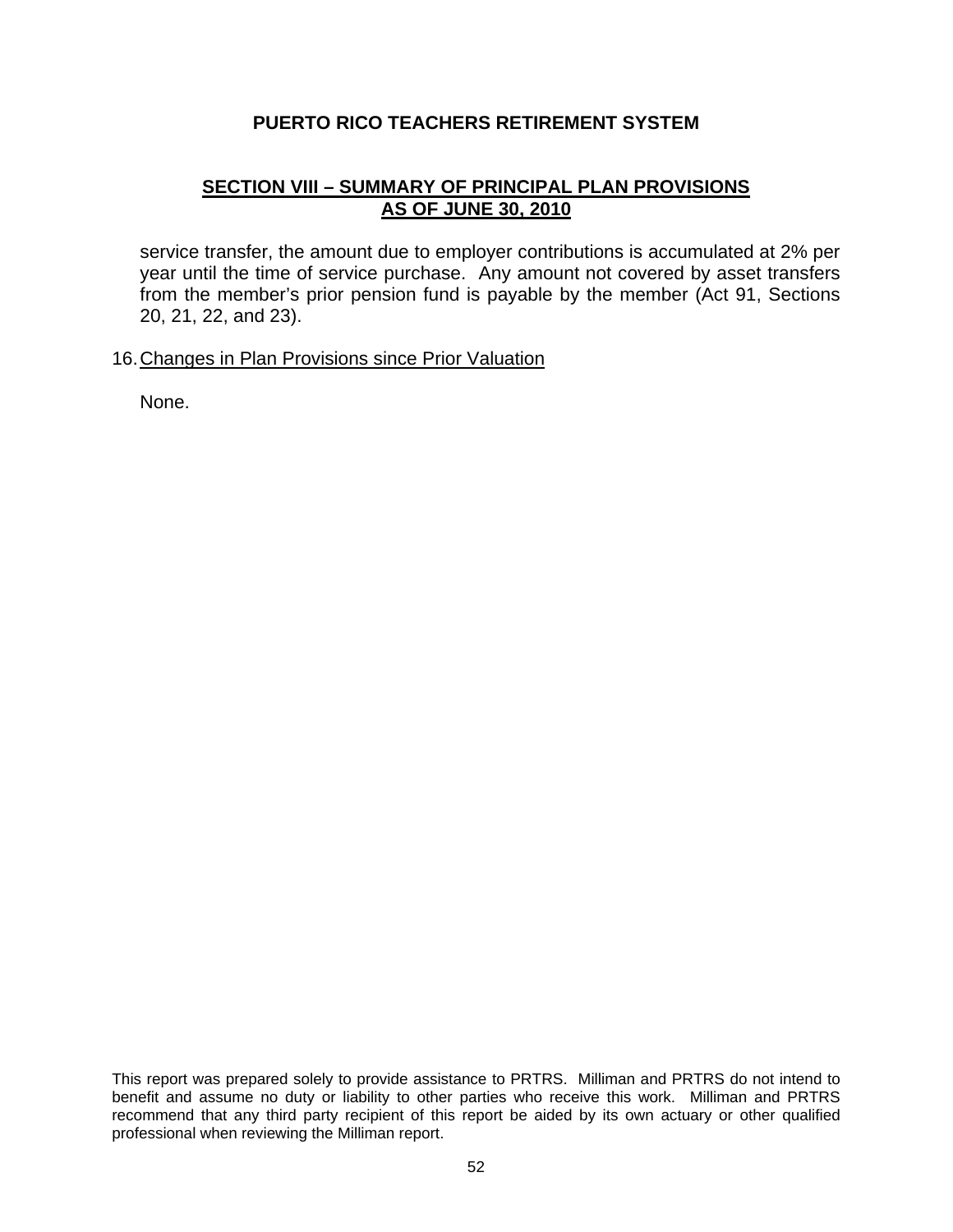### **SECTION IX – SUMMARY OF ACTUARIAL ASSUMPTIONS AS OF JUNE 30, 2010**

Interest: 8.00% per annum, net of investment expenses, for GASB 25 and 27. 4.00% per annum for GASB 45.

Compensation Increases: Compensation increases vary by years of creditable service as shown below. The rates below include the assumption for general wage inflation of 3.5%.

| <b>Years of Creditable Service</b> | <b>Annual Rate</b> |
|------------------------------------|--------------------|
| $0 - 5$                            | 5.70%              |
| 6                                  | 5.50               |
| 7                                  | 5.30               |
| 8                                  | 5.10               |
| 9                                  | 4.90               |
| 10                                 | 4.80               |
| 11                                 | 4.70               |
| 12                                 | 4.60               |
| 13                                 | 4.50               |
| 14                                 | 4.30               |
| 15                                 | 4.20               |
| 16                                 | 4.10               |
| $17 - 19$                          | 4.00               |
| 20                                 | 3.90               |
| 21                                 | 3.80               |
| 22                                 | 3.75               |
| 23                                 | 3.70               |
| 24-27                              | 3.65               |
| 28                                 | 3.60               |
| 29 & Over                          | 3.50               |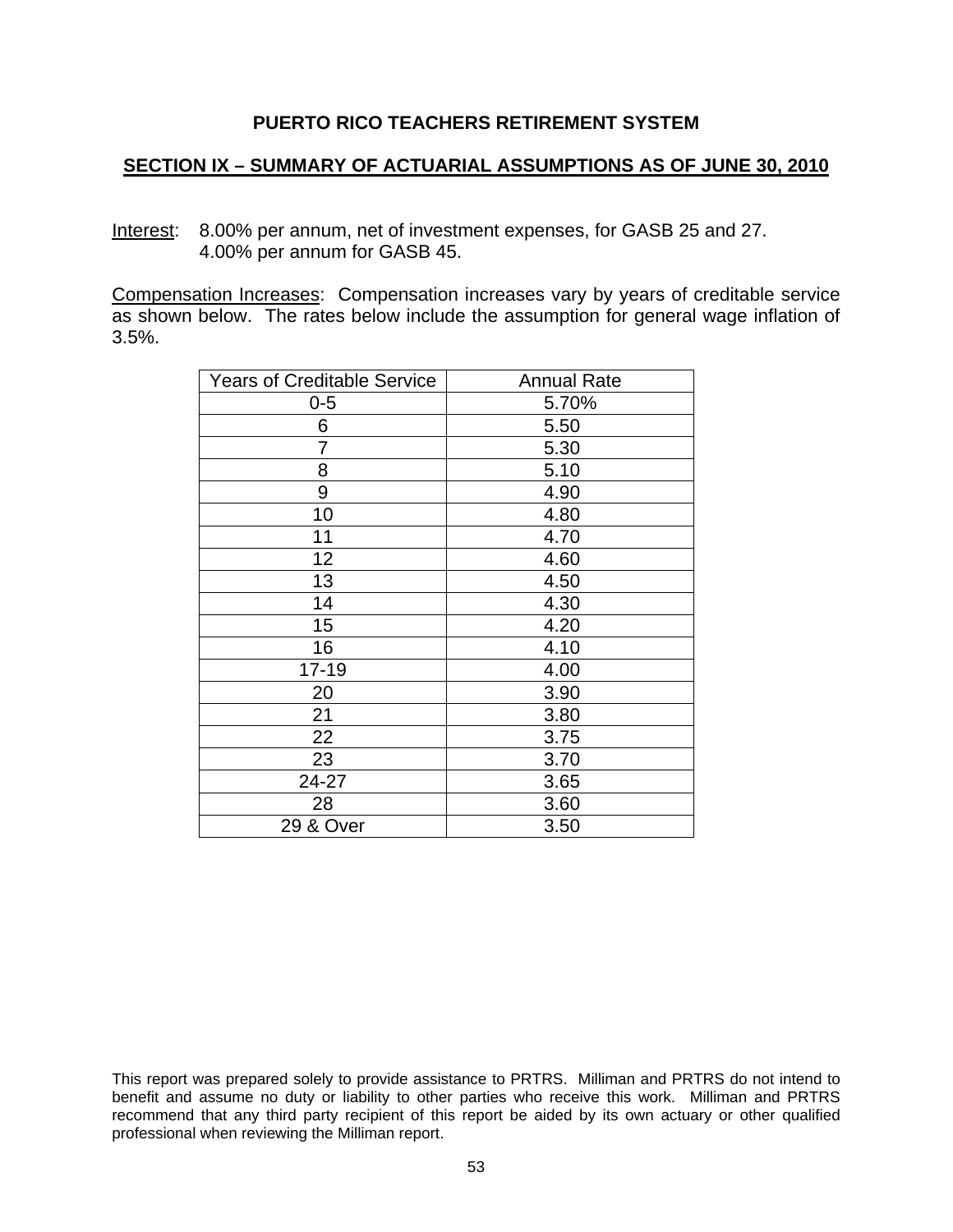### **SECTION IX – SUMMARY OF ACTUARIAL ASSUMPTIONS AS OF JUNE 30, 2010**

Termination: Withdrawal rates vary by gender and years of creditable service. The withdrawal rates are shown below.

| <b>Years of Creditable</b><br>Service | Male   | Female |
|---------------------------------------|--------|--------|
|                                       | 12.00% | 15.00% |
|                                       | 9.00   | 8.00   |
| 2                                     | 6.00   | 5.00   |
| 3                                     | 3.00   | 3.00   |
| 4                                     | 3.00   | 2.75   |
| 5                                     | 2.50   | 2.50   |
| 6                                     | 2.50   | 2.25   |
| 7                                     | 2.00   | 2.00   |
| 8                                     | 1.50   | 1.50   |
| 9                                     | 1.00   | 0.50   |
| 10+                                   | 0.10   | 0.05   |

Retirement: Rates of retirement vary by age and years of creditable service. The rates shown below apply when an active member is eligible for retirement (e.g. age 47 with at least 25 years of creditable service or age 60 with at least 10 years of creditable service).

| Age   | Less than 30 years of<br><b>Creditable Service</b> | 30 or more years of<br><b>Creditable Service</b> |
|-------|----------------------------------------------------|--------------------------------------------------|
| 47-49 | 0.5%                                               | 20.0                                             |
| 50-54 | 2.0                                                | 25.0                                             |
| 55-59 | 5.0                                                | 30.0                                             |
| 60-61 | 10.0                                               | 25.0                                             |
| 62-64 | 12.0                                               | 25.0                                             |
| 65-79 | 15.0                                               | 25.0                                             |
| 80    | 100.0                                              | 100.0                                            |

Current terminated vested members were assumed to retire (i) at age 55, or attained age if later, if the member had at least 30 years of service or (ii) at age 60, or attained age if later, otherwise.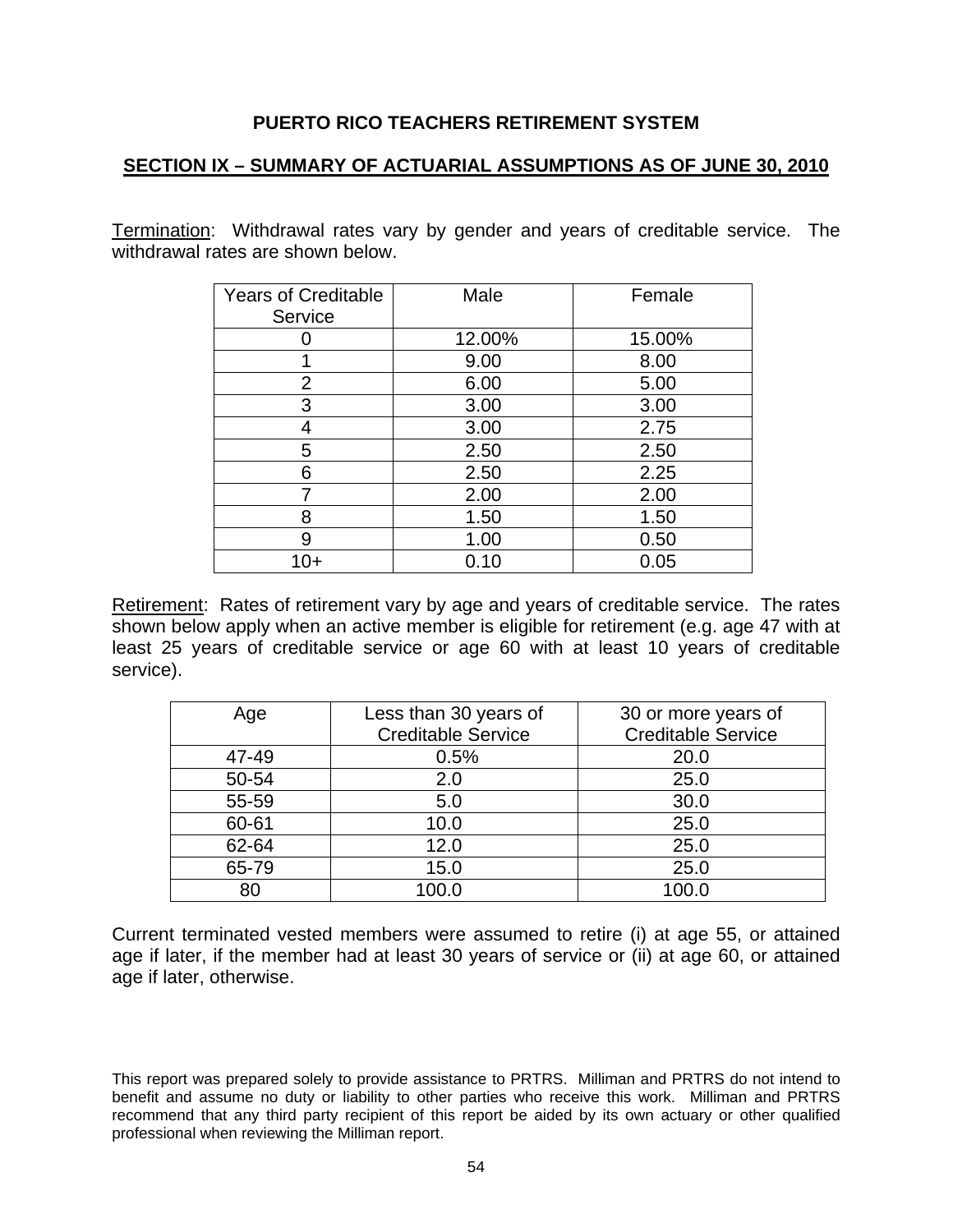# **SECTION IX – SUMMARY OF ACTUARIAL ASSUMPTIONS AS OF JUNE 30, 2010**

Service Purchases: Members over age 50 who are not eligible for retirement are assumed to elect to purchase enough service to retire immediately at the rates shown in the table below.

| Age   | <b>Annual Rate</b> |
|-------|--------------------|
| 50-54 | 0.5%               |
| 55-59 | 1.0                |
| 60-64 | $2.0^{\circ}$      |
| 65-79 |                    |

In addition, 50% of active members retiring prior to attaining 30 years of creditable service are assumed to purchase enough years of service upon retirement to attain 30 years of creditable service.

Disability: Unisex rates which vary by age and years of creditable service are assumed. Illustrative rates are shown below.

| Age                  | Less than 5 years of      | 5 or more years of        |
|----------------------|---------------------------|---------------------------|
|                      | <b>Creditable Service</b> | <b>Creditable Service</b> |
| 25                   | 0.008%                    | 0.013%                    |
| 30                   | 0.008                     | 0.013                     |
| 35                   | 0.008                     | 0.013                     |
| 40                   | 0.009                     | 0.014                     |
| 45                   | 0.020                     | 0.031                     |
| 50                   | 0.068                     | 0.105                     |
| 55                   | 0.133                     | 0.204                     |
| <b>60 &amp; Over</b> | 0.000                     | 0.000                     |

Members who become disabled after at least 30 years of service are assumed to receive the retirement for age and years of service benefit instead of the disability benefit.

Pre-retirement Mortality: RP-2000 Employee Mortality Rates for males and females, projected on a generational basis using Scale AA.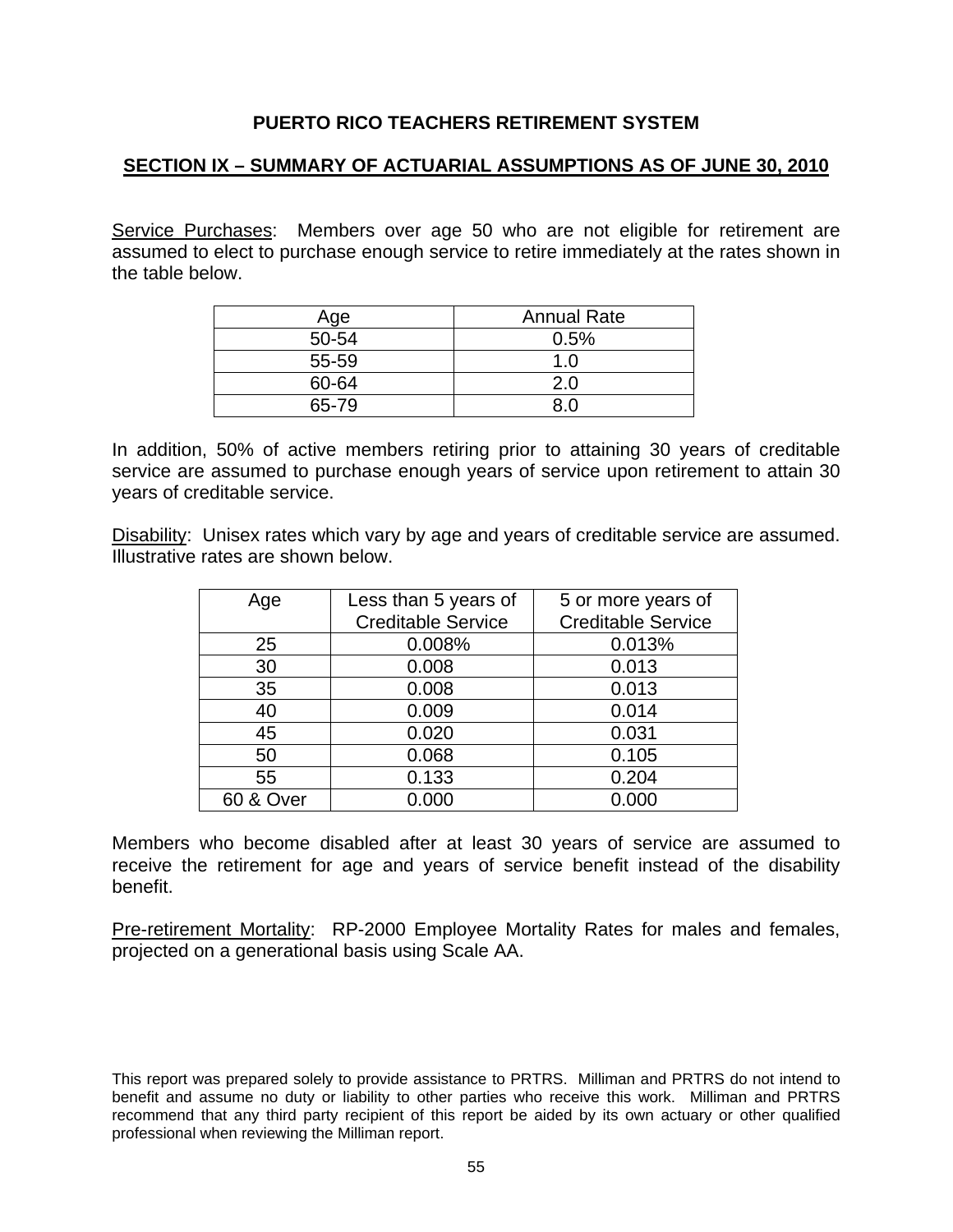# **SECTION IX – SUMMARY OF ACTUARIAL ASSUMPTIONS AS OF JUNE 30, 2010**

Post-retirement Healthy Mortality: Rates which vary by gender are assumed for healthy retirees and beneficiaries. The rates are projected on a generational basis starting in 2005 using Scale AA. Illustrative rates are shown below.

| Age | <b>Males</b> | Females |
|-----|--------------|---------|
| 50  | 0.23%        | 0.19%   |
| 55  | 0.40         | 0.31    |
| 60  | 0.71         | 0.56    |
| 65  | 1.10         | 0.81    |
| 70  | 1.69         | 1.17    |
| 75  | 2.94         | 1.93    |
| 80  | 5.20         | 3.36    |
| 85  | 9.16         | 5.77    |
| 90  | 15.61        | 9.90    |
| 95  | 23.04        | 15.86   |
| 100 | 30.16        | 23.55   |

Post-retirement Disabled Mortality: Rates which vary by gender are assumed for disabled retirees. Illustrative rates are shown below.

| Age | <b>Males</b> | Females |
|-----|--------------|---------|
| 40  | 1.74%        | 0.77%   |
| 45  | 1.74         | 0.77    |
| 50  | 2.23         | 1.19    |
| 55  | 2.73         | 1.70    |
| 60  | 3.23         | 2.24    |
| 65  | 3.86         | 2.88    |
| 70  | 4.81         | 3.87    |
| 75  | 6.31         | 5.37    |
| 80  | 8.41         | 7.43    |
| 85  | 10.89        | 10.30   |
| 90  | 14.10        | 14.39   |
| 95  | 20.57        | 19.99   |
| 100 | 26.50        | 24.40   |

Marriage: 65% of current active and terminated members are assumed to be married at retirement with males 3 years older than females.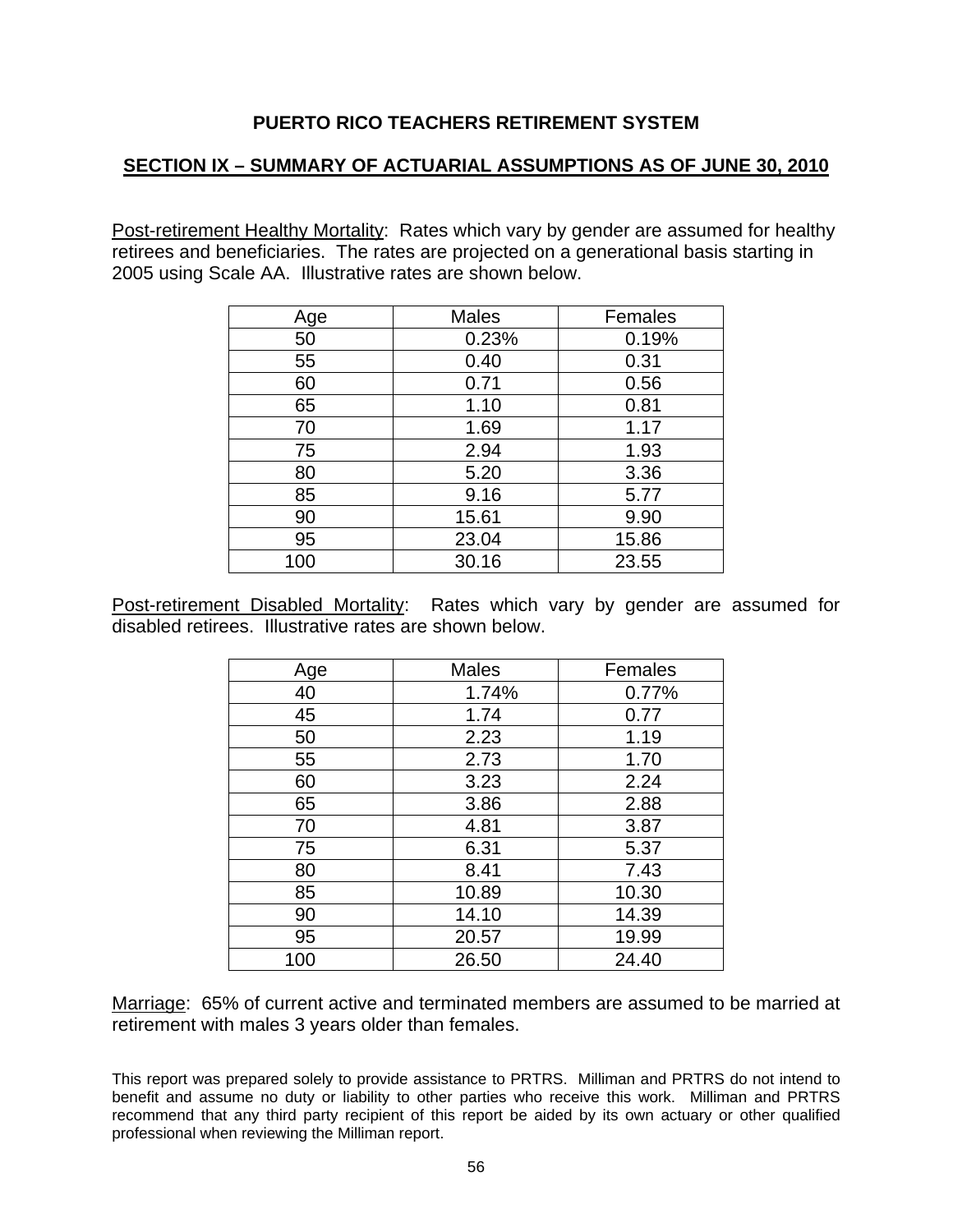# **SECTION IX – SUMMARY OF ACTUARIAL ASSUMPTIONS AS OF JUNE 30, 2010**

Form of Payment: Future retired members are assumed to receive a joint and 50% survivor annuity if married and a modified cash refund (approximated by a single life annuity with 3 years certain) if not married.

Spousal information was not provided for current retired and disabled members. A 65% marriage assumption was applied to all current retirees and disabled members retroactively to the date of retirement or disability. The spouse's date of birth was imputed based on an assumed age difference of 3 years with males older than females. A 3-year certain period, retroactive to date of retirement or disability, is applied to approximate the cost of a modified cash refund for retirees without a surviving spouse.

No future dependent children were assumed to become beneficiaries.

Members who terminate employment with at least 10 years of service are assumed to elect to receive a deferred pension benefit in lieu of a refund of contributions.

Medical Insurance Plan Contribution: 85% of future and current retirees and disableds and 10% of future and current beneficiaries were assumed to receive a monthly medical insurance continuation benefit of \$100 per month.

Administrative Expenses: Average of past two year's expense is added to the normal cost. For 2010, this amount is \$26,476,000.

Special Data Adjustments: The following adjustments were made to the census data received from the System.

The entry age for active members was assumed to be the age as of June 30, 2010 less the provided years of creditable service.

If not provided by the System, benefits for new and continuing retired and terminated vested participants were estimated based on the years of credited service and earnings history available from prior valuations.

Refer to the Form of Payment assumption above for a description of spousal data imputation for current retired and disabled members.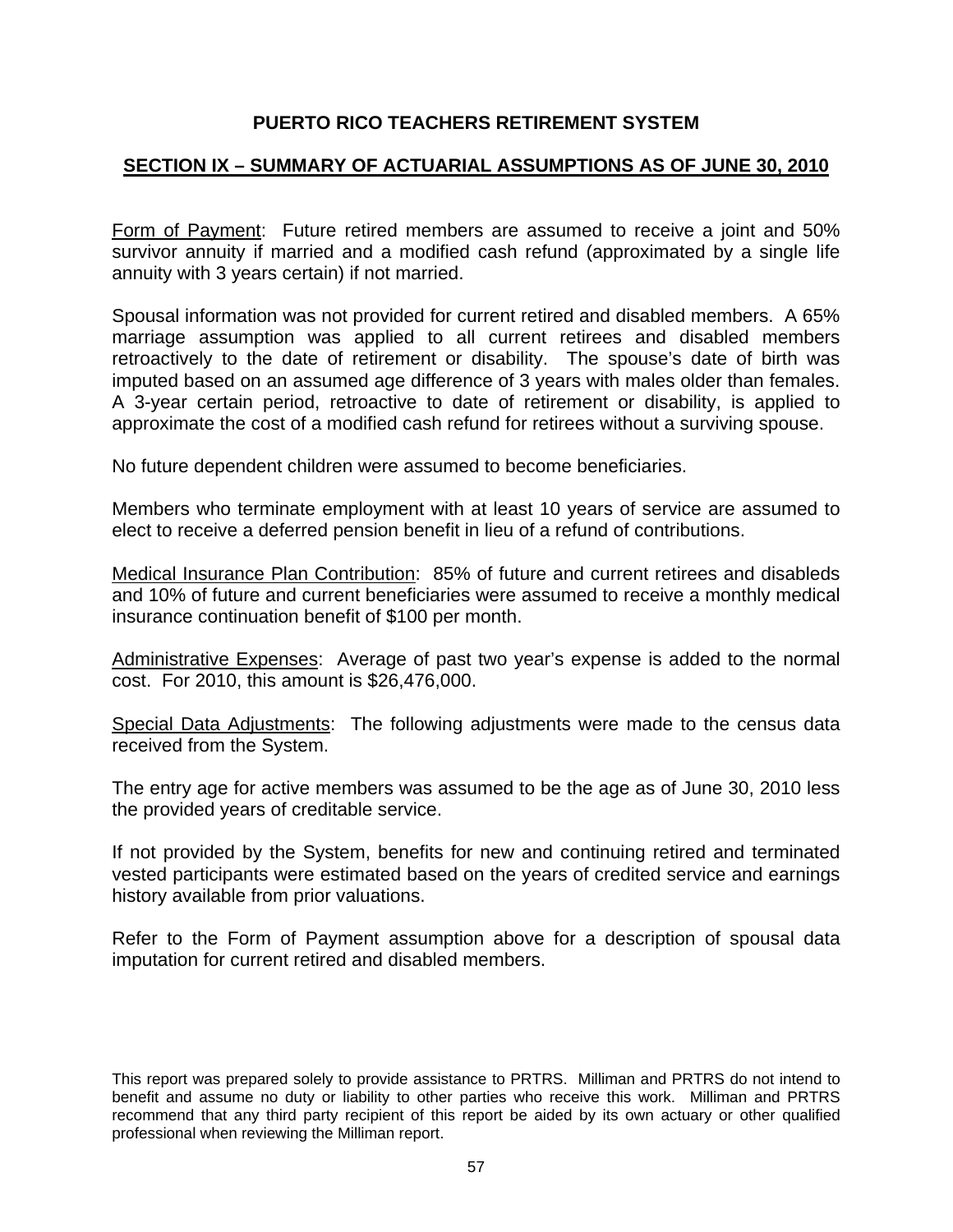# **SECTION IX – SUMMARY OF ACTUARIAL ASSUMPTIONS AS OF JUNE 30, 2010**

If not provided by the System, the portion of the annual benefit payable to current beneficiaries attributable to past COLA adjustments was assumed to be 5% (and thus paid by the General Fund of the Commonwealth of Puerto Rico instead of the System).

Benefits for current beneficiaries who are under age 22 as of the valuation date were assumed to cease at age 22. Benefits for current beneficiaries who are age 22 or older as of the valuation data were assumed to be payable for life. In addition, the current level of benefit was assumed to remain constant.

Benefits not valued: The minimum post-retirement death benefit of \$1,000 for retirees without surviving beneficiaries is not explicitly valued. The additional liability associated with this benefit is expected to be de minimus.

Changes in actuarial assumptions since the prior valuation: An additional service purchase assumption was added to reflect that some retiring active members who have not attained 30 years of creditable service will purchase enough years of service upon retirement to attain 30 years of creditable service.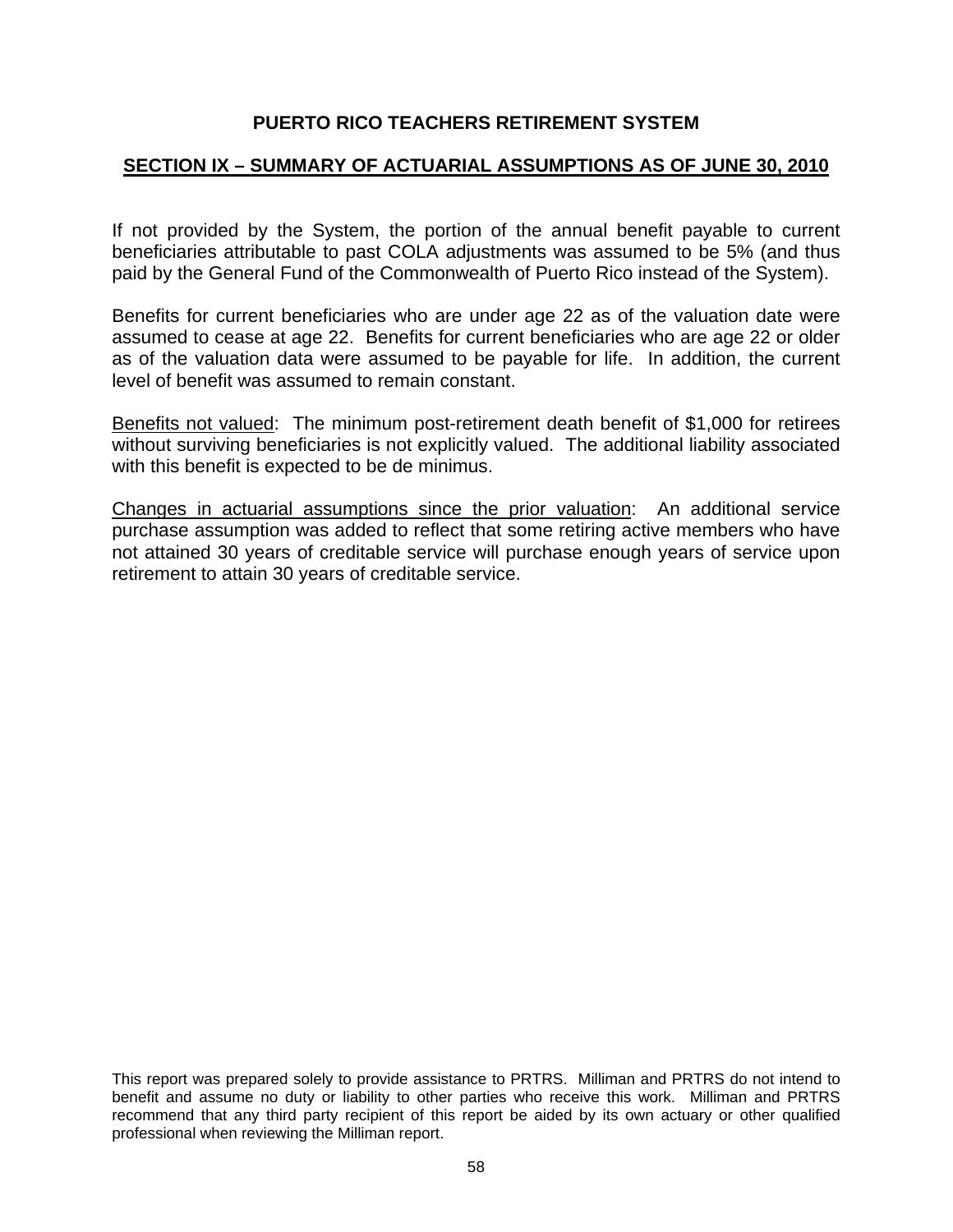# **SECTION X – SUMMARY OF ACTUARIAL METHODS AS OF JUNE 30, 2010**

The ultimate cost of a pension plan is the excess of actual benefits and administrative expenses paid over actual net investment return on plan assets during the plan's existence until the last payment has been made to the last participant. The plan's "actuarial cost method" determines the expected incidence of actuarial costs by allocating portions of the ultimate cost to each plan year. The cost method is thus a budgeting tool to help to ensure that the plan will be adequately and systematically funded and accounted for. There are several commonly-used cost methods which differ in how much of the ultimate cost is assigned to each prior and future year. Therefore, the pattern of annual contributions and accounting expense varies with the choice of cost method. Annual contributions and accounting expense are also affected by the "asset valuation method" (as well as the plan provisions, actuarial assumptions, and actual plan demographic and investment experience each year).

#### Actuarial Cost Method

The plan's actuarial cost method is the entry age normal method. Under this method, a projected benefit is determined at each active participant's assumed retirement age assuming future compensation increases. The plan's normal cost is the sum of each active participant's annual cost for the current year of service determined such that, if it were calculated as a level percentage of his compensation each year, it would accumulate at the valuation interest rate over his total prior and future years of service to his assumed retirement date into an amount sufficient to fund his projected benefit. The plan's accrued liability is the sum of (a) the accumulation of each active participant's normal costs attributable to all prior years of service plus (b) the present value of each inactive participant's future benefits.

For the medical insurance plan contribution and the special bonus benefits administered by PRTRS and paid by the General Fund of the Commonwealth of Puerto Rico, the actuarial cost method is also the entry age normal method but the normal cost is determined as a level dollar amount instead of a level percentage of compensation. Under this variation, the normal cost is the sum of each active participant's annual cost for the current year of service determined such that, if it were calculated as a level amount each year, it would accumulate at the valuation interest rate over his total prior and future years of service to his assumed retirement date into an amount sufficient to fund his projected benefit.

This report was prepared solely to provide assistance to PRTRS. Milliman and PRTRS do not intend to benefit and assume no duty or liability to other parties who receive this work. Milliman and PRTRS recommend that any third party recipient of this report be aided by its own actuary or other qualified professional when reviewing the Milliman report.